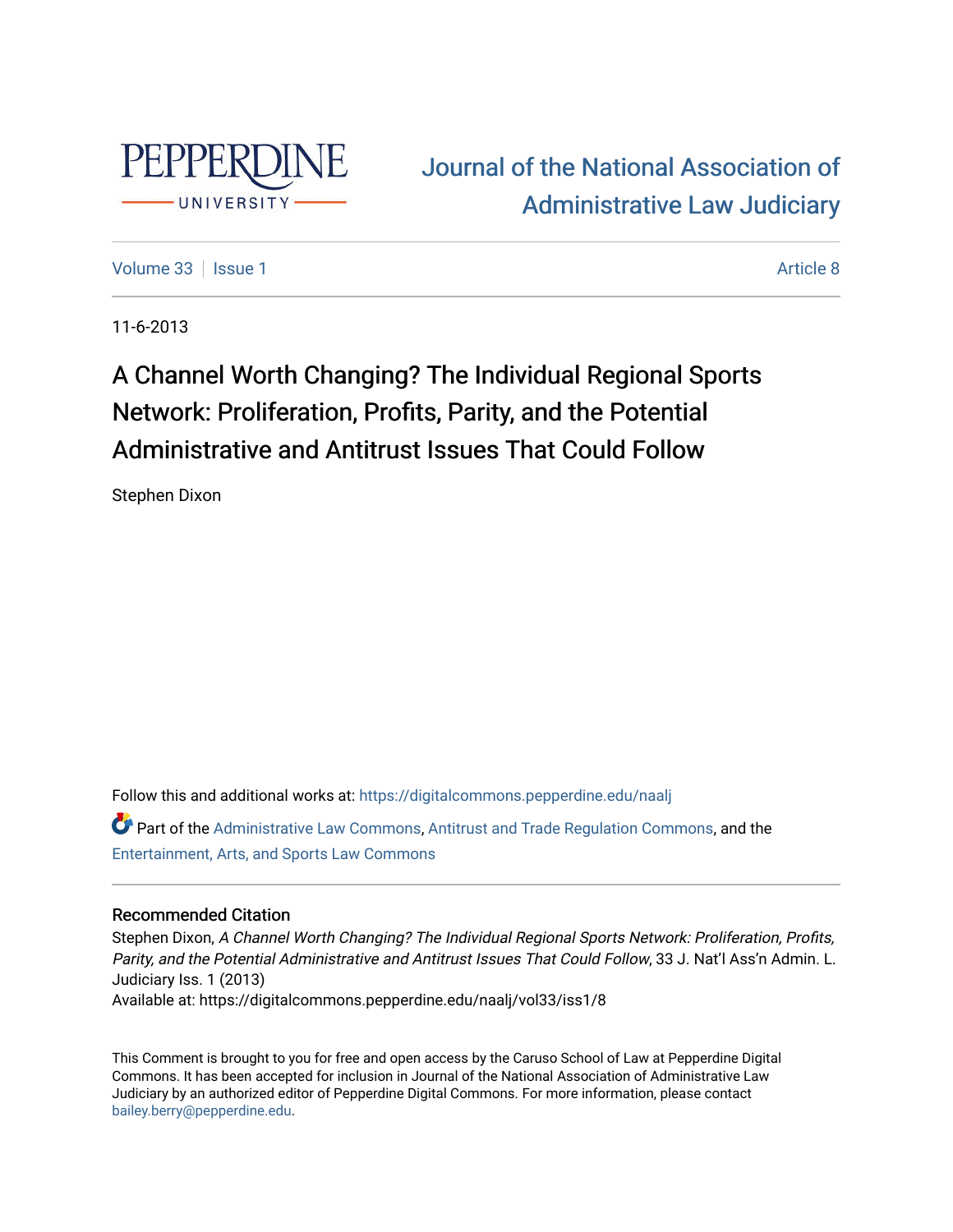# **A Channel Worth Changing? The Individual Regional Sports Network: Proliferation, Profits, Parity, and the Potential Administrative and Antitrust Issues That Could Follow**

# **By Stephen Dixon**

# TABLE OF CONTENTS

| IV. IRSNS IN MAJOR LEAGUE BASEBALL – A RICH MAN'S        |  |
|----------------------------------------------------------|--|
|                                                          |  |
| V. WHO'S GETTING LEFT BEHIND - AND WILL ANYONE GO        |  |
|                                                          |  |
| VI. THE "BUSINESS OF BASEBALL" AND BASEBALL'S            |  |
|                                                          |  |
| VII. APPLYING THE ESTABLISHED LAW TO INCREASE REGULATION |  |
| IN BASEBALL - A DECISION THEY JUST WON'T MAKE  334       |  |
|                                                          |  |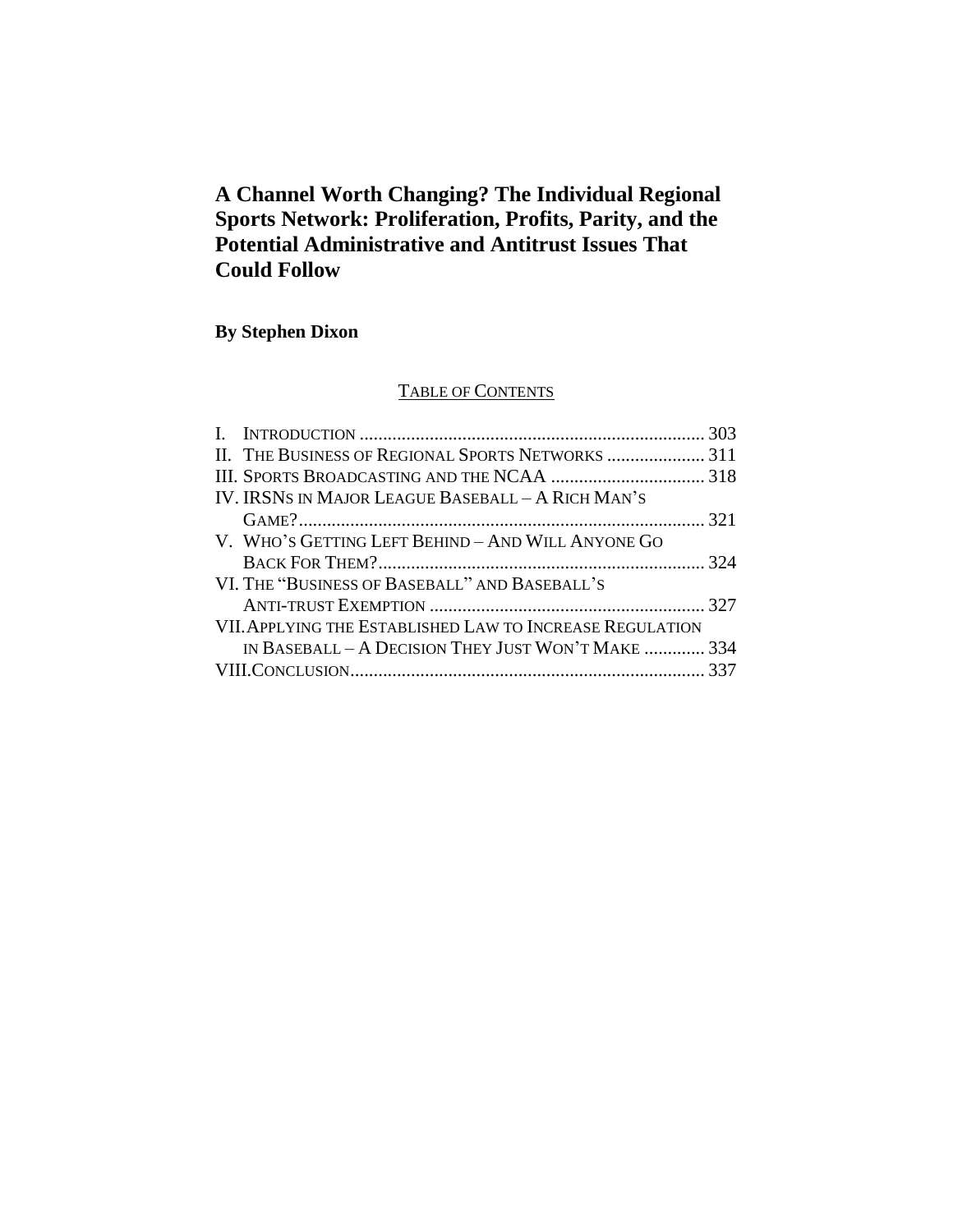#### I. INTRODUCTION

\$2,150,000,000. That was the price that the Guggenheim Partners—a Los Angeles-based team of investors whose public face is local icon Magic Johnson—paid to purchase the Los Angeles Dodgers baseball team.<sup>1</sup> In the prolonged bidding period that preceded this decision—a game of financial tug of war between titans bidding for control of one of the most prolific professional sports teams in U.S. history—no other potential owner's bid was within \$600 million of the Guggenheim bid.<sup>2</sup> Not only did the new owners of the historic franchise outspend their opponents by an obscene amount, they outspent history.

The previous record of the highest price paid during the sale of a professional baseball franchise was the \$845 million paid to purchase the Chicago Cubs several years earlier.<sup>3</sup> The Dodgers more than doubled that price. Before the sale, the Dodgers themselves were coming off one of the most disappointing stretches in their long, mostly successful, history: subpar play on the field<sup>4</sup> (decades since a

<sup>1</sup> *Dodgers Sold to Magic Johnson Group*, ESPN LA (Mar. 28, 2012, 1:21 PM), http://espn.go.com/los-angeles/mlb/story/\_/id/7745566/los-angeles-dodgersselling-team-magic-johnson-group-2b.

<sup>2</sup> Darren Rovell, *Made For TV: If Their New Deal Hits Big, the Dodgers May Have Been a Bargain After All. Your Team Should Be So Lucky*, ESPN THE MAGAZINE, Nov. 12, 2012, at 34-37.

<sup>3</sup> ESPN, *supra* note 1.

<sup>4</sup> The Dodgers last World Series title came over twenty years ago, in 1988, delivered on the bat—and hobbled leg—of slugger Kirk Gibson and his iconic home run. *On This Day: Kirk Gibson Hit His World Series Homer*, USA TODAY (Oct. 15, 2012, 3:07 PM), http://www.usatoday.com/story/gameon/2012/10/15/kirk-gibson-bryan-cranstondennis-eckersley-vin-scully-world-series-home-run/1633933.

Since then, it has hardly been the glory days for the Dodgers. They have traded superstars away, like Hall of Famer Pedro Martinez, just before their prime, at the same time trading *for* players who have ultimately underperformed or—like Manny Ramirez—shined brightly before disgracing the team with a lengthy steroid suspension. *See* Ross Newhan, *A Long-term Trade Deficit: L.A. Dodgers' Worst Trade Ever? For Many Fans, and One Hall of Fame Baseball Writer, the Choice is Clear: Pedro Martinez for Delino DeShields in 1993*, L.A. TIMES (Apr. 22, 2008), http://articles.latimes.com/2008/apr/22/sports/sp-pedrodelino22; *see also*  Tom Verducci, *Ramirez Tests Positive, Suspended 50 Games by MLB*, SPORTS ILLUSTRATED  $(May \t 11, \t 2009, \t 12:18 \t PM),$ http://sportsillustrated.cnn.com/2009/baseball/mlb/05/07/manny/index.html.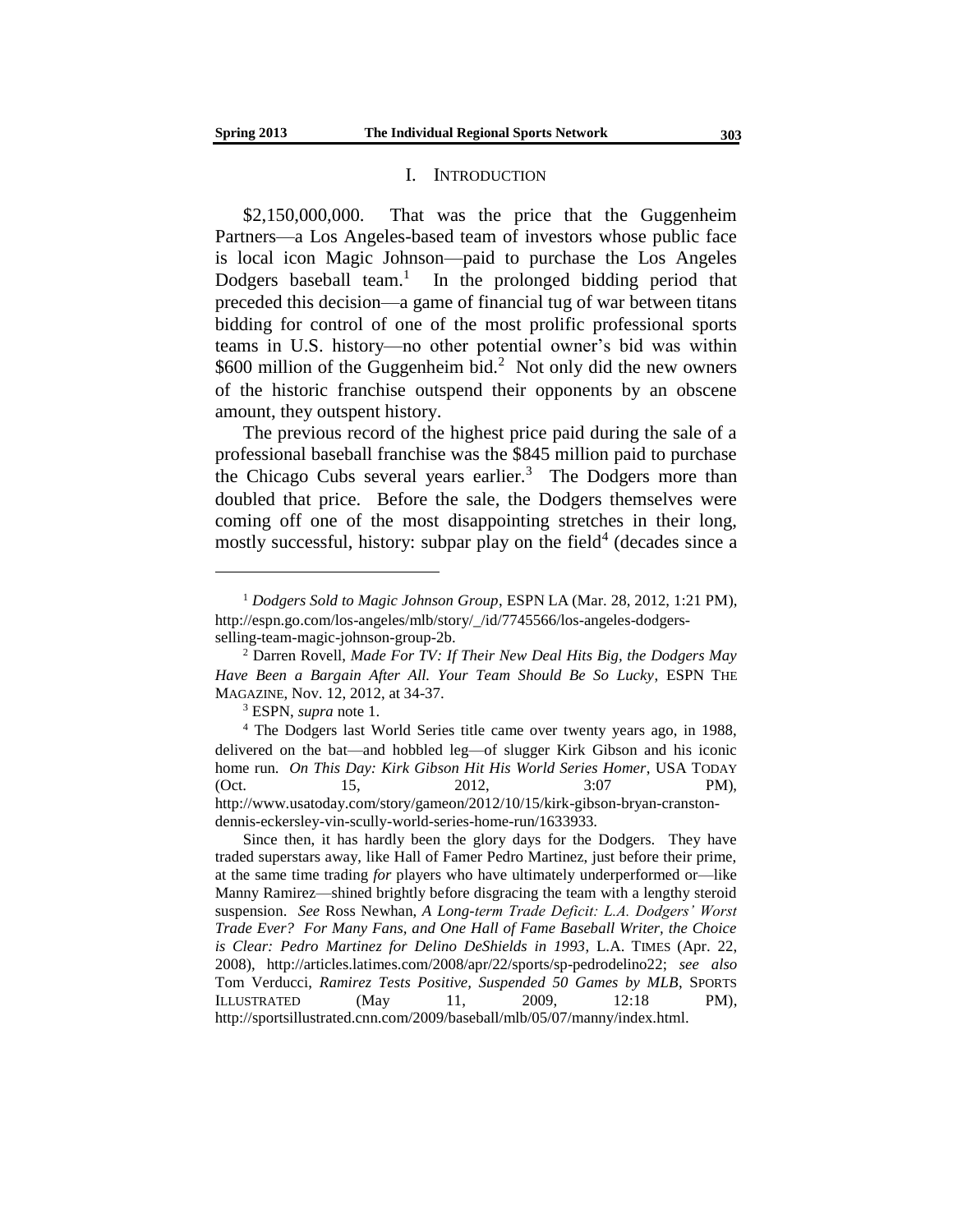last World Series appearance),<sup>5</sup> lagging attendance,<sup>6</sup> dubious financial practices, abhorrent team oversight conducted by their lessthan-admired owner,<sup>7</sup> and, most tragically, a fan's brutal beating after a game in the team's expansive parking area.<sup>8</sup> Even ignoring these

l

<sup>6</sup> Attendance in 2011 was down almost two million fans from just two seasons earlier. BASEBALL ALMANAC, http://www.baseballalmanac.com/teams/laatte.shtml (last visited Feb. 3, 2013).

 $\frac{7}{1}$  Less-than-admired would be perhaps the most magnanimous way of describing Frank McCourt, who was described in 2011—in bold type—as "the most hated man in the history of Los Angeles" by the Los Angeles Times sports blog. *See* Steve Dilbeck, *Frank McCourt: the Most Despised Man in the History of Los Angeles*, L.A. TIMES (June 27, 2011, 3:51 PM), http://latimesblogs.latimes.com/dodgers/2011/06/frank-mccourt-the-most-despisedman-in-the-history-of-los-angeles.html.

McCourt fought his ouster, most notably towards the end by trying to cling to some of the team's enormous parking revenues. Ramona Shelbourne, *McCourt Gets No Parking Money*, ESPN LA (Mar. 29, 2012, 10:08 PM), http://espn.go.com/los-angeles/mlb/story/\_/id/7752934/frank-mccourt-receives-noparking-revenue-los-angeles-dodgers-sources-say.

<sup>8</sup> Bill Shaikin, *Frank McCourt Agrees to Sell Dodgers,* L.A. TIMES (Nov. 1, 2011, 9:45 PM), http://latimesblogs.latimes.com/dodgers/2011/11/mccourt-agreesto-sell-dodgers.html.

San Francisco Giants fan Bryan Stow was severely beaten by several men in one of the parking lots adjacent to Dodgers Stadium after a game. *Bryan Stow: the Dodger Stadium Beating One Year Later*, L.A. TIMES (Mar. 31, 2012, 9:38 AM), http://latimesblogs.latimes.com/lanow/2012/03/bryan-stow-a-year-after-dodgersbeating-remarkable-progress.html.

The beating of Bryan Stow should not be lightly discussed. It is perhaps callous to list it here with these other of the Los Angeles Dodgers' recent foibles. Stow was beaten by several men outside of Dodger Stadium, while shocked baseball fans on their way to their cars looked on. Without trivializing the human aspect of the Bryan Stow tragedy, the entire event did become a talking point for both fans of the Dodgers and Dodgers haters in the following seasons. Fan anger

<sup>5</sup> As if to rub pine tar in the Dodgers' wounds, the universe has rewarded the Dodgers' bitterest rivals, the San Francisco Giants, with *two* World Series Championships in the last three years. *See* Andrew Keh, *With a Sweep, Giants are Champions Again*, NY TIMES (Oct. 29, 2012), www.nytimes.com/2012/10/29/sports/baseball/giants-sweep-tigers-to-win-secondworld-series-title-in-three-years.html?pagewanted=all& r=0. The Giants' first title came when Los Angeles was at a nadir, but perhaps the second, and most recent, title hurt more. In 2012, just after the Dodgers acquired their top-dollar stars, the Giants went on an improbable title run and left the Dodgers in the proverbial rosin dust. Bill Plaschke, *The Giants Leave the Dodgers in Their Wake*, L.A. TIMES (Oct. 25, 2012), http://articles.latimes.com/2012/oct/25/sports/la-sp-plaschkegiants-20121026.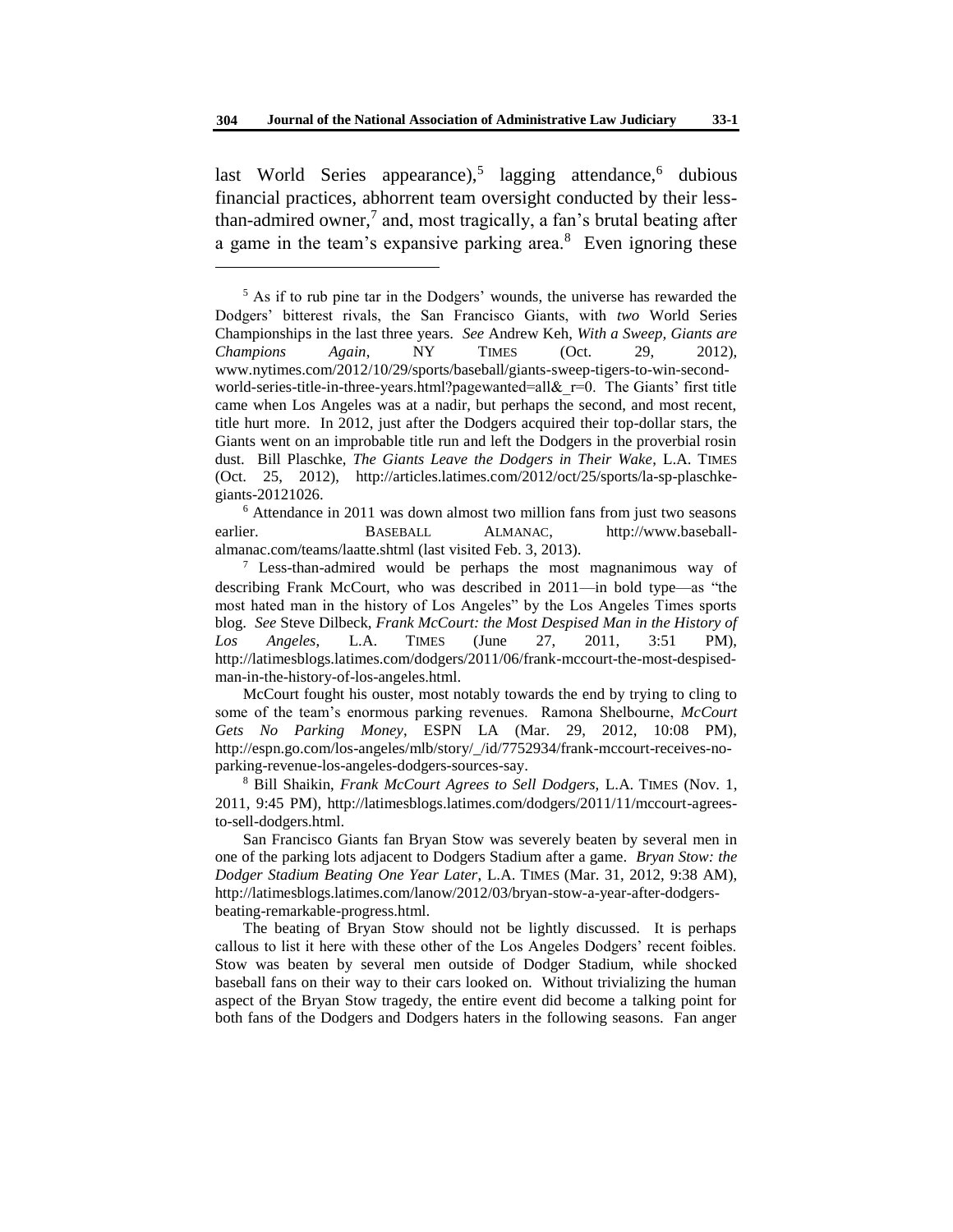ignominious warts that any visitor to the old ballpark at Chavez Ravine could not help but notice, one could be forgiven for failing to see how the \$2.15 billion price tag made any sense at all. Stripped of the Dodgers' mystique, the glitz of L.A., and the rest, this was still just a baseball team. Ninety feet from home plate to first base. Same clay on the infield as any other. Same beer in the same plastic cups in the stands. What made this deal any different than the hundreds that came before it? One word: television.

At the time of the historic sale, the Dodgers found themselves at a broadcasting crossroads. The decision facing every professional sports team in North America these days is whether, when their current television deal runs its course, they should attempt to capitalize on fan interest and establish their own network, soaking in all of the benefits and room for growth that such a maneuver would entail. Or, whether a market for that team's broadcast rights exists such that the team should "cash in" and sign off on the biggest contract that it can manage.<sup>9</sup> Either way, television in sports—and the money that television in sports represents—has never, ever been bigger.<sup>10</sup> After the purchase of the Dodgers by Magic Johnson and company, the team acquired hundreds of millions of dollars' worth of on-field talent, and has completely committed to wringing as much as

about the lack of security in the parking lots and about the general tenor around the stadium had been bubbling over before the incident, and the fact that McCourt made a literal fortune from the very fans who were afraid to park there did nothing to assuage the outrage.

<sup>9</sup> *See* Joe Forward, *Sports and the Law: A National Niche and a Baseball Deal to Remember*, 85 WIS. LAW. 6, 11 (2012) ("Teams such as the New York Yankees and the Boston Red Sox have started their own networks, retaining the broadcasting rights while reaping the big revenue rewards. In turn, these teams can sign the big money players. After 2013, the new Dodgers owner could do the same, or let broadcasters compete for broadcasting rights").

<sup>10</sup> *See* Natalie L. St. Cyr Clarke, *The Beauty and the Beast: Taming the Ugly Side of the People's Game*, 17 COLUM. J. EUR. L. 601, 624 (2011). Although the League arranges national broadcasting contracts, the bulk of broadcasting revenue traditionally comes from the local contracts that individual teams enter into. *Id.* Increasingly, however, teams are setting up their own networks. In New York, both MLB teams have stakes in their own network; the Yankees' YES Network generated \$400m in revenue in 2010*. Id.* This contributed to the Bronx Bombers, at \$427m, having revenue of about \$155m higher than the team with the next highest revenue team, Boston Red Sox. *Id.*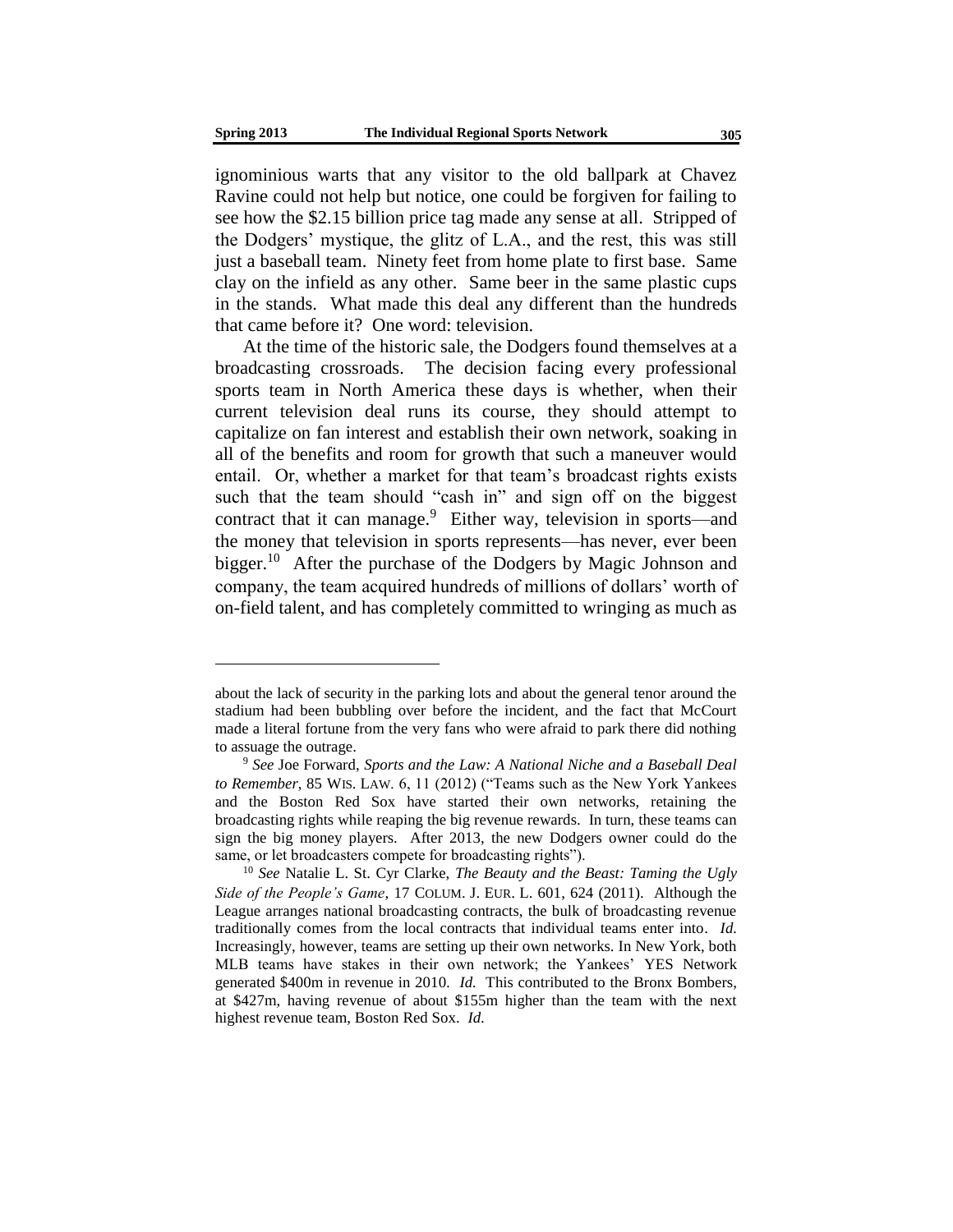they can out of a subsequent television deal.<sup>11</sup> It sure seems like it was all worth it. The Dodgers recently announced that they have come to terms on a deal with Time Warner Cable, worth an estimated eight billion dollars over the next twenty-five years.<sup>12</sup> As part of the deal,<sup>13</sup> there will be a "team-owned" channel, called "SportsNet LA," debuting in  $2014$ .<sup>14</sup>

l

The Dodgers' 2012 season was, from most perspectives, a disappointment. Although the team exhibited improved performance on the field, and saw attendance—and "buzz"—boost throughout the season, they failed to make the playoffs. *See* Tim Brown, *Dodgers' Desperate Playoff Chase Ends With Another Stumble*, YAHOO! SPORTS (Oct. 3, 2012, 3:47 AM), http://sports.yahoo.com/news/dodgers--desperate-playoff-chase-ends-withstumble.html. Most would see the future as "bright," for the team even still. Late in the season, the Dodgers acquired Mexican-born slugger (and Southern California favorite) Adrian Gonzalez, pitcher Josh Beckett, and outfielder Carl Crawford from the Boston Red Sox in what can be called, without hyperbole, one of the largest trades in baseball history. *See* Jayson Stark, *A Blockbuster Unlike Any Other: Red Sox, Dodgers Pull Off a History-Making, Franchise-Changing Trade, in August*, ESPN MLB (Aug. 25, 2012, 7:03 PM), http://espn.go.com/mlb/story/\_/id/8302371/red-sox-dodgers-deal-history-maker.

<sup>14</sup> *Id.*

<sup>11</sup> Rovell, *supra* note 2, at 35–37.

This trend continued into the offseason wherein the Dodgers won the bidding rights for a South Korean pitcher, paying \$25.7 million simply for the rights to negotiate with Ryu Hyun-jin. Dylan Hernandez, *Ryu Hyun-jin Signs With Dodgers*, L.A. TIMES (Dec. 9, 2012), http://articles.latimes.com/2012/dec/09/sports/la-sp-dn-ryu-signs-20121209.

While the big trade did not lead to improvements on the field, the message was clear—the new ownership group is "all in." They expect to spend big, win big, and, almost exclusively through funds obtained in the new television deal, earn big. *See* Scott Boeck, *Magic Johnson: World Series or Bust*, USA TODAY (Feb. 4, 2013, 1:15 PM), http://www.usatoday.com/story/gameon/2013/02/04/magicjohnson-dodgers-world-series/1890413 (quoting Magic Johnson as having stated, "[w]e want to go to the World Series. If we don't accomplish that, yes, it's not a good season for us").

<sup>12</sup> Bill Shaikin, *Dodgers Officially Announce Deal with Time Warner Cable,*  L.A. TIMES (Jan. 28, 2013), http://articles.latimes.com/2013/jan/28/sports/la-spdodgers-tv-20130129.

 $13$  The deal is still pending, waiting for the approval of Major League Baseball. As of March 10, 2013, Major League Baseball had not yet reviewed the terms of the agreement. Mike Ozanian, *Dodgers TV Deal with Time Warner Cable Still Not Seen by MLB*, FORBES (Feb. 9, 2013, 7:48 AM), www.forbes.com/sites/mikeozanian/2013/02/09/dodgers-tv-deal-with-time-warnercable-still-seen-by-mlb.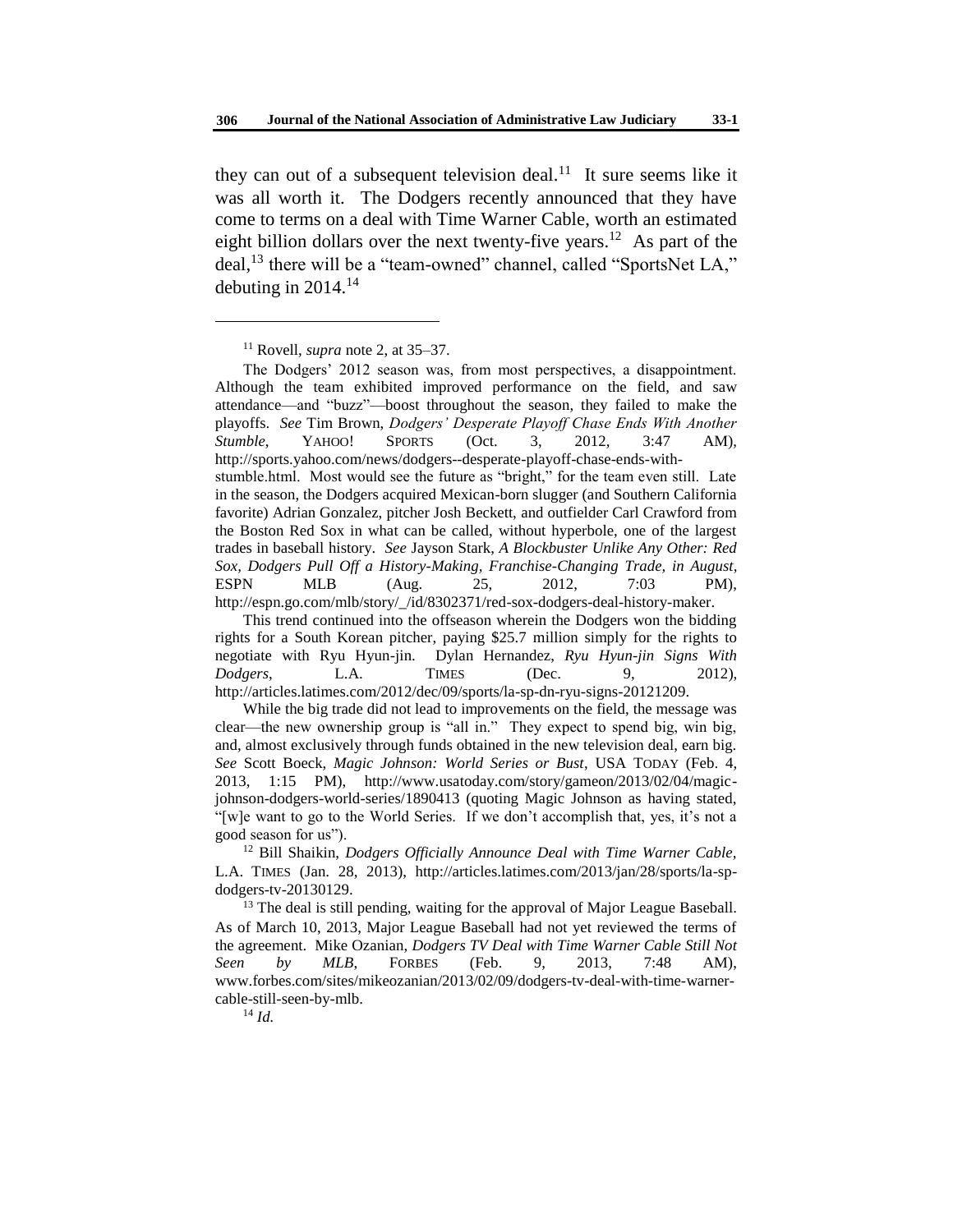Before this deal was reached, prognostication about the possible terms and effects of the deal could hardly be avoided. One sportswriter predicted that when the Dodgers sold the rights to broadcast their games in the coming seasons, they would have been able to negotiate a deal for up to \$225 million per year.<sup>15</sup> Shortly after the conclusion of the 2012 Major League Baseball (MLB) season, one sportswriter opined that rather than gargantuan, the prospective Dodgers' television deal should really be termed "dangerous."<sup>16</sup> Most predict that the Dodgers' move to Time Warner Cable and an exclusive—read, not free—cable home for all of their games will lead to consternation among Dodger fans, but at least a few sportswriters have predicted that it's nothing more than the wave of the future.<sup>17</sup>

The financial windfall from selling television rights to a preexisting Regional Sports Network (RSN), a type of network that obtains the rights to broadcast sports teams' games in a certain market, such as Fox Sports or Comcast, is only one option available to teams when they reach this crossroads. Perhaps the even more lucrative option—certainly the option with the higher financial "ceiling" for runaway success—was for the Dodgers to take "control" of their own network.<sup>18</sup> That's just what they have decided to do, but with a few tweaks to the system along the way.

<sup>15</sup> Rovell, *supra* note 2, at 35–37.

<sup>16</sup> *See* Jeff Passan, *Dodgers' \$6B-\$7B TV Deal Will Widen Chasm Between MLB's Rich and Poor*, YAHOO! SPORTS (Nov. 25, 2012, 11:08 PM), http://sports.yahoo.com/news/dodgers---7-billion-tv-deal-will-widen-chasmbetween-mlb-s-rich-and-poor-040842261.html.

Yahoo!'s Jeff Passan sums up the fears of a certain contingent of televisionmoney wary fans aptly, writing that the Dodgers' potential T.V. money haul really symbolizes the "the siren that baseball's new era has arrived, one in which the sport's best revenue-sharing intentions cannot save it from the self-cannibalizing greed that drives these TV mega-contracts—and drives a wedge between the haves and have-nots harder to extract than sword from stone." *Id.* Passan goes on highlight the fact that—if the predicted television revenues prove accurate—the Dodgers will be taking in more television money than most teams earn in *entire revenue*. *Id.*

<sup>17</sup> Josh Luger, *How the \$7 Billion Dodgers TV Deal Could Actually be Good for Consumers*, BUSINESS INSIDER (Feb. 7, 2013, 3:30 PM), http://www.businessinsider.com/how-the-7-billion-dodgers-tv-deal-could-actuallybe-good-for-consumers-2013-2.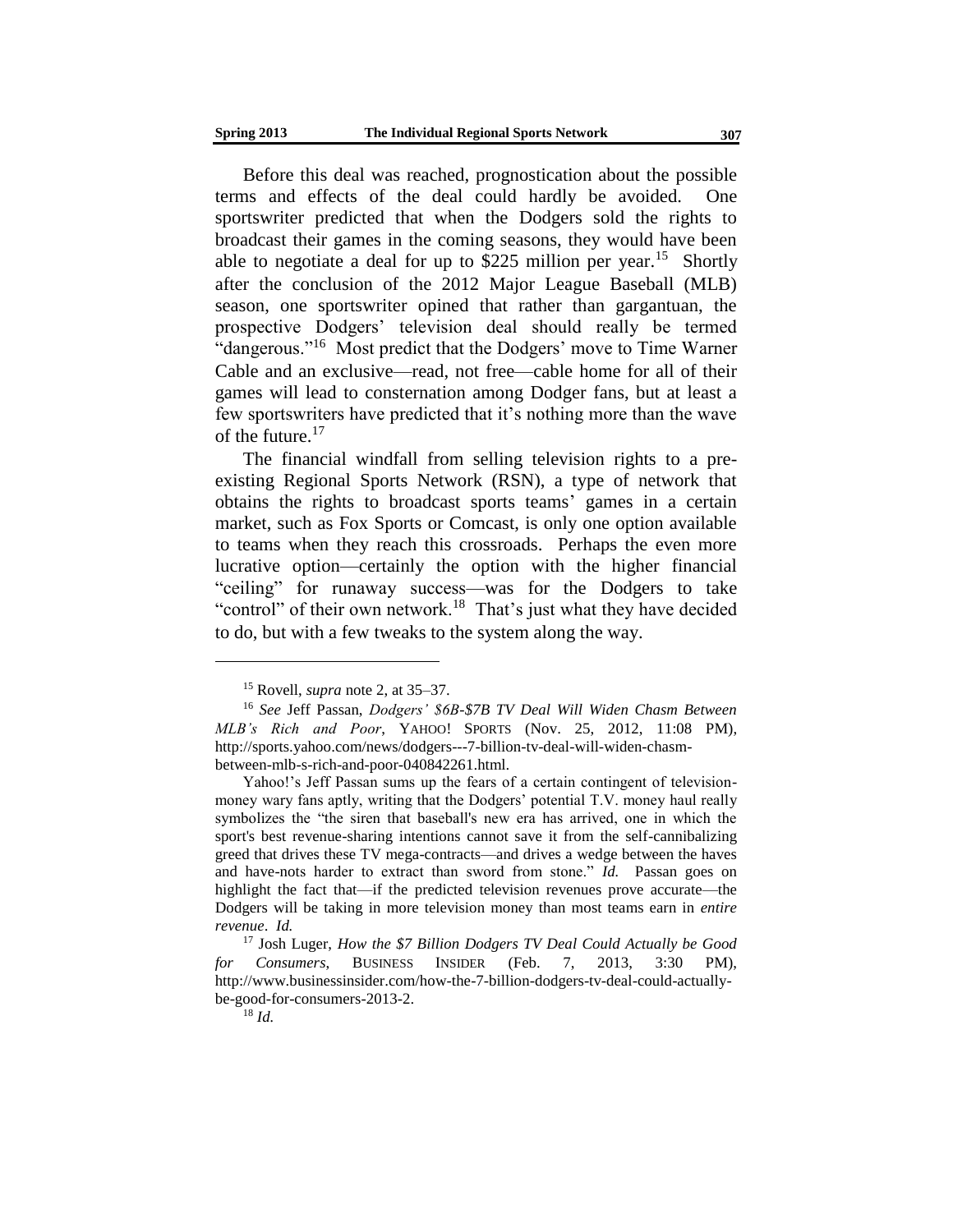Not all of the moving parts of the Dodgers' deal with Time Warner have been announced just yet, but it appears that the Dodgers will be the proud proprietors of a "team-owned" network.<sup>19</sup> Here is why that detail is critically important for Magic and his colleagues: Major League Baseball generally collects about one-third of broadcast revenue that any given team generates, and these revenues are then included in baseball's "revenue sharing" mechanism, which attempts to level the playing field between rich and poor in the major leagues by redistributing the wealth. $20$  But, and this is the critical distinction, when a team assumes the risk of owning its own television network—if the money is merely "potential" instead of guaranteed, depending on how the team manages its broadcasting, its finances, and the network as a whole—that team is generally allowed to keep almost all of the network's profits.<sup>21</sup> It would be as if lawyers who "hang their own shingle" did not have to pay back any of their law school debt. When you're expecting to make as much money as the Dodgers are over the next twenty-five years, this potential savings makes an unmistakably colossal difference.<sup>22</sup>

l

At least two elements of the new television contract probably will draw particular scrutiny from MLB, according to people familiar with the deal but not authorized to discuss it. *Time Warner Cable has guaranteed the Dodgers fees* from cable and satellite providers even if those companies do not carry the new channel, the people said. Also, TWC has guaranteed the Dodgers certain fees as part of what the team might present as an expansion of TWC's current sponsorship. *If MLB contends the Dodgers are taking no significant financial risk in those or other elements of the contract, the league could assess the 34% fee on the relevant revenue*. The Dodgers are prepared to appeal any such assessments to the U.S. Bankruptcy Court, which has final say as part of the settlement between McCourt and MLB.

*Id.* (emphasis added). Whether or not the Dodgers are truly taking on enough of the "risk" inherent in owning their own network is a unique question. It is also one of

<sup>19</sup> Shaikin, *supra* note 12.

<sup>20</sup> *Id.*

<sup>21</sup> *Id.*

 $22$  *Id.* But this also represents one of the major reasons this deal has not yet been announced. Bill Shaikin, one of the foremost Dodgers sportswriters and a blogger for the L.A. Times, discussed the following issues in his piece on the deal with Time Warner Cable: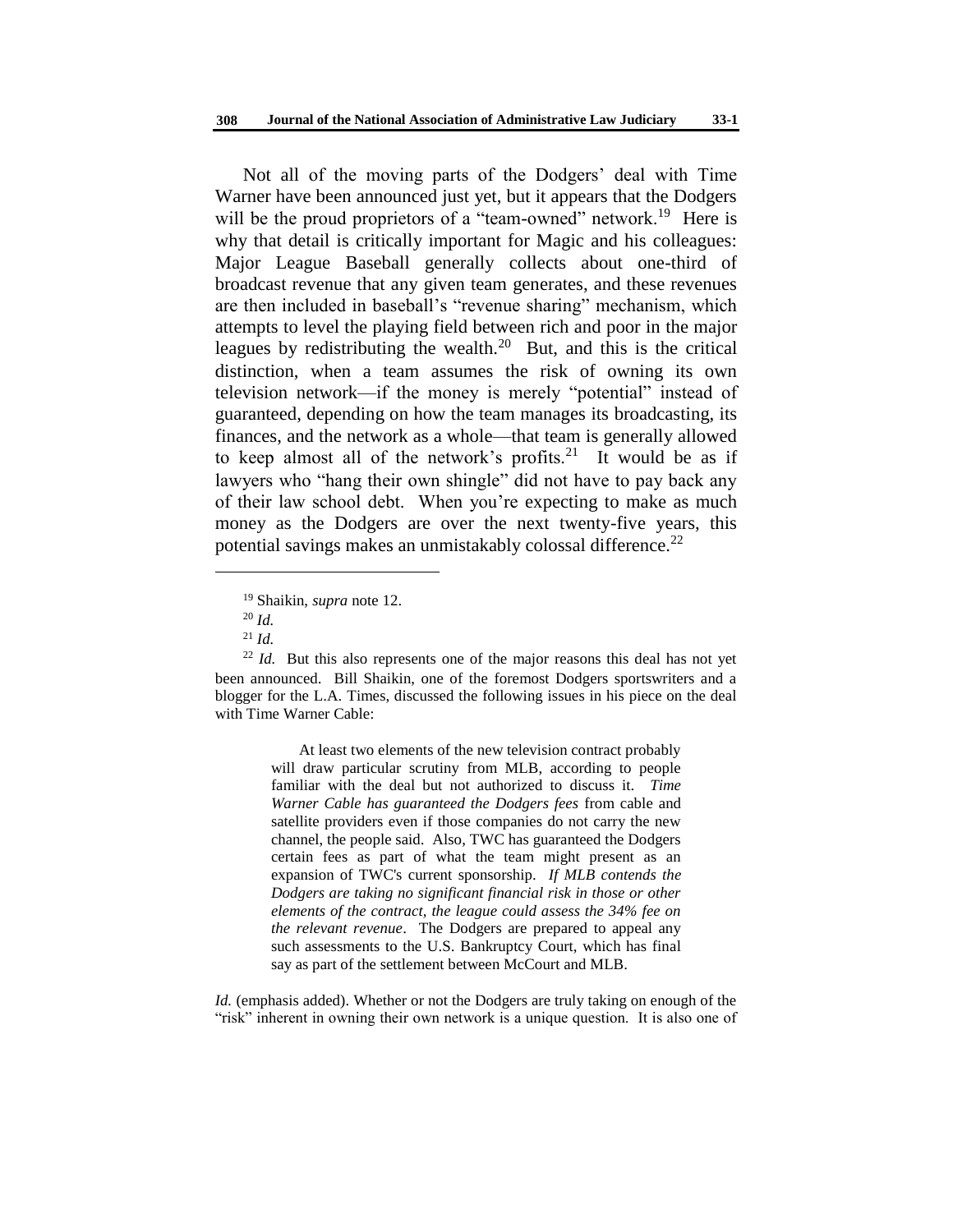Even with only the early details of this massive deal having been reported, it appears that, by deciding to build their own "dedicated network," the Dodgers have become the newest members of a small—but growing—broadcast club. They are now essentially the owners of what is known as an Individual Regional Sports Network  $(IRSN).<sup>23</sup>$  These networks, popularized in recent years by the success of the Yankees Entertainment and Sports Network (YES), the Red Sox's New England Sports Network (NESN), and the University of Texas's Longhorn Network, among several other channels, may be the wave of the future in sports broadcasting. As with any venture, there are drawbacks to taking a sports team network "out on its own."<sup>24</sup> But one by one, teams are realizing that the potential benefits outweigh these risks. $25$  This article will analyze the potential

The Dodgers' discussions with MLB center on whether all of their guaranteed television revenue should be subject to baseball's

the many ways in which this Dodgers T.V. deal might blaze new ground for future broadcast issues in sport. Either way, all eyes are on the boys in blue.

<sup>&</sup>lt;sup>23</sup> It was hypothesized that the Dodgers may have been wrangling for some sort of control with a larger Regional Sports Network, like Fox or Time Warner, which would allow them to achieve a "best of both worlds" type of scenario. *See* Bill Shaikin, *Fox or Time Warner? Dodgers Said to be "50/50" Over TV Choice*, L.A. TIMES (Jan. 4, 2013, 5:45 PM), http://www.latimes.com/sports/dodgersnow/la-sp-dn-fox-time-warner-dodgers-tv-20130104,0,2302915.story.

<sup>&</sup>lt;sup>24</sup> Presumably, these are the "risks" that Major League Baseball takes into account when determining that a team that owns its network does not have to pitch in as much to league revenue sharing. *See* Jack Humphreville, *Would You Pay \$120 to Watch the Dodgers on TV?*, CITYWATCH (May 31, 2013), http://www.citywatchla.com/lead-stories-hidden/5168-would-you-pay-120-towatch-the-dodgers-on-tv.

<sup>&</sup>lt;sup>25</sup> RSNs and independently owned RSNs carry various benefits and risks. The most clearly recognizable risk is simply that independent ownership leaves one more exposed to the potential costs of failure, whereas attaching a television deal to a larger "host" network, like Fox, Comcast, and the rest, helps to allocate some of these burdens.

It is believed that the Dodgers negotiated with Fox Sports for some time before beginning to entertain offers from Time Warner Cable. The major holdup appeared to be the fact that the Dodgers wanted to be considered an IRSN, even if this were to occur as part of a larger deal with combined ownership with an established company like Time Warner, which might allow them to pay substantially less to MLB, as discussed above, than if they signed a more-standard contract with an RSN. *See* Shaikin, *supra* note 23. According to Bill Shaikin: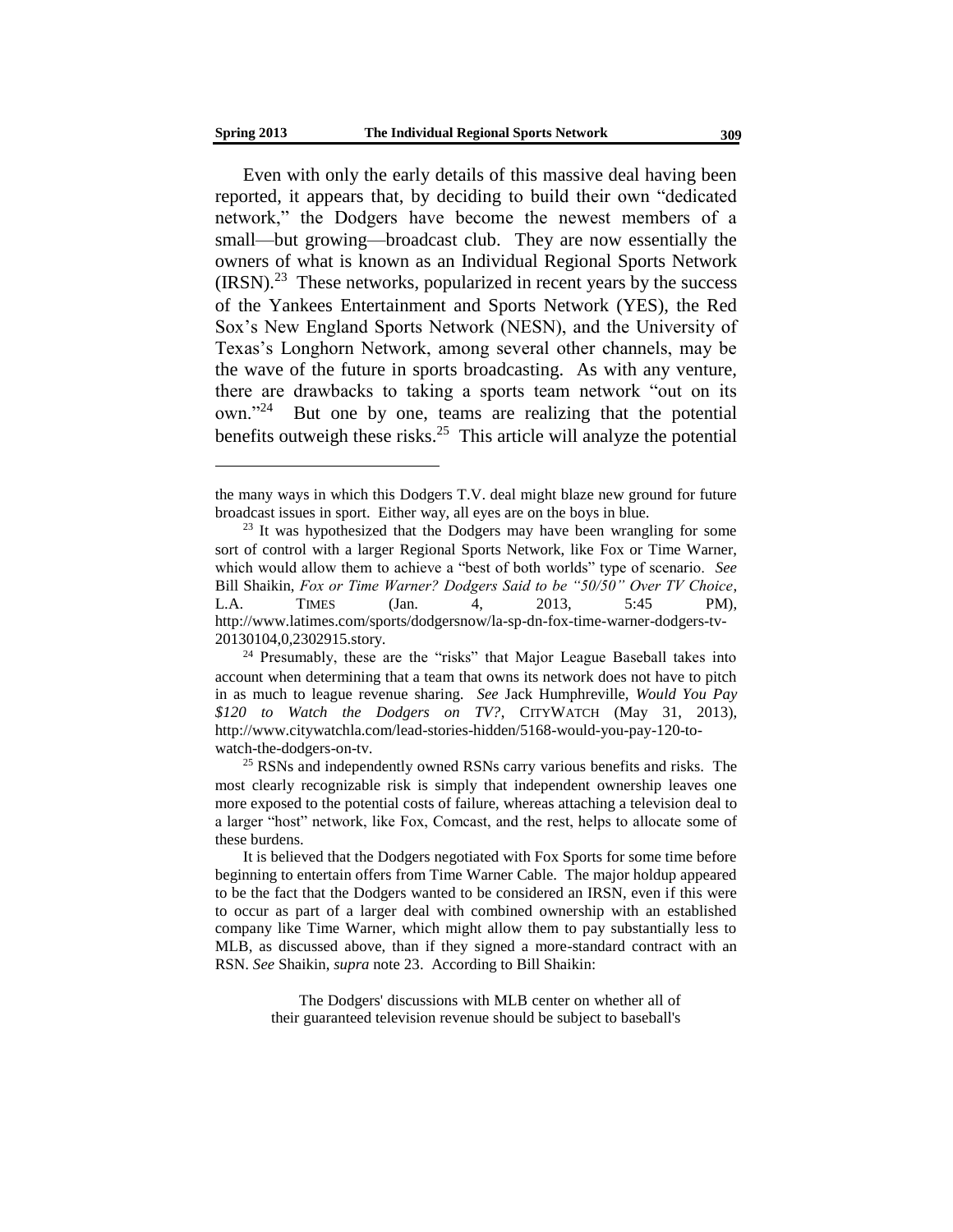for expansion of IRSNs throughout baseball and sports in general, and, more importantly, what freedom baseball's regulatory authority might have to reign in this wild expansion in the "best interests of the game" and to maintain some semblance of parity in the sport moving forward.

All of this is well and good for the business pages, but what about the game that takes place *on the field*? With the Dodgers ready to join the Yankees as the league's biggest spenders, will there be anything left for the small market teams, and their fans, to play for?

It has become apparent to baseball fans, and sports fans in general, that it must be asked whether the leagues themselves can do anything to restrict, or at least to further regulate, this potential expansion. As the way that Americans watch sports changes more rapidly than ever, it is getting harder and harder to regulate financial growth and its effect on competitive balance. Could MLB stop the Dodgers<sup>26</sup> from joining baseball's other elite teams as partial or whole RSN owners, thus arming them with a greater opportunity to use broadcast wealth as a way to expand the revenue gap in the sport $?^{27}$ Could MLB reassess the formula currently used to

*Id.*

revenue-sharing program. At issue in a \$6-billion deal: whether the team's contribution to the program would be about \$1 billion or about \$2 billion. The league believes—and there are indications the court might agree—that the Dodgers must take some element of risk with any money not subject to revenue sharing. The Dodgers must contribute 34% of the annual rights fee to baseball's revenue-sharing program. The team plans to launch its own regional sports network, in part to avoid the prospect of Fox or TWC paying a much higher rights fee. However, in order to get dividends from a regional sports network, the league believes the team should be required to take the accompanying risk of ownership. The Dodgers are looking at other ways to structure a deal that would shield that money from revenue sharing and satisfy MLB as well.

 $26$  They have not, and they will not. Perhaps the question needs to be asked now, if only to better prepare the method of analysis for the next big market team that attempts to cash in with a massive television deal.

<sup>27</sup> *See 2012 MLB Salaries by Team,* USA TODAY, *http://content.usatoday.com/sportsdata/baseball/mlb/salaries/team* (last visited Feb. 3, 2013), for a list of Major League Baseball salaries by team and player.

Baseball has had a long and well-documented, frustrating history with revenue and competitive balances. While the NHL, the NFL, and the NBA all boast salary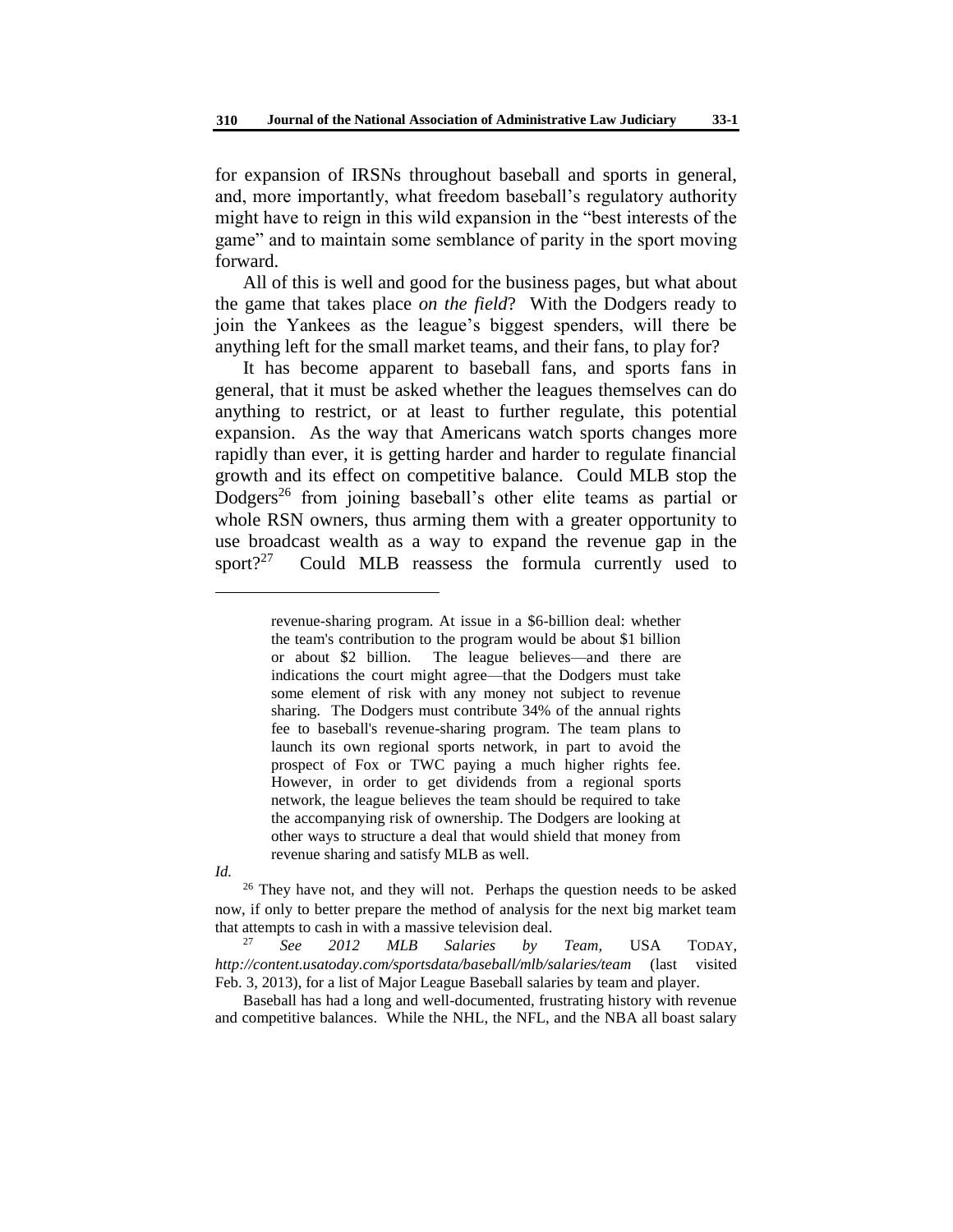determine how much of its broadcast revenues a team has to give back through revenue sharing? It is more likely than not that these issues will need to be addressed in the coming years.

The effects of the Dodgers' deal will be felt soon enough. In ten years, when more teams are reaching for the golden chest, it will be important for baseball, and the baseball adoring public, to be aware of what control they might be able to exercise—or to ask a regulatory authority to exercise—in order to preserve the competitive balance of the sport that they love.

#### II. THE BUSINESS OF REGIONAL SPORTS NETWORKS

Individual Regional Sports Networks like the YES Network and the Longhorn Network are offshoots of a broader base of network, the Regional Sports Network itself. RSNs are the primary way that most Americans watch sports in the modern era, but that has not always been the case. Any discussion of the history of sports broadcast issues needs to begin with the Sports Broadcasting Act of

caps of some kind to ensure parity, Major League Baseball has resisted such a move. William B. Gould IV, *Labor Issues in Professional Sports: Reflections on Baseball, Labor, and Antitrust Law*, 15 STAN. L. & POL'Y REV 61, 93 (2004) (discussing how the "luxury tax" in MLB is not a "hard cap," as in other sports). That is to say, the MLB Players Association ("MLBPA") has resisted such a move. The MLBPA is arguably the toughest and most successful of the professional players unions. Darren A. Heitner & Jason B. Wolf, *In Baseball's Best Interest?: A Discussion of the October 2010 MLBPA Regulations Governing Player Agents*, 10 VA. SPORTS & ENT. L.J. 249, 250 (2011) ("In 1997, it was said that 'the strongest union to date' is the Major League Baseball Player's Association . . . currently in effect. Fourteen years later, that statement would be hard to refute.").

In the last twenty years, players' salaries have skyrocketed and teams have gone along for the ride, with salaries shooting up to as much as \$150 to \$200 million dollars for the top teams, while small market teams are left fighting to build a team with less than half—and sometimes about a quarter—of that amount. *See* David Haddock, Tonja Jacobi, & Matthew Sag, *League Structure & Stadium Rent-Seeking: The Role of Antitrust Revisited*, 65 FLA. L. REV. 1, 14 (2013) (stating that the *average* MLB salary in 2012 was over \$3 million).

The average salary of a New York Yankees player is over \$6 million per year. *See 2012 MLB Salaries by Team*, USA TODAY, *supra* note 27. The average salary of an Oakland Athletics player is \$2 million per year. *Id*. While both teams made the playoffs in 2012, you can bet the farm that the Yankees will be there with more consistency over the next decade, much as they were in the last. *See Standings*, MLB.COM, http://mlb.mlb.com/mlb/standings (last visited Feb. 3, 2013).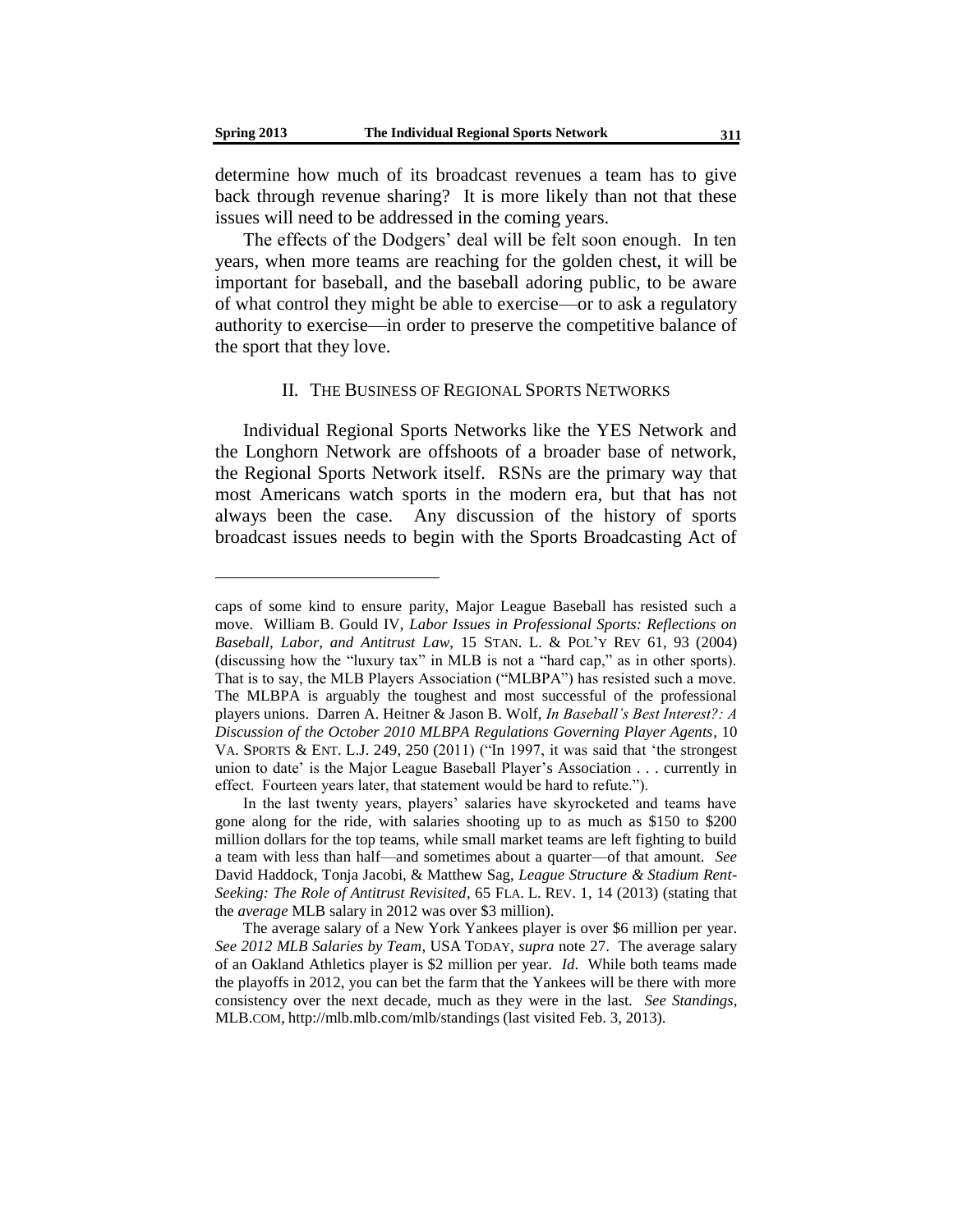1961.<sup>28</sup> The Sports Broadcasting Act (SBA) was Congress's reaction to a now-infamous case pertaining to the broadcasting of National Football League (NFL)<sup>29</sup> games.<sup>30</sup>

In the early days of sports broadcasting, teams were able to manage their own rights because these rights had been generally considered to belong to the teams themselves, rather than the league. $31$  This original suit between the U.S. and the NFL, commonly known as "NFL 1," dealt with the pooling of NFL broadcasting rights, and specifically with whether it was an unreasonable restraint on trade for the NFL to enforce Article X of its bylaws, which prevented outside-market games from being broadcast into another team's local market when that team was "on the road."<sup>32</sup>

l

<sup>30</sup> United States. v. Nat'l Football League, 116 F. Supp. 319 (E.D. Pa. 1953).

<sup>31</sup> Lance L. Kaiser, *Revisiting the Sports Broadcasting Act of 1961: A Call for Equitable Antitrust Immunity from Section One of the Sherman Act for All Professional Sports Leagues*, 54 DEPAUL L. REV. 1237, 1243-44 (2005).

<sup>32</sup> *Id.*; Bradley W. Crandall, *The DirecTV NFL Sunday Ticket: An Economic Plea for Antitrust Law Immunity*, 79 WASH U. L.Q. 287, 296-98 (2001).

Sunday Ticket poses an interesting counterpoint to some of the support for baseball's proliferation of mega-money deals and RSNs as being "good for business." Most NFL fans simply love having the opportunity to go to their area watering hole—or even to remain in the comfort of their own home—and to watch every NFL game, each week, at their leisure. The RSN money coming into baseball generally handicaps baseball and prevents MLB fans from enjoying such a luxury. RSN/MLB cooperation has instituted blackout rules that would prevent a subscriber of the MLB Extra Innings package (a similar programming model to NFL Sunday Ticket) who lived in, say, Boston, from watching Red Sox games on the Extra Innings broadcast, instead forcing that subscriber to purchase the New England Sports Network separately in order to see the games. *See How Are Blackouts Determined for MLB EXTRA INNINGS*, DIRECTV.COM,

<sup>&</sup>lt;sup>28</sup> Exemption From Antitrust Laws of Agreements Covering the Telecasting of Sports Contests and the Combining of Professional Football Leagues, 15 U.S.C. § 1291 (2011).

 $29$  The NFL has been a hotbed of antitrust issues, specifically relating to broadcasts, both on radio and television, of team's content. While baseball and MLB perhaps hold the most interesting hand when it comes to antitrust immunity, the NFL's history is almost as rich. *See* Los Angeles Memorial Coliseum Comm'n v. Nat'l Football League, 726 F.2d 1381, 1390 (9th Cir. 1984) (discussing how, according to the Ninth Circuit Court of Appeals, "NFL clubs do compete with one another off the field as well as on to acquire players, coaches, and management personnel. In certain areas of the country where two teams operate in close proximity, there is also competition for fan support, local television and local radio revenues, and media space.").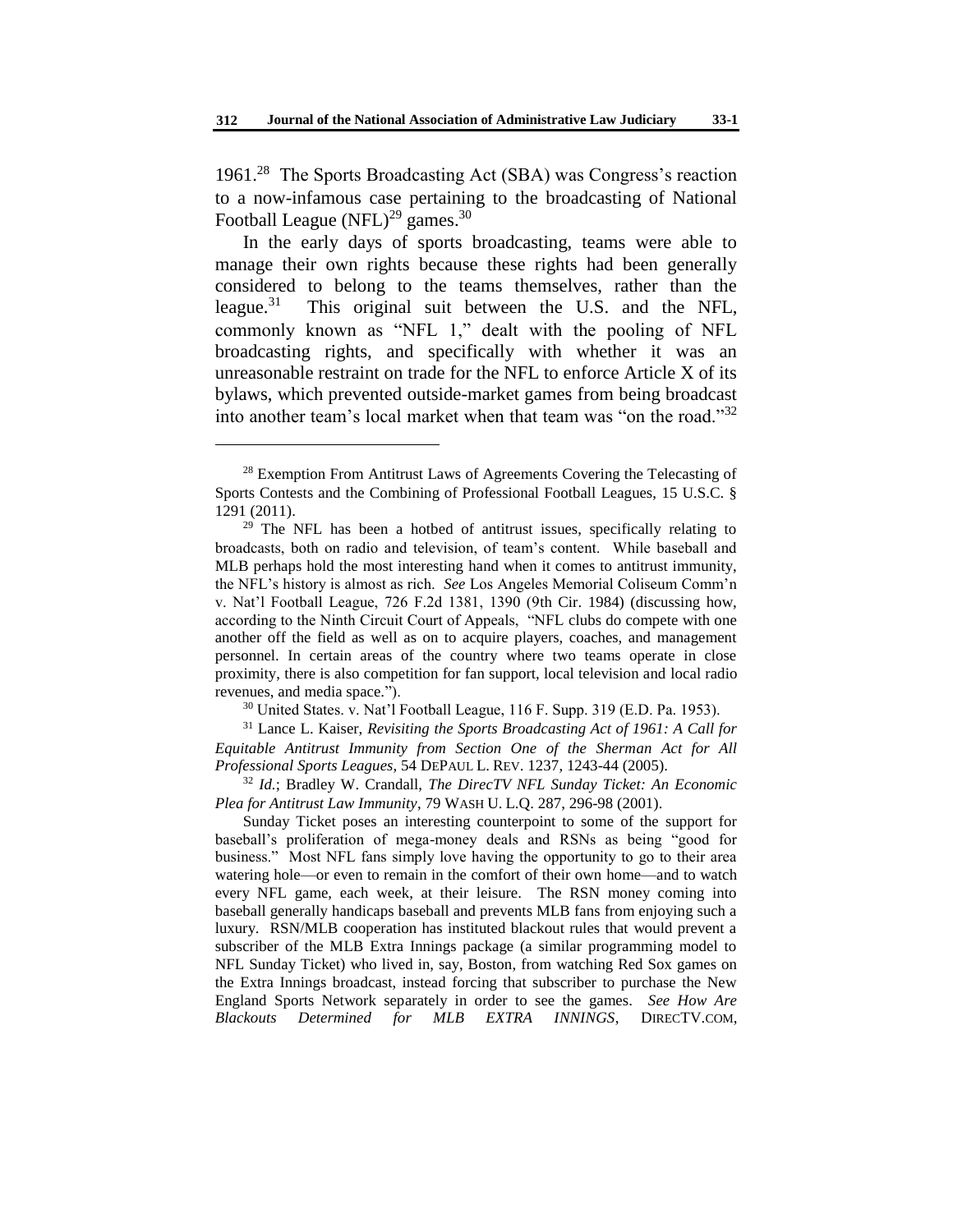During the years after 1953, NFL Commissioner Pete Rozelle began to worry that the competitive balance of the league could be affected by an individualized system—if the teams in the big markets got all the big television money, then the smaller market teams would obviously struggle to keep up—so the NFL decided to pursue a course of "pooling" broadcasting rights and selling them as one big contract, with revenues to be shared throughout the league.  $33$ 

The decision in NFL 1, which found that some of the NFL's procedures had an acceptable business purpose but that other parts were in fact unreasonable was considered by some to be vague, and the NFL approached the court in 1961 seeking clarity before the league attempted to enter into a "pooled rights" television contract with CBS. $34$  The court in this subsequent case, known as "NFL 2," found that such a "pooled rights" situation would constitute an antitrust violation and should be prohibited. $35$  Judge Grim, writing for the court in the Eastern District of Pennsylvania, held that, in essence, the NFL was seeking to give CBS the power to determine which games should be telecast and where, which constituted an agreement among all NFL teams to restrain the "trade" of NFL games throughout the country.<sup>36</sup> If this decision took hold in higher courts and was left standing by the legislature, it would have changed the entire course of sports broadcasting in this country and the way

http://support.directv.com/app/answers/detail/a\_id/1723/~/how-are-blackoutsdetermined-for-mlb-extra-innings%3F (last visited Feb. 9, 2013).

As much as fans love NFL Sunday Ticket, it is hard to imagine a Cowboys fan deciding to up his subscription knowing that he could watch every NFL game each Sunday *except* for his hometown team.

<sup>33</sup> Ariel Y. Bublick, *Are You Ready for Some Football?: How Antitrust Laws Can be Used to Break Up DirecTV's Exclusive Right to Telecast NFL's Sunday Ticket Package*, 64 FED. COMM. L.J. 223, 233 (2011).

<sup>34</sup> Crandall, *supra* note 32, at 296; United States v. Nat'l Football League, 196 F. Supp. 445, 447 (E.D. Pa. 1961).

<sup>35</sup> *Nat'l Football League*, 196 F. Supp. at 447.

<sup>36</sup> Bublick, *supra* note 33, at 232-33.

The NFL argued that restricting the broadcasts of home games when the home team was not on the road would boost home attendance (that logic will sound familiar to modern day NFL fans of teams like the San Diego Chargers, who are sometimes restricted from watching their home team's games for reasons not unlike the argument that Judge Grim shot down half a century ago). *Id.* at 231. Judge Grim felt that the NFL was a "truly unique business enterprise," and that this type of restraint was a restriction. *Id*.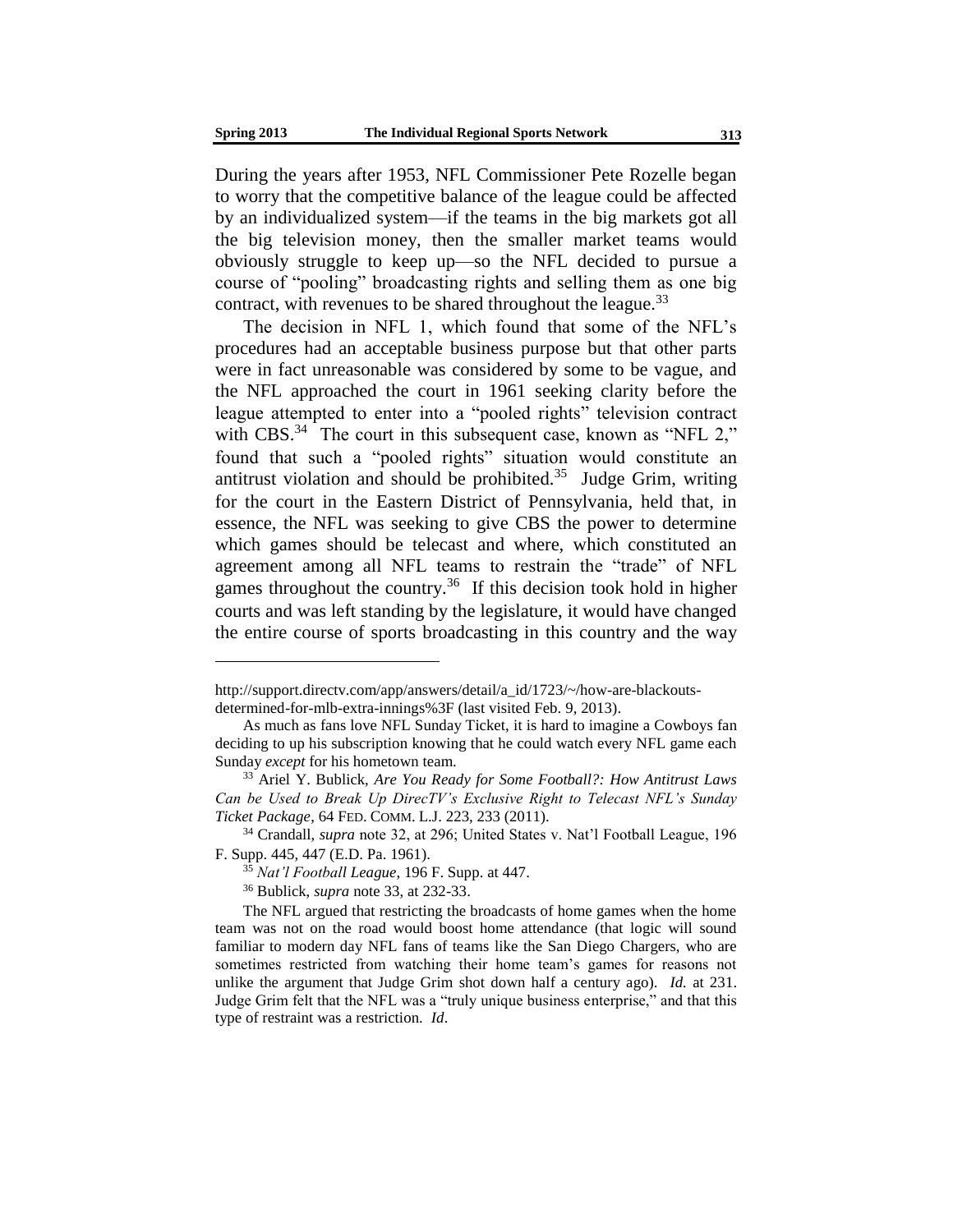that Americans watch football—the most popular sport in the country.<sup>37</sup> Every Sunday would be drastically different. "Pooled broadcasts" like the ones at issue in the NFL cases are essentially what we watch on CBS, FOX, and ESPN week in and week out.<sup>38</sup>

Congress did not take long to recognize this potentially damaging situation for the relatively young league and acted quickly. Later that same year, in 1961, Congress effectively gave the "big four"<sup>39</sup> U.S. sports a pass on Sherman Act antitrust violations as they related to telecasting of the leagues' contests. $40$  Virtually every subsequent

l

Another point to consider is the different nature of the NFL as it relates to broadcasting. An MLB season is a marathon: 162 games played in different markets to considerably lower television audiences than the least-enthralling NFL game of a season. *See* Craig Calcaterra, *For the One Thousandth Time: NFL and MLB TV Ratings are Apples and Oranges*, NBC SPORTS: HARDBALL TALK (Feb. 8, 2011, 12:04 PM), http://hardballtalk.nbcsports.com/2011/02/08/for-the-onethousandth-time-nfl-and-mlb-tv-ratings-are-apples-and-oranges (According to Craig Calcaterra, "[t]he vast, vast majority of baseball games are consumed on a local level. Fans watch their own teams' games and rarely watch others. Why? Because their team is on TV every day. The couple of national broadcasts a week aren't at all significant in comparison. Football, in contrast, is a nationallytelevised sport."). With its sixteen games spread weekly onto a few select days, the broadcasted game truly is king in the NFL. *Id.*

<sup>39</sup> The "big four" is generally recognized to be professional football, baseball, hockey, and basketball. Certainly, college sports, golf, NASCAR auto racing, and others can lay claim to being more important to society than some of the "big four"—hockey being the most assailable on that count.

<sup>40</sup> Kaiser, *supra* note 31, at 1245. In its own words, Congress said that:

The antitrust laws . . . shall not apply to any joint agreement by or among persons engaging in or conducting the organized professional team sports of football, baseball, basketball, or hockey, by which any league or clubs participating [in those four sports] sells or otherwise transfers all or any part of the rights of

<sup>37</sup> *See* Sean Leahy, *Poll: NFL Beats Baseball Again as America's Most Popular Sport*, USA TODAY (Jan. 25, 2011, 1:23 PM), http://content.usatoday.com/communities/thehuddle/post/2011/01/poll-nfl-beatsbaseball-again-as-americas-most-popular-sport/1#.UTzj-L\_ZOPU.

<sup>38</sup> *Id.* at 235–36. Would the situation truly have been untenable? It is tough to say. It would be hard to argue with a modern sports fan who—through the gift of hindsight—might posit that the NFL would not have survived a "wild west" system of broadcasting in the league's early days. Baseball *did* survive a similar situation for many years, although perhaps the competitive imbalance that Rozelle feared might take hold in the NFL is the result that we have been left with in MLB.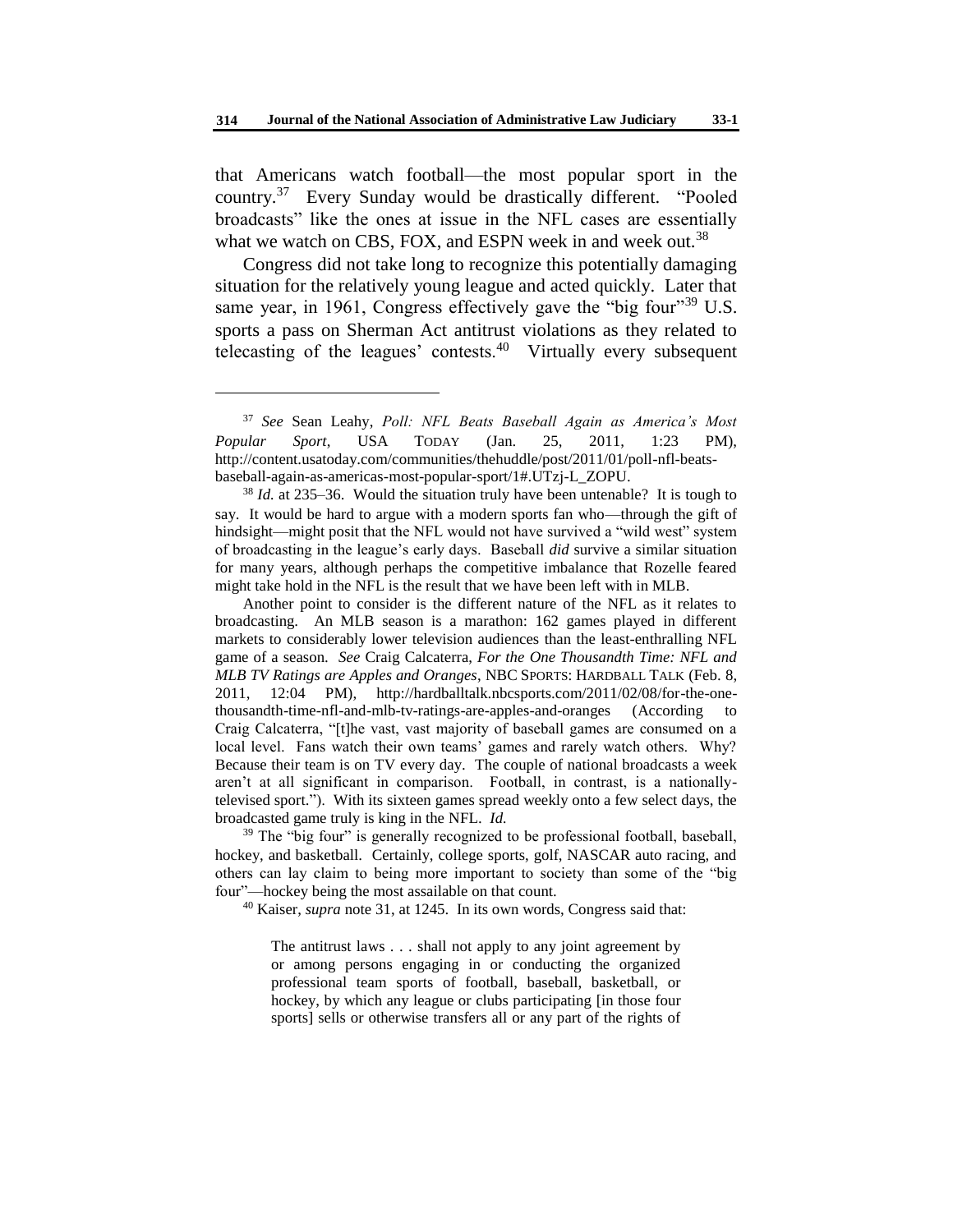sports broadcasting contract can trace its legal foundation back to the SBA and this 1961 legislative action.

But it is not just CBS and other large, nationwide networks that owe their sports-related success to the SBA. The RSN was born over a decade after the SBA took effect. A collection of parent networks and their affiliates began to gobble up local sports teams' broadcast rights. $41$ 

It took most of the last decade for the evolution of the RSN and the IRSN to reach the point at which we now find ourselves. In the 1990s and early 2000s, the RSN was still a big money maker, but, inferentially, it operated as much of the rest of the revenue making processes in sports did. The better a team played, the more people tuned in, the more fans in the seats, the more hats on the heads, *et cetera*. As one sportswriter pointed out in the wake of the Dodgers' television deal with Time Warner Cable, Magic Johnson and the other owners down at Chavez ravine "will take in a huge amount of cash just for putting a team on the field  $162$  times a year."<sup>42</sup> And this payout, to the tune of a potential \$8 billion, will continue for the next twenty-five years.<sup>43</sup> All teams would like to be in the Dodgers' shoes

15 U.S.C. § 1291 (2011).

The SBA grants each league a limited antitrust exemption for purposes of jointly negotiating broadcast agreements for the 'sponsored telecasting of [its] games.' However, courts have subsequently interpreted 'sponsored telecasting' to mean only broadcasts on free, over-the-air networks, and, as a result, the SBA does not protect the leagues' collective broadcast agreements with cable providers.

#### *Id*.

such league's member clubs in the sponsored telecasting of the games . . . .

<sup>&</sup>lt;sup>41</sup> For a fascinating discussion of the Sports Broadcasting Act as it applies to different aspects of antitrust issues within the four major U.S. sports, see Nathaniel J. Grow, *In Defense of Baseball's Antitrust Exemption*, 49 AM. BUS. L. J. 211, 249 (2012) Nathaniel J. Grow's *In Defense of Baseball's Antitrust Exemption*. Grow's analysis includes the following information:

<sup>42</sup> *See* Richard Sandomir, *Sweet TV Deal Will Taste Bitter to Fans*, N.Y. TIMES (Jan. 28, 2013), http://www.nytimes.com/2013/01/29/sports/baseball/dodgerssweet-tv-deal-will-taste-bitter-to-fans.html?ref=sports&r=0.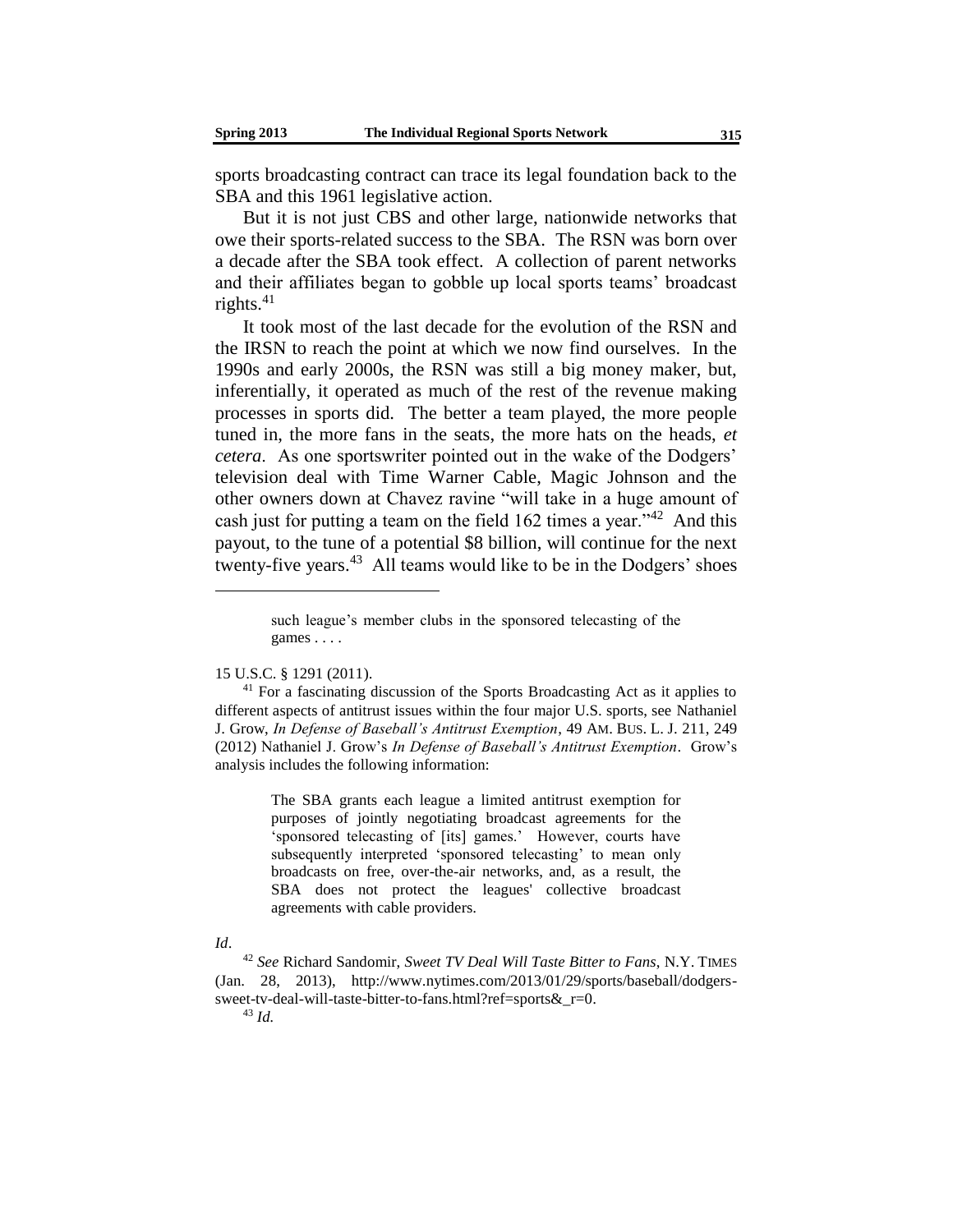but, unfortunately, they simply cannot. They will have to compete with them though, if they can.

In his 2007 book about the evolution of the Boston Red Sox and the team's renaissance under new ownership, author Seth Mnookin described the wave of RSNs in baseball:

> Most RSNs are independently owned and pay teams a negotiated fee for the right to broadcast its games. The success of team-owned RSNs [IRSNs] like NESN has led other teams to adopt that model. In 2002, the Yankees established the Yankees Entertainment and Sports (YES) Network; previously, Yankees games had been carried by the MSG Network. In 2006, the New York Mets began broadcasting games on their new regional network. It was partially in anticipation of this that the Mets went on an expensive free-agent acquisition spree the last several seasons, as they tried to build a fan base for their cable network.<sup>44</sup>

Now, there are over forty RSNs in the United States.<sup>45</sup> The two most commonplace in American homes—both featured on virtually every television provider's sports package—are Comcast SportsNet (CSN) and Fox Sports Net (FSN).<sup>46</sup> These two RSNs and their affiliates compete in most regions to acquire the rights to broadcast a portion of—if not all of, as is common in today's market—a local sports team's contests. $47$  This trend can be seen in almost every region across the country. Try watching a sports contest in most U.S. hotel rooms without having to locate the local CSN or FSN affiliate.

However widespread the CSN/FSN format might be, it is not entirely uniform. Over the past two decades, a few individual teams have branched out and acquired an ownership right in the television networks showing their games. Again, we speak of the elite teams that have the capital to make such an investment and, perhaps more

<sup>44</sup> SETH MNOOKIN, FEEDING THE MONSTER: HOW MONEY, SMARTS, AND NERVE TOOK A TEAM TO THE TOP 73 (SIMON & SCHUSTER 2007).

<sup>45</sup> Diana Moss, *Regional Sports Networks, Competition, and the Consumer*, 21 LOY. CONSUMER L. REV. 56, 56 (2008).

<sup>46</sup> *Id.*

<sup>47</sup> *See id*. at 57*.*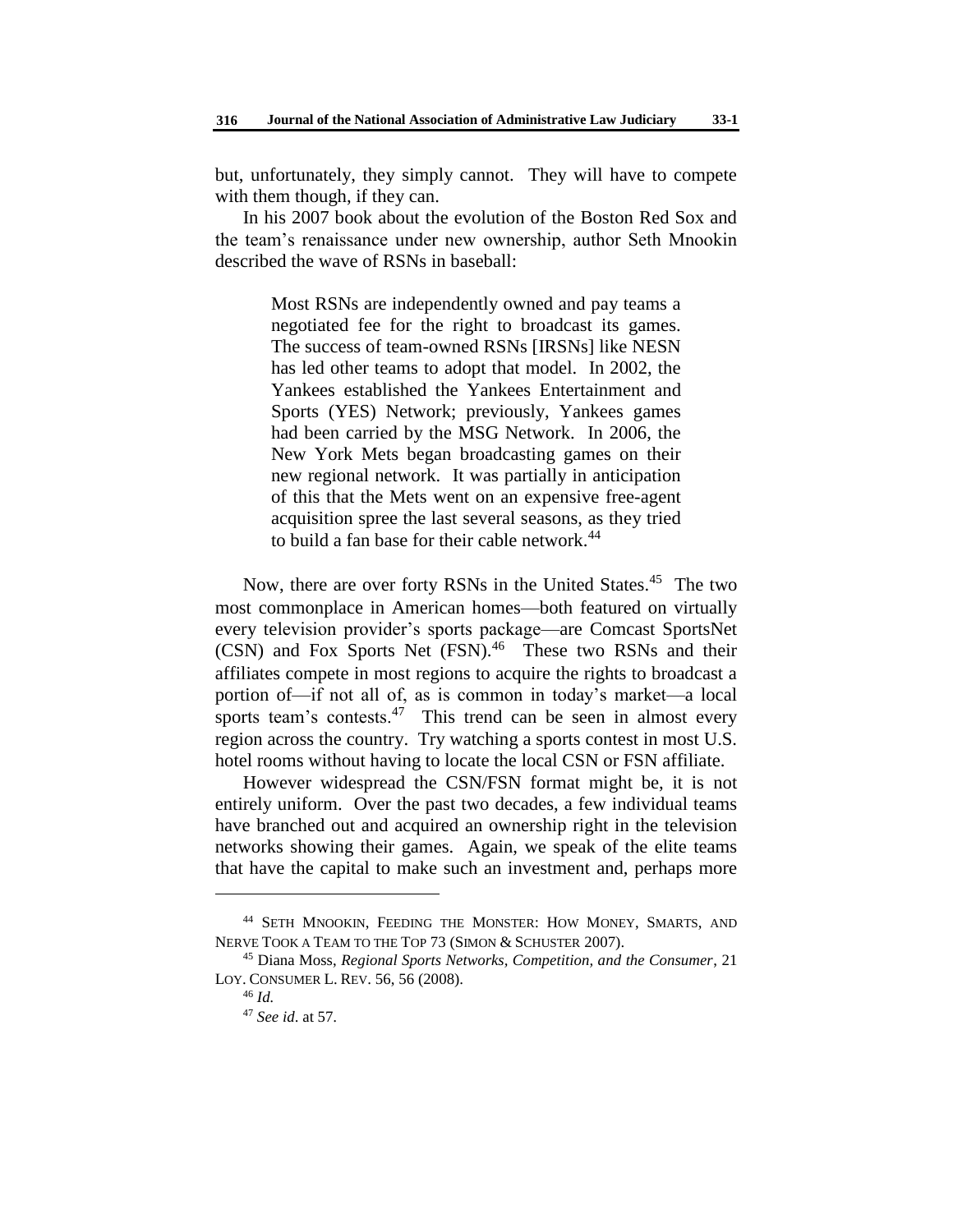importantly, the fan interest and ratings to make that investment pay dividends.<sup>48</sup>

IRSNs, in a form similar to the way that we recognize them now, began to appear several years ago, with mixed early success. The Memphis Grizzlies' attempt at launching The Grizzlies Regional

In a recent book published about the "new era" of Red Sox ownership, Seth Mnookin describes the appeal of an RSN like NESN. MNOOKIN, *supra* note 44, at 733. Mnookin wrote the following about the new owners' thinking in purchasing the Red Sox:

> In addition to the baseball club, the Red Sox sale included Fenway Park, which the team owned, and the team's 80 percent stake in NESN, the regional sports network that broadcasts Red Sox and Boston Bruins hockey games. Over the previous decade, regional sports networks—or RSNs—had become increasingly profitable, and NESN was the crown jewel of the bunch. In fact, to many of the parties interested in bidding for the Red Sox, NESN was the main draw. While the Red Sox themselves might turn a profit or a loss of a couple of million dollars in any given year, NESN, whose profits were not supposed to be subject to baseball's revenue-sharing agreements, was seen as a likely cash cow. The Red Sox had a monopoly on baseball fans in most of New England, and NESN was usually the only way those fans could watch their team play. The potential for advertising revenue was enormous.

*Id.*

Red Sox owner John Henry poses an especially interesting study in the value of owning one's own sports network. Not only are Henry's Red Sox games broadcasted on the network, but NESN also showcases the Liverpool Football Club, an English soccer team of which Henry also owns a controlling stake, raising that team's profile in the United States and—at least in theory—raising revenues across the board. *Liverpool FC News, Schedule, Scores, Statistics, Video*, NESN.COM, http://nesn.com/liverpool-fc (last visited Apr. 83, 2012). In 2012, you could even see Liverpool F.C. play a game of soccer at Fenway Park, the 100-yearold home of the Boston Red Sox. *Football at Fenway*, REDSOX.COM, http://boston.redsox.mlb.com/bos/ticketing/footballatfenway.jsp (last visited Apr. 83, 2013). That this game was broadcast on NESN goes without saying.

<sup>48</sup> While the Yankees and their YES Network, and the University of Texas and its Longhorn Network, may be the most dynamic examples to analyze, they are not alone on that frontier. The Boston Red Sox own an eighty percent stake in the New England Sports Network ("NESN") and capitalize on this investment partially through the team's natural ability to draw eyeballs to television screens. *Boston Red Sox on the Forbes MLB Team Valuations List*, FORBES, http://www.forbes.com/teams/boston-red-sox (last visited Apr. 73, 2013).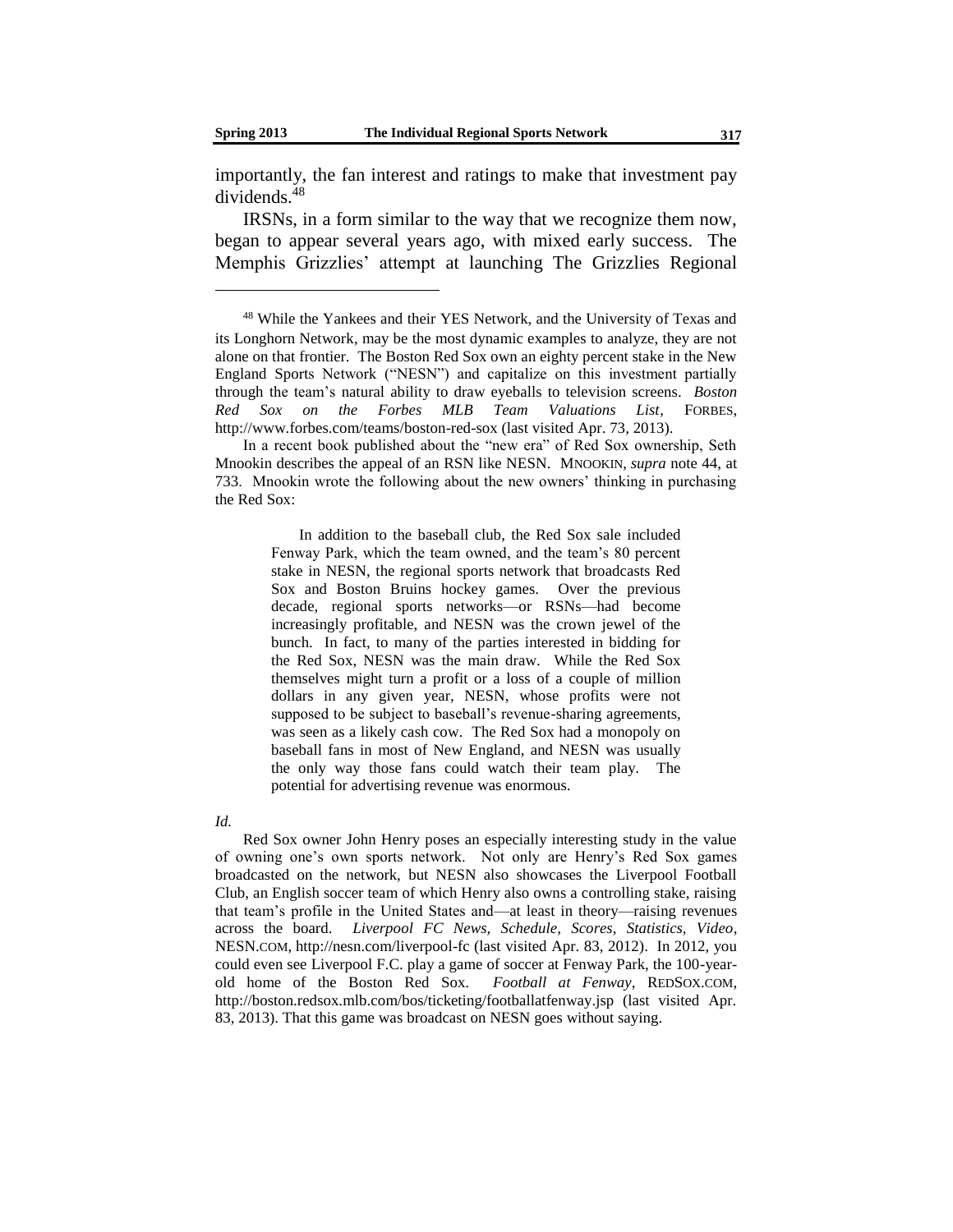Sports Network failed before it began, and the Minnesota Twinsowned Victory Sports channel closed its doors after only six months, due to the Twins' inability to reach agreements with local distributors.<sup>49</sup> Over the past decade, as detailed above, a strong collection of a few elite teams have begun to carve out their own defined area in their local broadcasting market. Primarily, this innovation took place in baseball, with several MLB teams obtaining at least a partial interest in their respective RSN. It has spread into other sports, though—most notably with the recent inception of the leviathan that is The Longhorn Network.

### III. SPORTS BROADCASTING AND THE NCAA

College football and its individual teams do not enjoy the SBA protections afforded to the four major "professional" sports; they instead derive their freedom to make certain broadcasting decisions from case law.<sup>50</sup> In *NCAA v. Board of Regents of the University of Oklahoma*, the most influential case on this topic, the Supreme Court held that the National Collegiate Athletic Association's (NCAA) restrictions on the number and type of games that an individual school could make available to the viewing public constituted "unreasonable horizontal restraints."<sup>51</sup>

<sup>49</sup> Moss, *supra* note 45, at 57–58. Observing the financial situation in basketball, as far as television deals and parity is concerned, is akin to looking upon a serene lake (let's say that the MLB is Niagara Falls). There have been some contentious moments in the past few years, such as NBA Commissioner David Stern's executive veto of a trade between the New Orleans Hornets and the Los Angeles Lakers, wherein Stern cited the best interests of the league as his motivation; but for the most part the NBA has parity and revenue sharing under relatively tight control. *See* Howard Beck, *N.B.A. Rejects Trade Sending Paul to Lakers*, **N.Y. TIMES** (Dec. 8, 2011), http://www.nytimes.com/2011/12/09/sports/basketball/paul-set-to-join-lakers-aspart-of-3-team-deal.html?\_r=0.

A successfully managed RSN in the NBA—the Lakers being a prime example—would still wield many benefits, but the tightly managed NBA salary cap prevents the topsy-turvy parity issues that plague the MLB. *See* Mark Deeks, *Parity? The N.B.A. Already Has It*, N.Y. TIMES (Jan. 19, 2011, 3:45 PM), http://offthedribble.blogs.nytimes.com/2011/01/19/parity-the-n-b-a-already-has-it.

<sup>50</sup> Kaiser, *supra* note 31, at 1251-52.

<sup>51</sup> *Id.*; NCAA v. Bd. of Regents of Univ. of Okla*.*, 468 U.S. 85 (1984).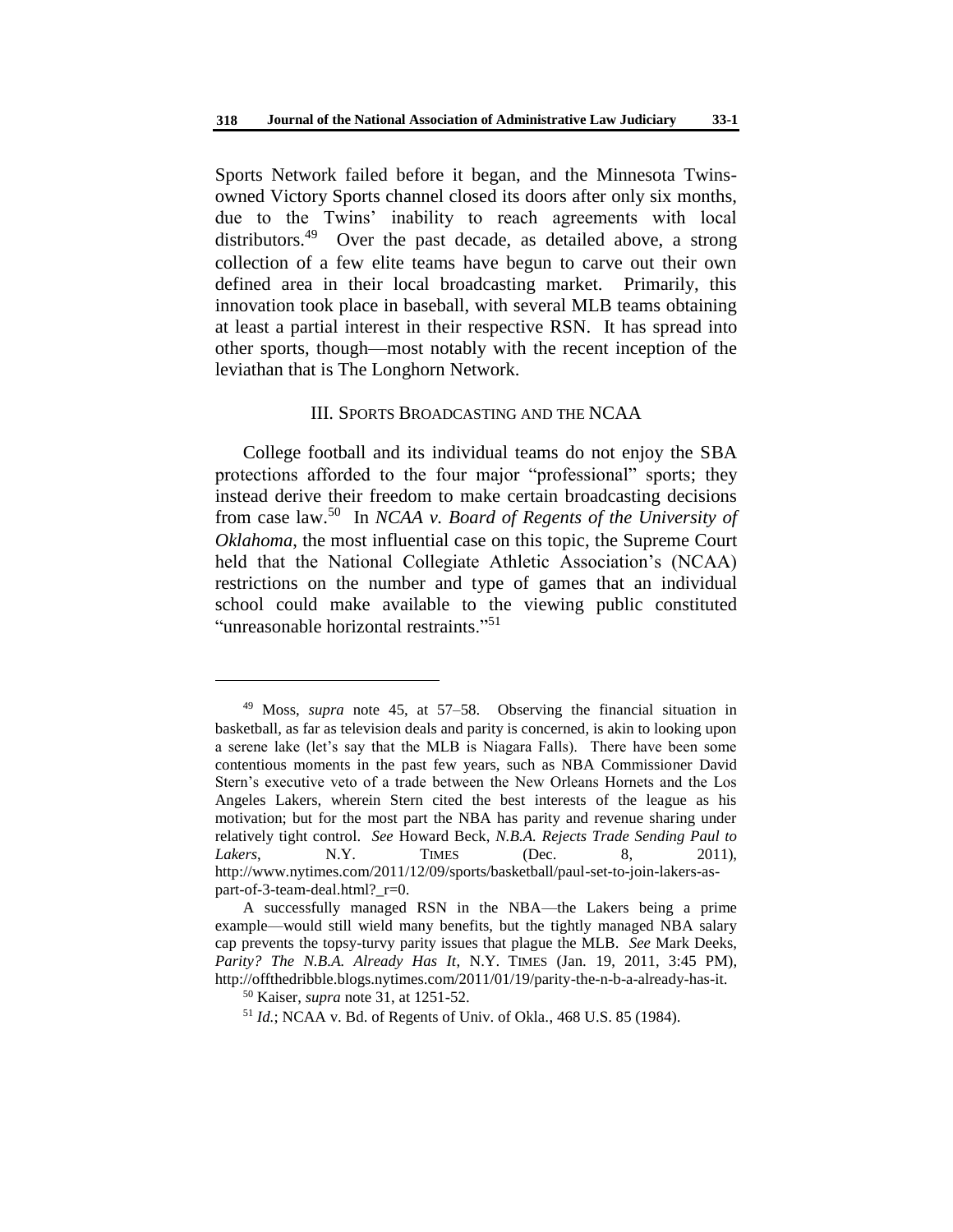The 1984 decision, written by Justice Stevens, gave the benefit of the doubt to the NCAA in its analysis, dissecting the issues as if the NCAA had only the purest of intentions and was acting to protect the integrity of its sports and to have a "procompetitive" effect.<sup>52</sup> Justice Stevens' analysis, well-reasoned and comprehensive, concluded that there were not substantial competitive benefits to the NCAA's restricting the broadcast of schools' games in such a way.<sup>53</sup> Justice Stevens was careful to support the regulatory body's actions, which were made in order to preserve tradition and maintain the integrity of the NCAA, noting that "the role of the NCAA must be to preserve a tradition that might otherwise die."<sup>54</sup> However, Justice Stevens concluded, "rules that restrict output are hardly consistent with this role."<sup>55</sup>

The financial makeup of the various college sports conferences under the NCAA umbrella is complex but, ultimately, most conferences operate under a "rising tides lifts all boats" approach:

> A conference can also attempt to control its members' actions through the media rights and revenues that the conference receives from those contracts. The first step is to share revenue equally. When each member of the conference receives equal revenue from the media contracts, it is in the best interest of each school to want stability and exposure for all of the other members of the conference. When one school makes more money, all of the member schools make more money. The Pac-12, the Big Ten, the Southeastern Conference, and the ACC all share media revenue equally amongst their members. In October 2011, the Big 12 also agreed to share revenue equally. This

*<sup>52</sup> Bd. of Regents of Univ. of Okla.*, 468 U.S. at 114.

<sup>53</sup> *Id.* at 1176 (stating that, while it is "reasonable to assume that most of the regulatory controls of the NCAA are justifiable means of fostering competition among amateur athletic teams and therefore procompetitive because they enhance public interest in intercollegiate athletics. The specific restraints on football telecasts that are challenged in this case do not, however, fit into the same mold . . . .").

<sup>54</sup> *Id.* at 120.

<sup>55</sup> *Id.*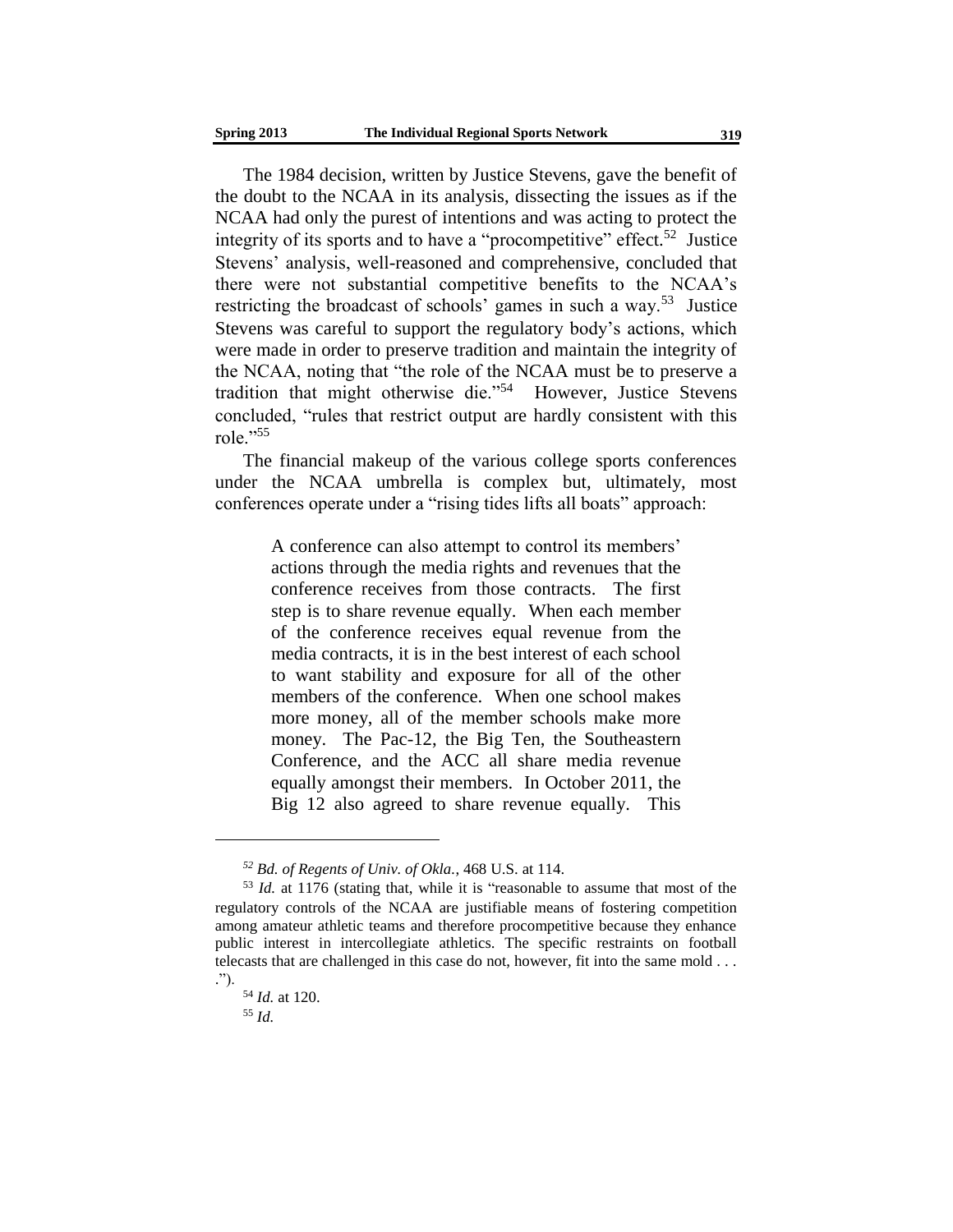agreement means that the schools will share all revenue from Tier I and Tier II broadcast rights for football and mens' basketball. However, it allows schools to keep revenue from Tier III network rights, which includes Texas' Longhorn Network.<sup>56</sup>

This revenue distribution will be key to the decisions that major schools might make in the future. Conference realignments, which have been commonplace of late, are not likely to settle down in the coming years, and while most big schools are presently attuned to the benefits that come with a big, conference-wide television agreement, it is easy to see how the allure of retaining 100% of the profit from "Tier III" network rights could be overwhelming. $57$ 

The appeal of retaining these revenues has convinced at least one major university to try to go it alone. On August 26, 2011, the Longhorn Network took to the airwaves.<sup>58</sup> The network, owned jointly by ESPN and the University of Texas, is completely dedicated to Texas athletics—a first in college sports broadcasting.<sup>59</sup> Until the Longhorn Network debuted, college sports broadcasting had only experienced broader conference-specific channels.<sup>60</sup>

Not all of the early feedback was positive. Some critics saw the ESPN and University of Texas' plan to air high school football games on the Longhorn Network as an attempt to gain an improper advantage in recruiting.<sup>61</sup> Even University of Texas' head football coach Mack Brown has not been entirely satisfied with the network.<sup>62</sup>

http://www.nytimes.com/2011/09/04/us/04ttsports.html?\_r=0. <sup>59</sup> *Id.*

<sup>56</sup> Benjamin I. Leibovitz, *Avoiding the Sack: How Nebraska's Departure From the Big 12 Changed College Football and What Athletic Conferences Must do to Prevent Defection in the Future*, 22 MARQ. SPORTS L. REV. 675, 6918–929 (2012). <sup>57</sup> *Id.*

<sup>58</sup> Jason Cohen, *With Texas Network, U.T. Remakes the Playing Field*, N.Y. TIMES (Sept. 3, 2011),

<sup>60</sup> *Id.*

<sup>61</sup> Tom Spousta, *Rivals See Unfair Edge in Longhorn TV Network*, N.Y. TIMES (July 26, 2011), http://www.nytimes.com/2011/07/27/sports/ncaafootball/big-12 rivals-see-unfair-recruiting-edge-in-longhorn-network.html.

<sup>62</sup> Dom Cosentino, *Even Mack Brown Hates the Longhorn Network*, DEADSPIN (Oct. 22, 2011, 6:40 PM), http://deadspin.com/5953938/even-mack-brown-hatesthe-longhorn-network.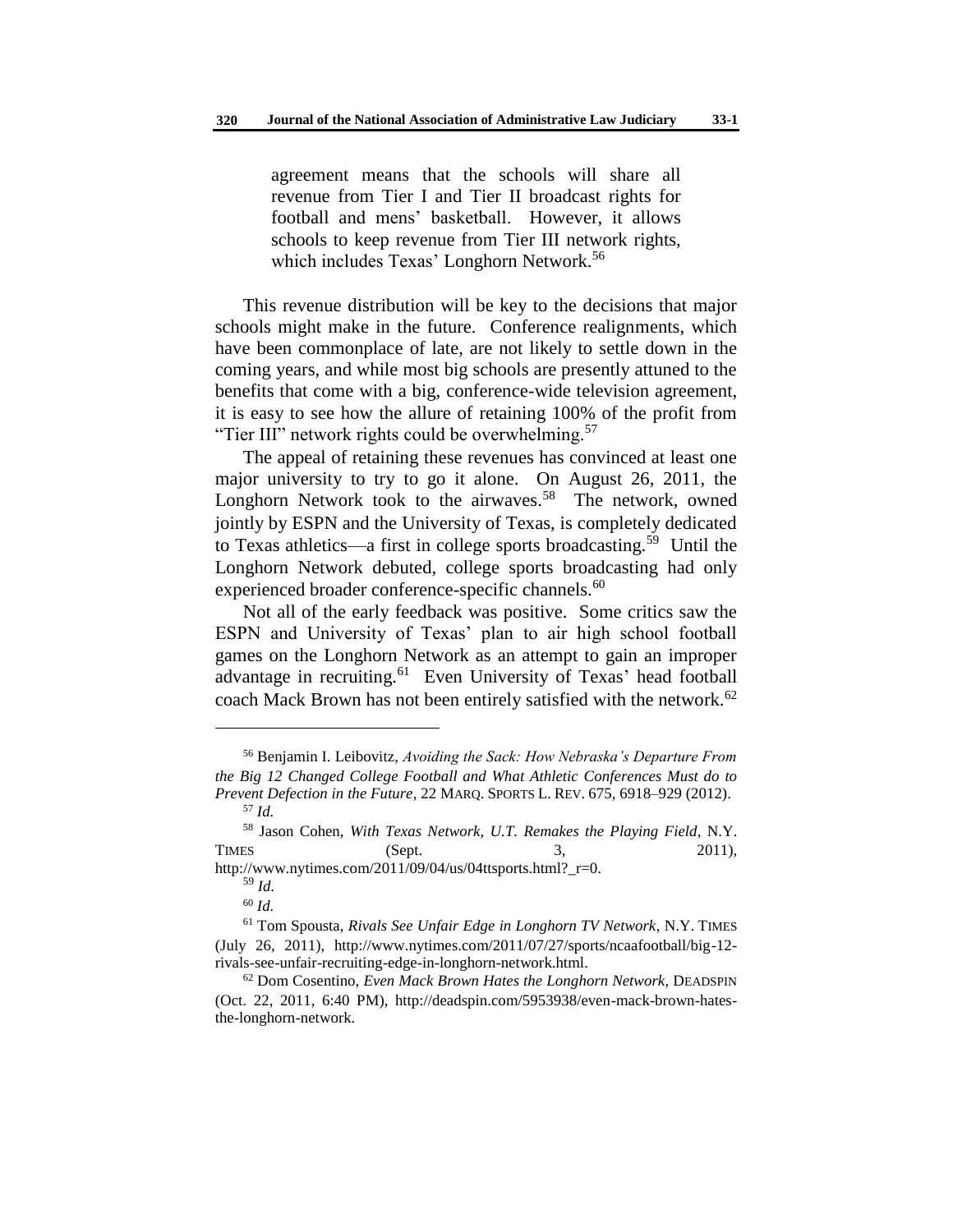Brown was quoted as saying that he felt "overexposed" by the network, explaining, "I've got a microphone on every time I talk to the team . . . I didn't ask for it. We were given a deal we had no input in."<sup>63</sup>

It has been reported that the Texas Longhorn athletics program will gain revenues of approximately \$15 million each year from the Longhorn Network.<sup>64</sup> Such a figure does not begin to reflect the value that such an enterprise can have. Simply increasing the "number of eyeballs" that see Longhorn football will be a benefit to the school's reputation, leading to a growth in its fan base, its reputation, and even greater growth in its coffers.

For now, the Longhorn Network seems to have reached a position of stable, if uneasy, success. What potential issues could arise? College sports, unlike professional sports and the more rigidlydefined antitrust laws that apply to them, are essentially testing the boundaries as they go. College athletics seems to currently be in a state of flux, and it will be fascinating to track the developments and see where things go next. Will there be more independent networks? The financial strength that comes from these networks might be enough to cause some schools to go *fully* independent and leave their conferences altogether, weakening the conference system that has defined college sports for generations. After all, realignment is really all about the money at the end of the day. Other schools will be looking to the University of Texas to see when and if they might want to try branching out on their own into this brave new world.

## IV. IRSNS IN MAJOR LEAGUE BASEBALL – A RICH MAN'S GAME?

With a few notable exceptions, the IRSN advances made in the MLB—where, out of the four major sports, they are most commonly found—have been made by the wealthiest, most popular, and most

<sup>63</sup> *Id.*

<sup>64</sup> Josephine R. Potuto, *They Take Classes, Don't They?: Restructuring a College Football Post Season*, 7 J. BUS. & TECH. L. 311, 32211, n.66 (2012) (citing Jonathan Woo, *Big 12, FOX Agree to TV Deal*, THE HORN (Apr. 14, 2011), http://www.readthehorn.com/sports/4022/big\_xii\_fox\_agree\_to\_tv\_deal (last updated Apr. 21, 2011)).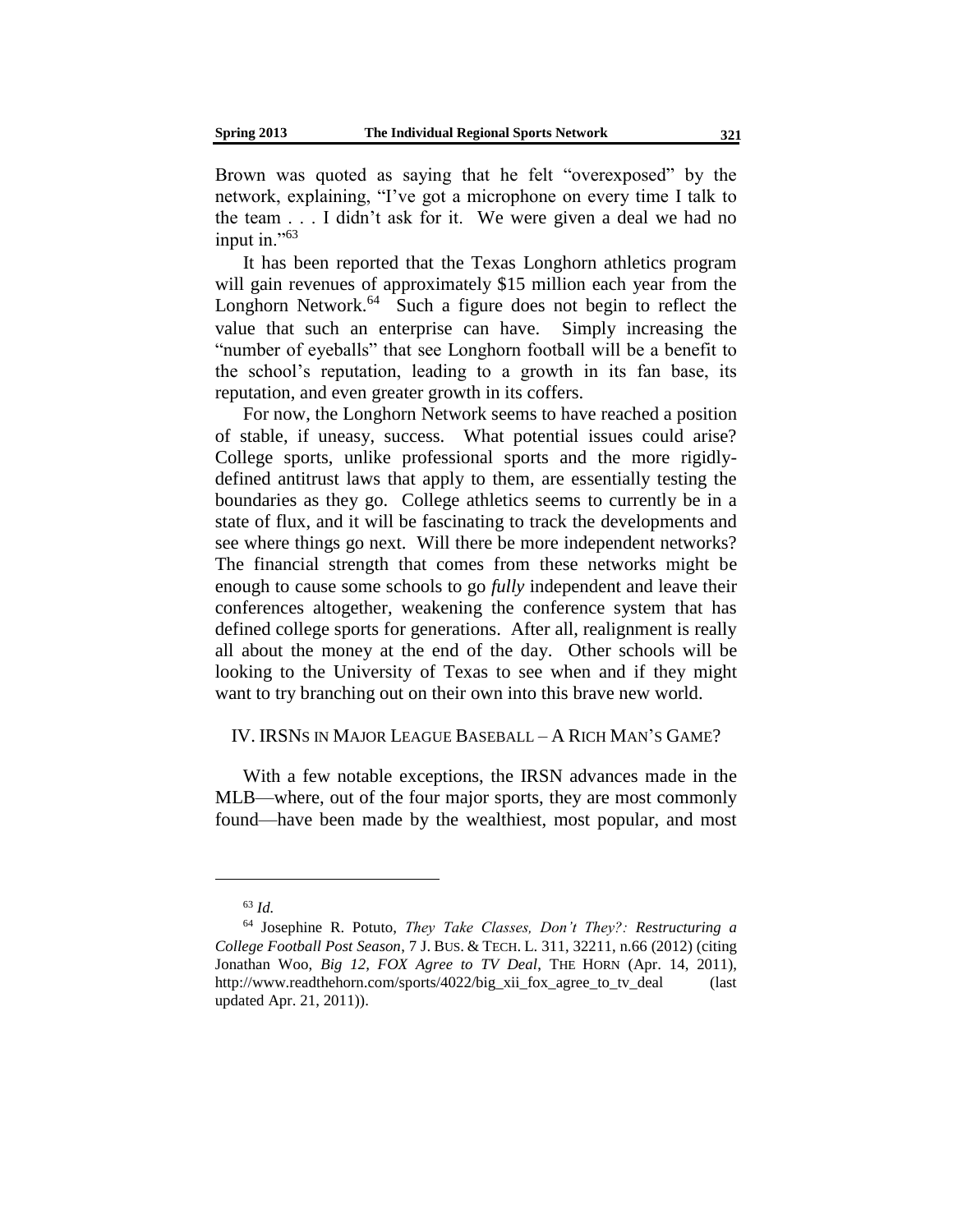influential clubs.<sup>65</sup> The Dodgers are on the verge of making waves, one way or another, in their RSN/IRSN decision; the Boston Red Sox have an 80% ownership stake in their local RSN, New England Sports Network; the New York Mets own more than half of SportsNet New York; and Yankees have the YES Network.<sup>66</sup> The current character of the IRSNs in baseball is probably owed to the fact that creating one takes a substantial amount of capital, whereas simply selling a team's rights in a more traditional vein costs very little. Still, the benefits are clear.  $67$ 

l

<sup>67</sup> *See* Keri, *supra* note 66*.* Keri writes that:

<sup>&</sup>lt;sup>65</sup> An interesting exception to this trend is the recent turn of events that transpired between the Baltimore Orioles and the Washington Nationals, and the two teams' mutual RSN deal. Orioles' owner Peter Angelos had long fought for decades —for decades—to keep a second team from moving into the beltway. *See* Maury Brown, *Bizball: Inside the MASN/Nationals Television Contract Dispute*, BASEBALL PROSPECTUS (June 25, 2012), http://www.baseballprospectus.com/article.php?articleid=17468 (detailing the history of the television contract concerning Angelos's Orioles and the Washington Nationals, including the fact that, at the deal's inception, Angelos was taking in 90% of the station's broadcast revenues).

Angelos felt that a team in the nation's capital would cut into his revenues., *Id.*, Hand he was able to keep the proponents of placing a team in D.C. at bay for years. *Id.* Finally, when a team was placed in D.C., Angelos was able to finagle an obscenely beneficial RSN deal in his favor, in which the Orioles would retain such a large percentage of the ownership of the network that they would essentially be making money *off of* the Nationals. *Id.* Over the coming years, as a part of the broadcast contract language, the Nationals' ownership stake in the network will gradually increase up to 33%. *Id.*

<sup>66</sup> *See* Jonah Keri, *How a Television Contract Could Launch a Rangers Dynasty*, GRANTLAND (Sept. 7, 2011), http://www.grantland.com/story/\_/id/6939177/how-television-launch-rangersdynasty.

Keri notes that, even with the clear benefits that the Rangers will receive from itstheir massive deal with an RSN, Fox Sports Southwest, the team considered creating an IRSN of itstheir own, but was unable to because of the precarious financial situation that the team's owners found themselves in after they assumed control. *Id.*

The team was still able to wrangle a ten to fifteen percent ownership interest in Fox Sports Southwest. *See* Tom Van Riper, *TV Money is a Game Changer for Baseball and the Dodgers*, FORBES (Mar. 21, 2012, 12:28 PM), http://www.forbes.com/sites/tomvanriper/2012/03/21/the-new-moneyball ("Local television has become a financial game-changer that dwarfs all others.").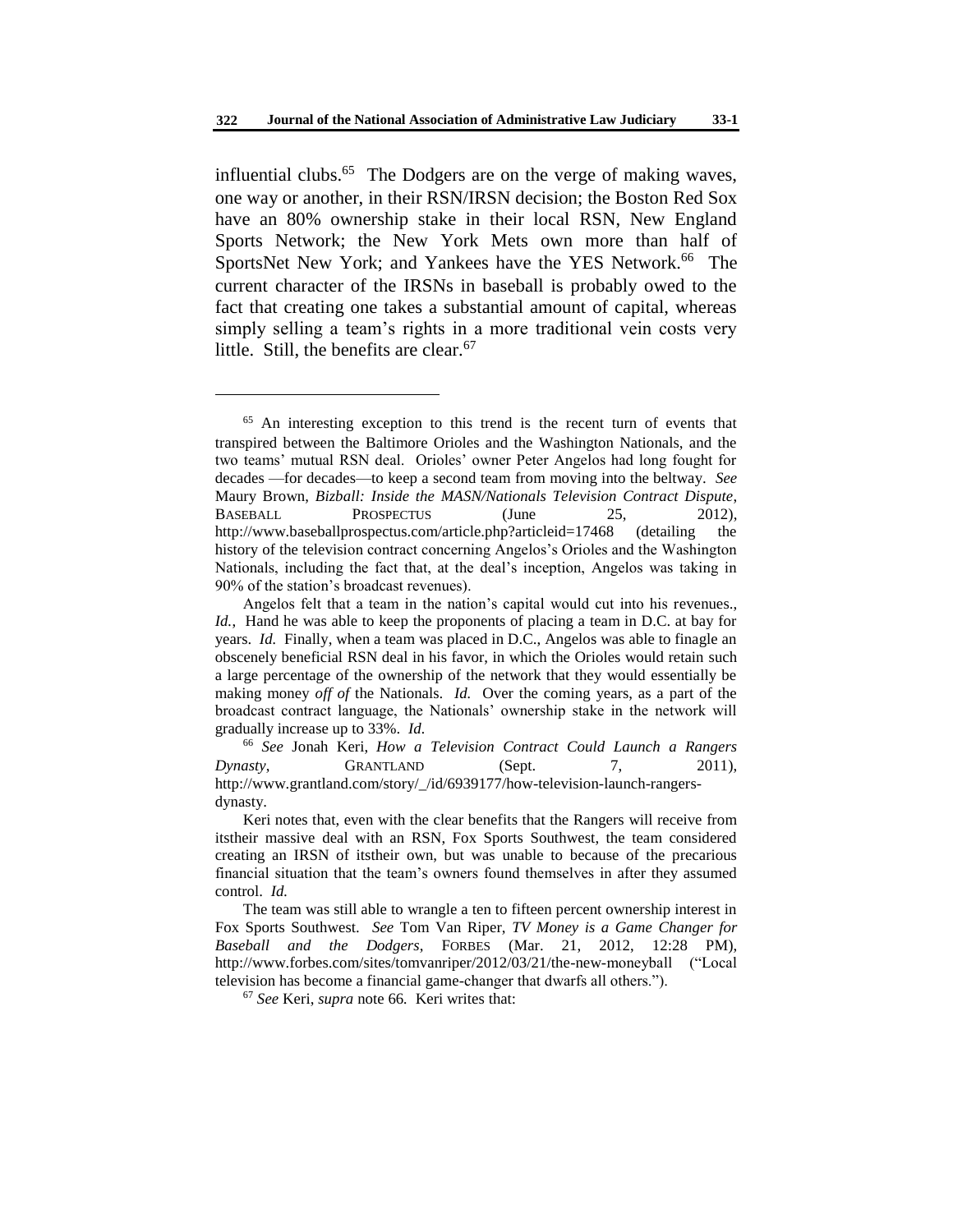And what are these benefits? Well, sheer unadulterated profit, for one thing. Forbes values the Yankees organization at approximately \$1 billion more than it was about ten years ago when the YES Network was founded.<sup>68</sup>

These benefits are not confined to the money that a team takes in directly from the spike in viewership it gets to its product when it creates its own RSN. Simply the *possibility* of a team making its own Regional Sports Network is enough to drive actual established RSNs, like FOX Sports or Comcast, into a feeding frenzy.<sup>69</sup> A survey of the recent history illustrates this trend, as teams' broadcast rights attract a series of bidding wars between hopeful broadcasters. In a recent Forbes article, the seller's market and the battle between providers was described in detail:

> The best things that baseball owners now have going for them are Fox and its war with various cable providers. The former craves the local content for its channels, the latter believes in sports as a retention hook for its service. In Houston, Comcast gave new Astros owner Jim Crane an equity stake and a huge bump in rights fees to wrest it away from Fox, whose current deal dates back to 2005. Meanwhile in San Diego, Fox has drawn the Padres away from Cox Communications with a huge fee increase and 20% of a new regional network.<sup>70</sup>

*Id.*

<sup>[</sup>f]or teams like Pittsburgh and Tampa Bay, it might be a case of the poor getting poorer, while the rich gain a chance to get richer. But where six or seven years ago maybe 10 teams could have realistically built their own RSNs, Gennaro estimates that 20 or more could do it today.

<sup>68</sup> *See* Van Riper, *supra* note 66 ("As the YES Network celebrates its ten-year anniversary in 2012, the Yankees are worth over \$1 billion more than they were the day it launched: FORBES pegs valuation growth to a current \$1.85 billion from \$730 million since then.").

<sup>69</sup> *Id.*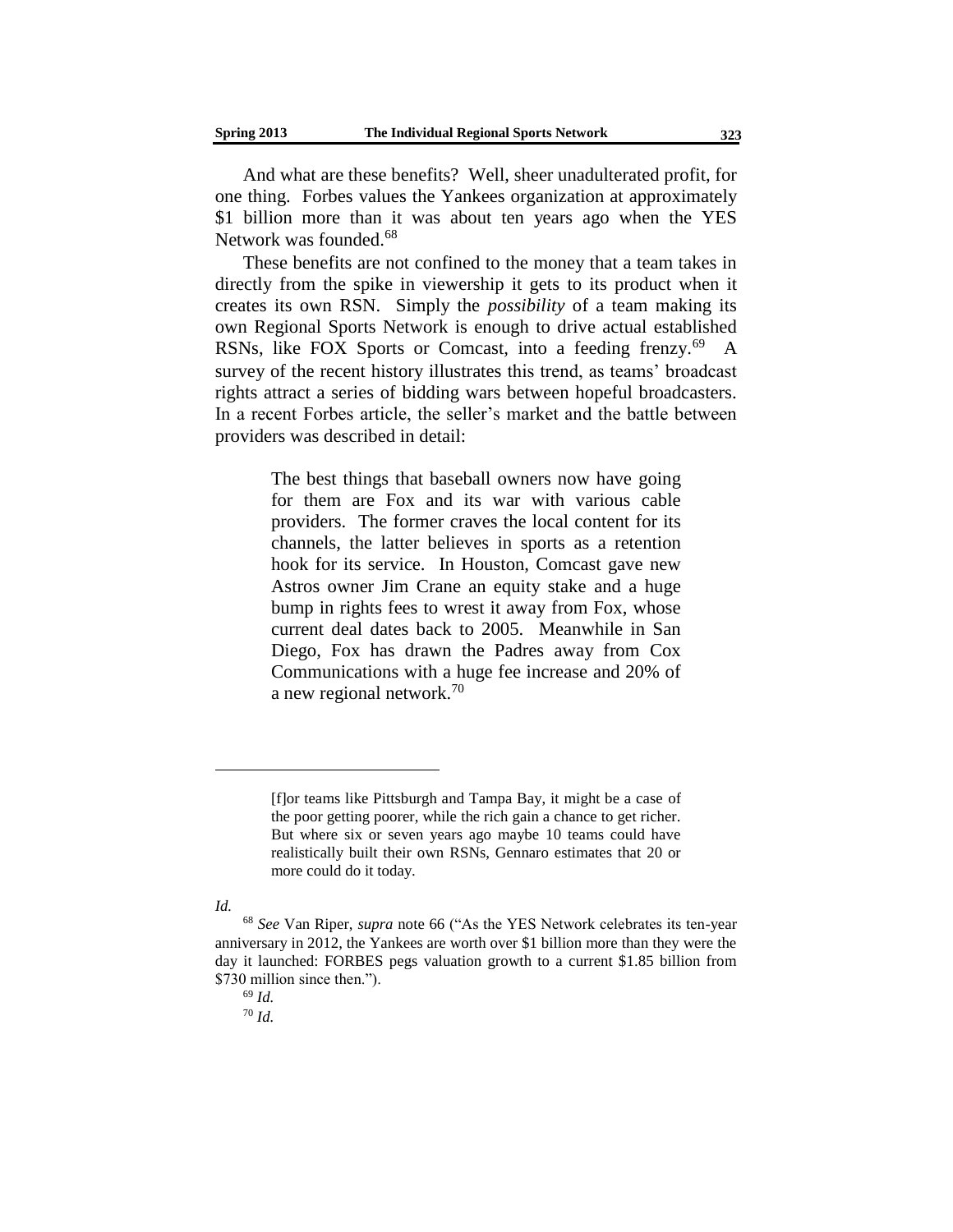# V. WHO'S GETTING LEFT BEHIND – AND WILL ANYONE GO BACK FOR THEM?

The parallels between the quickly evolving world of IRSN ownership—and even of RSN cash-ins caused by this mad scramble—and the "rich get richer" world that Commissioner Rozelle forecasted when he approached the court system fifty years ago are clear. More for some has, thus far, meant more for a few others as well. But it has not necessarily meant more for all. More importantly, it *cannot* mean more for all. Part of the reason why the Dodgers having more money from ownership translates into the team having a better television deal, and being an overall more successful franchise, is because they can put that money back on the field.<sup>71</sup>

In a recent article for ESPN.com, baseball writer Buster Olney detailed the November 2012 trade between the Toronto Blue Jays and the fire sale-happy Miami Marlins.<sup>72</sup> In the trade, the Marlins—in an effort to slash salaries and save money—sent a plethora of superstars and highly paid players to Toronto for a slew of cheap minor leaguers. The trade sent shockwaves throughout professional baseball, causing many sportswriters to cry foul about the league's systemic flaws, and it caused others to predict that Marlins fans might even boycott attending their own team's games.<sup>73</sup> Olney surveyed what he saw as a potentially fractured "have" and "havenot" future in MLB: "two officials say that as clubs like the Los Angeles Angels, Texas Rangers and Dodgers *gain more revenue through local television deals* and the gap between the Haves and

 $71$  This should already be apparent in the way that the Dodgers have begun to outspend—quite literally—every other team in baseball since the Guggenheim Group assumed control.

<sup>&</sup>lt;sup>72</sup> Buster Olney, *Miami Deal Embarassing for Team, MLB*, ESPN (NOV. 14, 2012, 2012, 2012, 2012, 2012, 2012, 2012, 2012, 2012, 2012, 2013, 2014, 2014, 2014

http://insider.espn.go.com/mlb/blog/\_/name/olney\_buster/id/8630571/miamimarlins-conned-fans-politicians-mlb-stadium-deal-subsequent-transactions-mlb.

<sup>73</sup> *See* Michelle Kaufman, *How Will the Miami Marlins' Trade Affect Ticket Sales?*, MIAMI HERALD (Nov. 15, 2012), http://www.miamiherald.com/2012/11/15/3097842/how-will-the-miami-marlinstrade.html ("After the Marlins' trade of much of their talent on Tuesday, not only might they suffer on the field, but they might suffer at the box office as well.").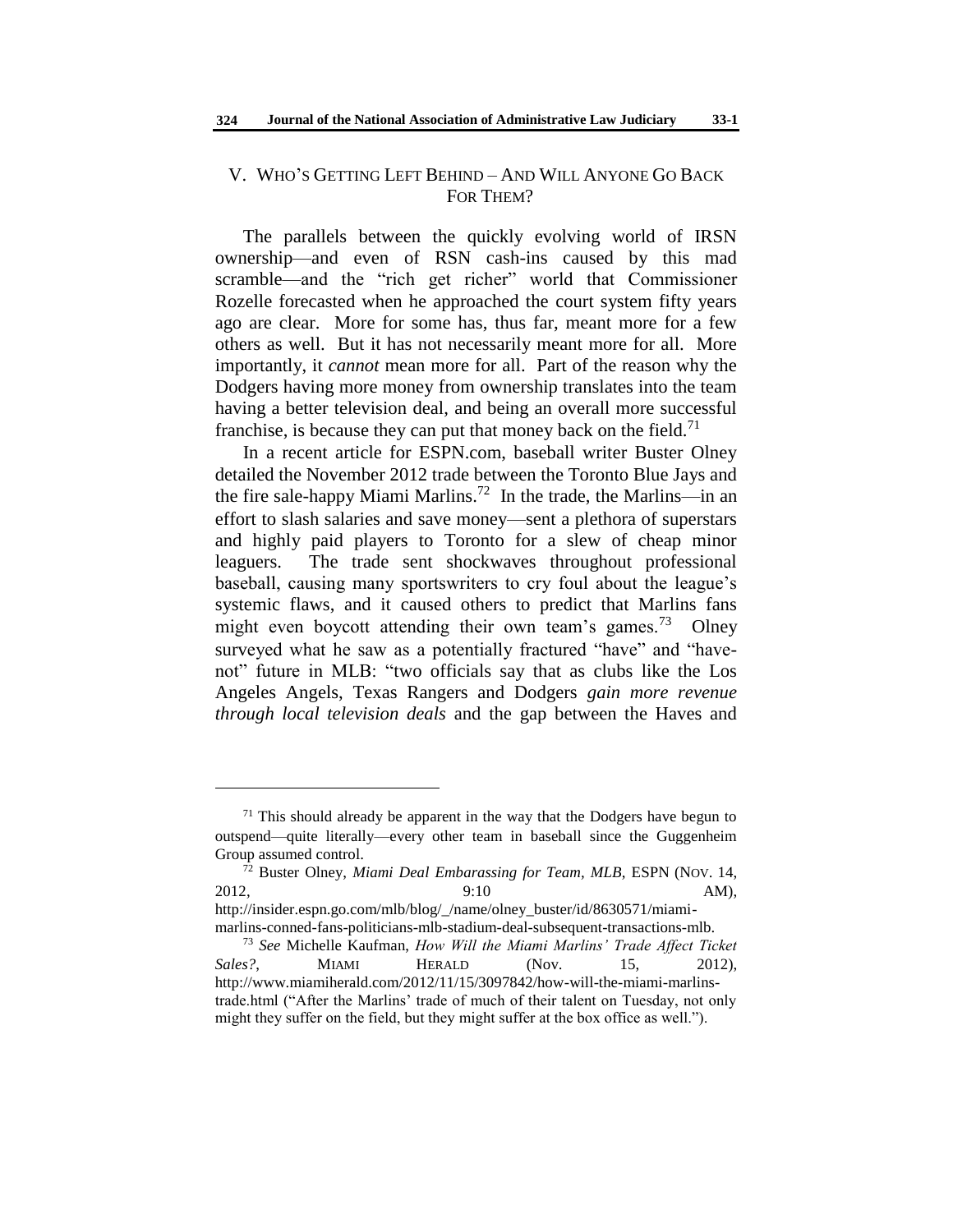Have-Nots grows, other teams will be faced with the same choice as the Marlins very soon."<sup>74</sup>

Competitive balance has always been, and will always be, a twoway street. There is a direct, natural correlation between the broadcast viewership and market size of the "rich teams" and how much they can and will expend on the field product. Thus, it follows quite reasonably that the product in the small markets will only continue to get worse.<sup>75</sup> There is money to be had in broadcast deals, for lots of teams. But there is a limit to this windfall. Small markets will inevitably suffer,<sup>76</sup> unless the league takes action. Action may not be necessitated at this very instant, but it will inevitably be required at some point in the future.<sup>77</sup> Which brings about the only next logical question: what can the league do?

The question of whether the SBA can be extended to apply to the RSN and IRSN dealings of individual sports leagues is unsettled, but most scholars believe that authorities would have trouble enforcing any restrictions under the SBA as it is structured.<sup>78</sup> It has generally been decided that the SBA applies only to "sponsored telecasting" meaning broadcasting that goes over the airwaves—not cable, as most Americans receive their sports programming.<sup>79</sup> RSNs and

<sup>74</sup> *See* Olney, *supra* note 72. Olney argues that, "[a]s the current labor deal runs its course, some baseball executives predict, there will be significant infighting between the two camps—the Haves and Have-Nots—and the Marlins' sell-off may have been the precursor of all of that." *Id.*

<sup>&</sup>lt;sup>75</sup> Competitive balance is already a true problem in Major League Baseball, only recently corrected—to some extent—by the revolution in scouting and evaluating talent that has allowed smaller payroll teams to hang tough with the big spenders around the league. *See* Mark Koba, *How Small-Market Teams Survive Baseball Economics*, CNBC (Jan. 30, 2012, 1:10 PM), http://www.cnbc.com/id/45960981/How\_SmallMarket\_Teams\_Survive\_Baseball\_ Economics.

<sup>76</sup> Some would say, *continue* to suffer.

<sup>77</sup> Whether this is five, ten, or twenty years away depends on how strongly one perceives the importance of competitive balance—on and off the field—to be in baseball.

<sup>78</sup> Moss*, supra* note 45, at 72–73.

<sup>79</sup> *Id. See also* Bublick, *supra* note 33, at 233 (stating that the most important phrase in the SBA is "'sponsored telecasting,' which courts have construed to mean that the SBA only applies to broadcast television and not to cable or satellite."); Crandall*, supra* note 32, at 297–98 ("[t]he legislative history of the SBA indicates that Congress, by specifically addressing 'sponsored telecasting' of professional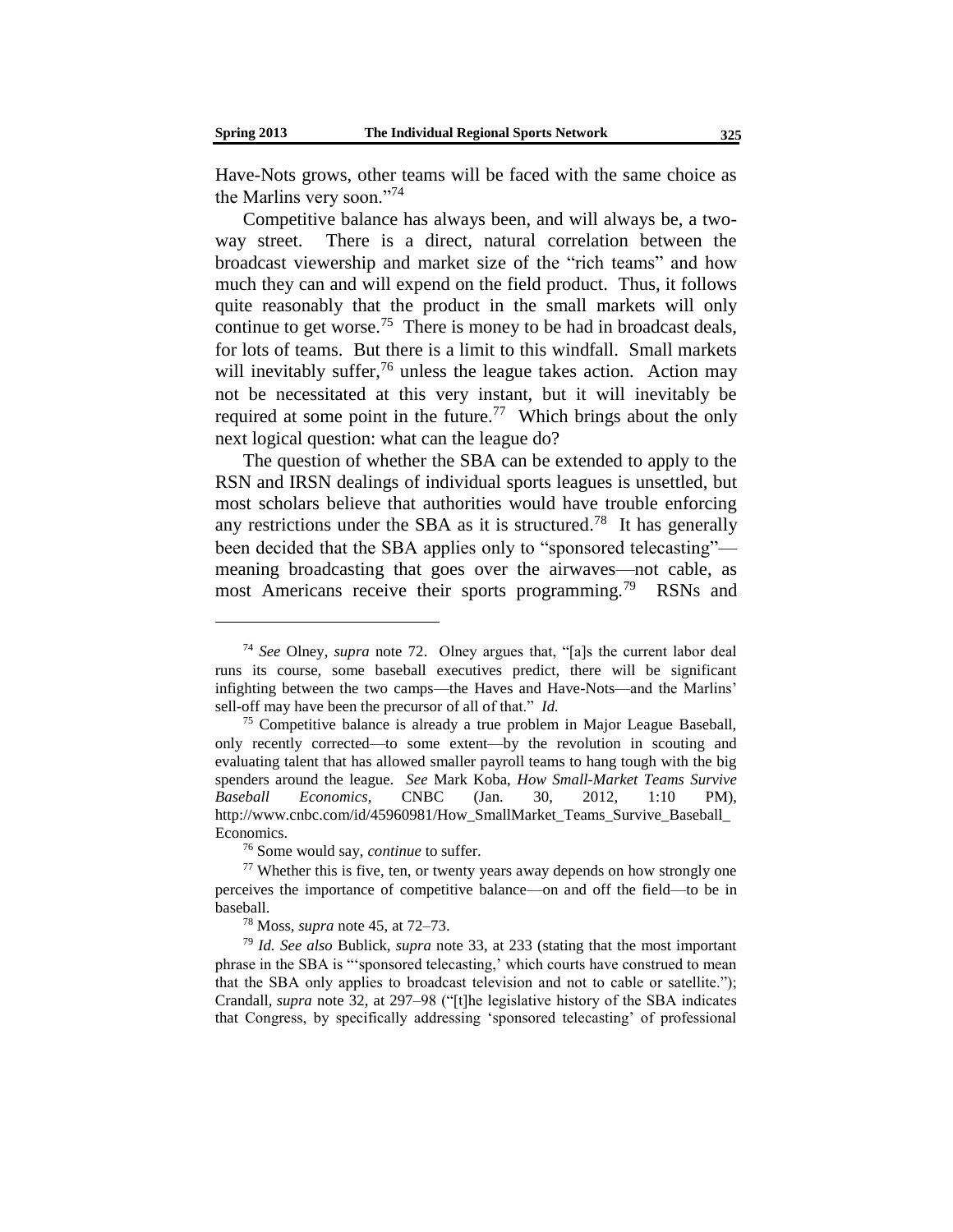IRSN channels are almost universally shipped off through cable and satellite packages and not the SBA-protected "sponsored telecasting."

So, if the SBA cannot allow sports leagues to take actions as they relate to teams and IRSN/RSN development without cognizance of standard antitrust issues and vulnerability, the choices for the leagues in policing these issues become much more limited. Therefore, any potential strictures and regulations that sports leagues might try to impose upon individual teams and/or conferences as they attempt to branch out and achieve greater individual profits would most likely have to be undertaken in some way that would not violate antitrust regulations.

As previously noted, the greatest advancement in the area of IRSNs has been made in Major League Baseball.<sup>80</sup> Inherently, baseball is also the most susceptible to problematic developments.<sup>81</sup> Oddly enough, baseball also boasts the most unique history of antitrust regulation. While still affected by the SBA as the other four major sports are, baseball's true "antitrust" exemption is different than the exemption possessed by its "big four"<sup>82</sup> brethren—baseball's

<sup>81</sup> *See* Olney, *supra* note 72.

l

On appeal, the First Circuit essentially said that MLS represented a "'hybrid arrangement' somewhere between a single-entity and a collaboration of existing independent competitors." *Id.* at 424. In his article for the Marquette Sports Law

sports contests in the language of the SBA, intended to exempt the sale of pooled broadcast packages to free television networks only.").

<sup>80</sup> *See MLB's Biggest Cable Deals*, FORBES, http://www.forbes.com/pictures/mlh45if/future-of-local-deals (last visited Feb. 9, 2013).

 $82$  Not discussed in this article is the rich history of soccer and broadcasting issues/antitrust violations. There have been issues both foreign and domestic that scholars have wrangled with for years, the most notable being whether Major League Soccer ("MLS") in the United States represented a "single entity" for purposes of antitrust litigation. *See* Fraser v. Major League Soccer, L.L.C., 284 F.3d 47 (1st Cir. 2002).

In *Fraser*, MLS players joined together to sue the league, arguing that the league's owners violated antitrust laws by agreeing not to compete in free agency for the services of certain players. *Id.* at 54-55. In addition, the players alleged that MLS had attempted to monopolize the market for player services in the U.S. *Id.* at 55. The District Court in *Fraser* found that MLS was a single entity, and thus could not really be guilty of violating the applicable antitrust laws as alleged by the plaintiffs. *See* Robert M. Bernhard, *MLS' Designated Player Rule: Has David Beckham Single-Handedly Destroyed Soccer's Single-Entity Antitrust Defense?*, 18 MARQ. SPORTS L. REV. 413, 422–23 (2008).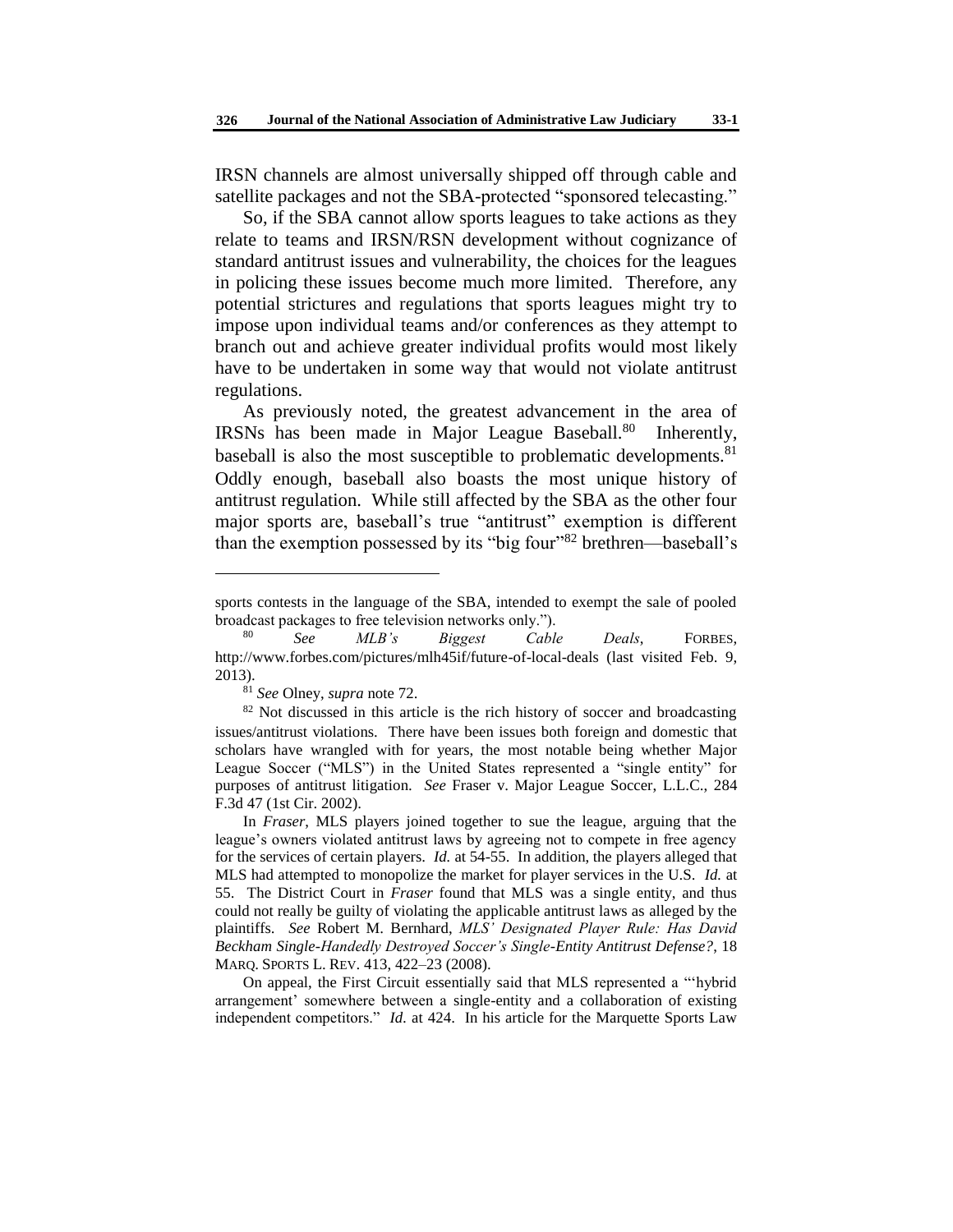exemption has been judicially crafted and refined for almost a century.<sup>83</sup>

# VI. THE "BUSINESS OF BASEBALL" AND BASEBALL'S ANTI-TRUST **EXEMPTION**

Baseball is unique from the other sports in many ways. In this day and age, football is certainly more popular than baseball.<sup>84</sup>

Major League Soccer's limited-liability company structure and various organizational features allowed it to win summary judgment in its single-entity defense in the district court's hearing of Fraser. However, the United States Court of Appeals for the First Circuit affirmed the district court's judgment on grounds of relevant market, refusing to answer the single-entity question definitively. The players argued, and some scholars have agreed, that MLS's single-entity structure as a limited liability company is simply a "sham" designed to circumvent antitrust law, and even the First Circuit expressed doubt as to whether MLS should properly be deemed a single-entity or whether some sort of hybrid definition is more applicable. Regardless, no court has expressly overruled the district court's finding that MLS is a single-entity. Consequently, for various reasons, where other professional sports leagues failed in single-entity defenses, MLS succeeded.

#### *Id.* at 431.

"Across the pond," the success of the English Premier League and its relatively egalitarian broadcasting regulations is causing some in America to take notice. *See* Clarke*, supra* note 10, at 624 (stating that "in the Premier League, a balance is still struck between maintaining some level of financial parity between clubs, yet incentivizing teams to finish as high as possible . . . . The success of the Premier League's system of distribution accounts for seven out of the 20 clubs in the Money League being English. Success of this system is also evidenced by the Italians' and Spanish shift from individual rights selling to collective selling and distribution.").

<sup>83</sup> Kaiser, *supra* note 31, at 1253.

<sup>84</sup> *See* Christine Brennan, *Baseball Still Takes a Back Seat to the NFL*, USA TODAY (Oct. 5, 2011, 11:57 PM), http://usatoday30.usatoday.com/sports/columnist/brennan/story/2011-10- 05/baseball-football-nfl-viewership-fans/50671798/1 (featuring an interview with MLB Commissioner Bud Selig, discussing the embarrassment of how a "football pregame show was watched by more people than either of the first two Yankees-

Review, Robert Bernhard summarized the rather obtuse history of *Fraser* and how it might affect soccer in the United States in the future: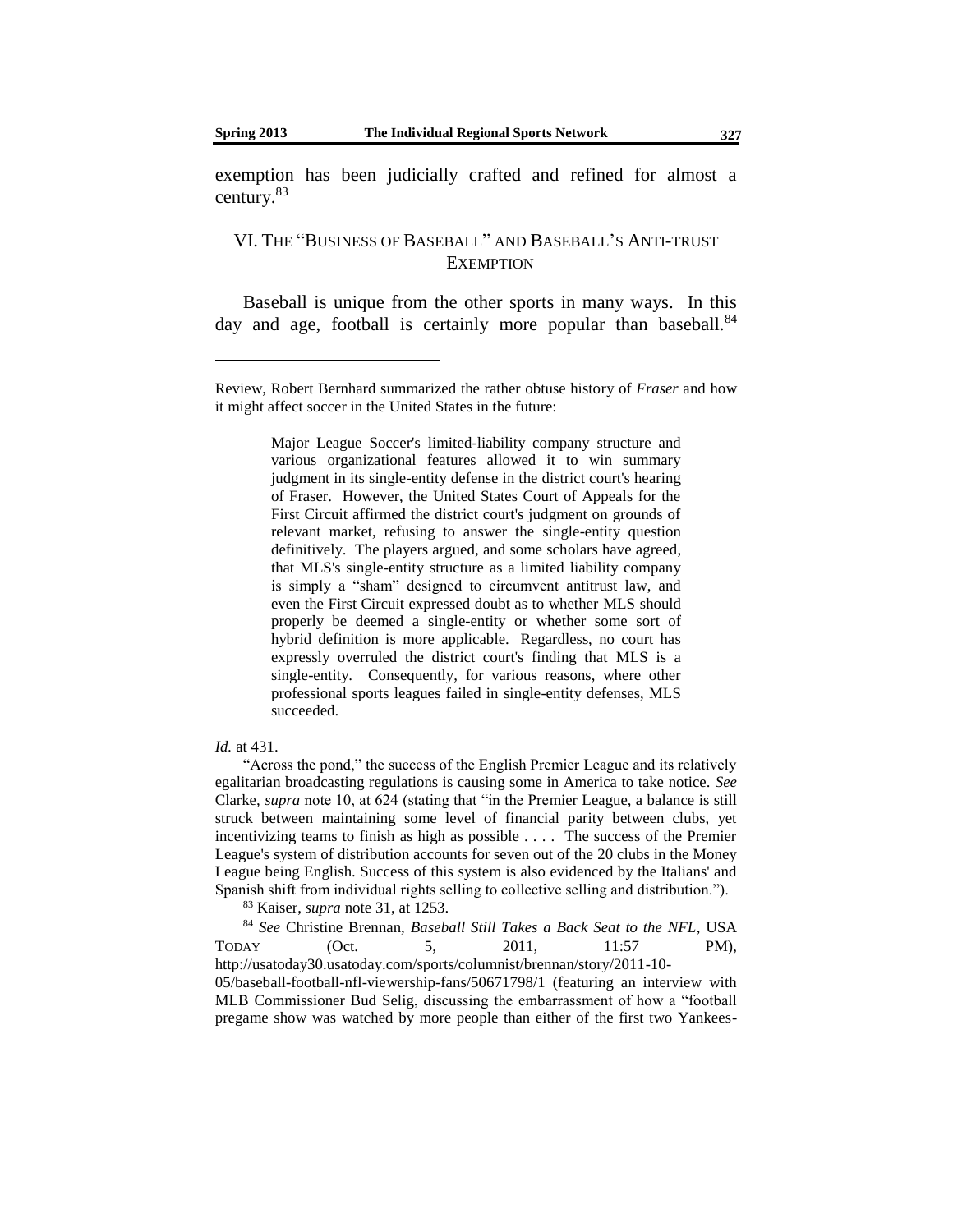Basketball is cooler, and its popularity growing with more alacrity on both a domestic and global level.<sup>85</sup> But baseball is the "American Pastime," for whatever that term continues to be worth—which might just be quite a bit. The sport is unique not just in its product and popularity, but on a legal level as well. Baseball is in possession of a rather unassailable antitrust exemption that no other sport possesses.<sup>86</sup> While many of the other sports fall under the regulatory framework of legislative actions passed down by lawmakers—the Sports Broadcasting Act included—baseball is in possession of a judicially crafted exemption, which has left it free to act with virtually absolute impunity for almost a century. $87$  Of the long string

l

<sup>86</sup> *See* Mary K. Braza, *The Eleventh Circuit Uses Baseball Antitrust Exemption And The Fourth Amendment to Shut Down An Antitrust Investigation*, 11 No. 2 ANDREWS ANTITRUST LITIG. REP. 18, 18–19 (2003).

Tigers postseason games. Or any of the other series, which included the bigmarket Phillies and Rangers . . . Americans are big-events fans now more than ever, and the NFL has intelligently marketed itself as the ultimate big deal.").

<sup>85</sup> *See* Dustin C. Lane, *From Mao to Yao: A New Game Plan for China in the Era of Basketball Globalization*, 13 PAC. RIM L. & POL'Y J. 127, 138 (2004) (discussing the globalization of basketball with a focus on Yao Ming and the advent of American basketball in China, and an in-depth look at some of the issues involved.)."Basketball is booming in China," Lane writes. *Id*.

Basketball continues to grow in China, but the NBA is also reaching out in other communities around the world, helping to fuel basketball's global growth. *See* Jeremy Kahn, *N.B.A. in India, in Search of Fans and Players*, NY TIMES, http://www.nytimes.com/2010/12/28/sports/basketball/28india.html (last visited Feb. 9, 2013) ("This season, the league will play its first regular-season games in Europe, a two-game matchup in March between the Nets and the Toronto Raptors in London. And having conquered China, the N.B.A. has its sights fixed on Asia's other big emerging market: India."). *See also* Alicia Jessop, *The Surge of the NBA's International Viewership and Popularity*, FORBES (June 14, 2012, 12:42 PM), http://www.forbes.com/sites/aliciajessop/2012/06/14/the-surge-of-the-nbasinternational-viewership-and-popularity (discussing a "surge of international interest" in the NBA).

<sup>87</sup> *See* H. Ward Classen, *Three Strikes and You're Out: An Investigation of Professional Baseball's Antitrust Exemption*, 21 AKRON L. REV. 369, 369–70 (1988) ("The Supreme Court's decision in *Federal Baseball Club v. National League* removed professional baseball from federal antitrust scrutiny in contrast to all other professional sports, placing professional baseball in a unique position. The Federal Baseball decision has allowed professional baseball to mature without the concern of acting in restraint of trade. It has also spawned a body of case law that defies traditional legal reasoning and creates great disparity among different professional sports.").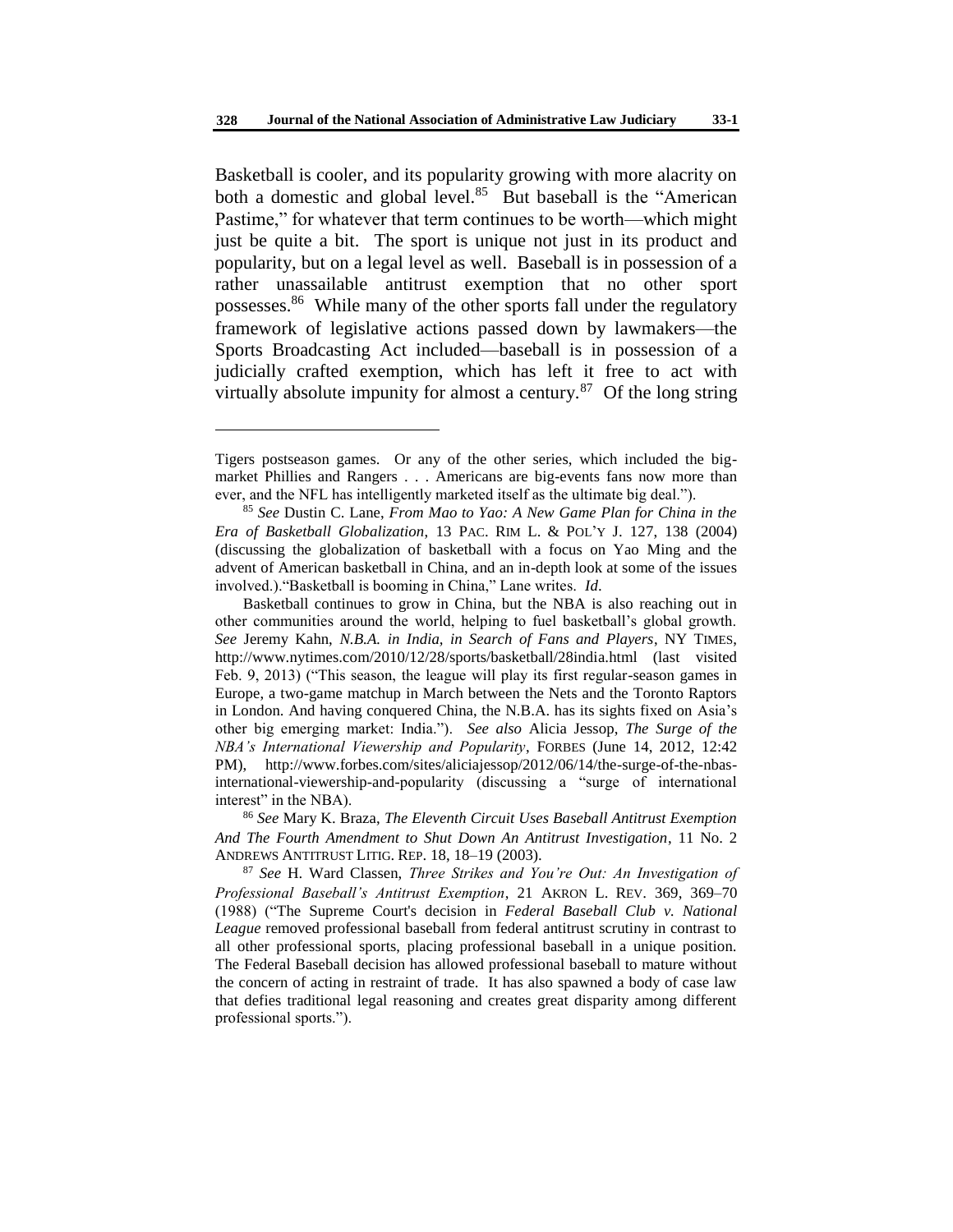of cases that professional baseball can count as legal victories against challenges of all types of impropriety, three are widely considered to be the most important. A better understanding of these three cases, and the antitrust history of Major League Baseball in its entirety, is helpful in understanding the immense power that the sport can wield and why it should be able to stamp out parity-destroying deals<sup>88</sup> before they take effect.

The first case in this trinity, in which a zealous judge first established Major League Baseball's antitrust immunity, is known as *Federal Baseball*<sup>89</sup> or "FBC." In *Federal Baseball*, the Federal Baseball Club of Baltimore brought suit against the National League, alleging anti-trust issues. $90$  The Baltimore team, once content to be a member of its own league—separate from the more established National League—filed its lawsuit after, according to the Baltimore team, the National League systematically began buying up the other teams in Baltimore's league, leaving Baltimore with no one to play, and thus, no reason to exist.  $91$  Essentially, the Baltimore ball club argued that the actions of the National League amounted to an exercise of monopoly power over the business of baseball.<sup>92</sup>

In determining whether antitrust laws should in fact apply to the teams competing in professional baseball, Justice Holmes found that professional baseball was *not* an interstate affair, and thus could avoid regulation.<sup>93</sup> Even though teams crossed, and in fact, *had to*

l

The business is giving exhibitions of base ball, which are purely state affairs. It is true that in order to attain for these exhibitions the great popularity that they have achieved, competitions must

<sup>&</sup>lt;sup>88</sup> Or better yet, to repair the ineffective revenue sharing system that is currently in place, which contributes to the lack of competitive balance within the sport.

<sup>89</sup> Fed. Baseball Club of Balt. v. Nat'l League of Prof'l Baseball Clubs, 259 U.S. 200 (1922).

<sup>90</sup> *Id.* at 206–08.

<sup>91</sup> *Id.* at 207–08.

<sup>92</sup> *Id.* at 207.

<sup>93</sup> *Id.* at 209.

Holmes's perplexing opinion has been interpreted in several different ways since the day it was passed down, even though the general principle that baseball is exempt from antitrust laws has weathered virtually every storm. The actual text is instructive. In the opinion, Holmes wrote that: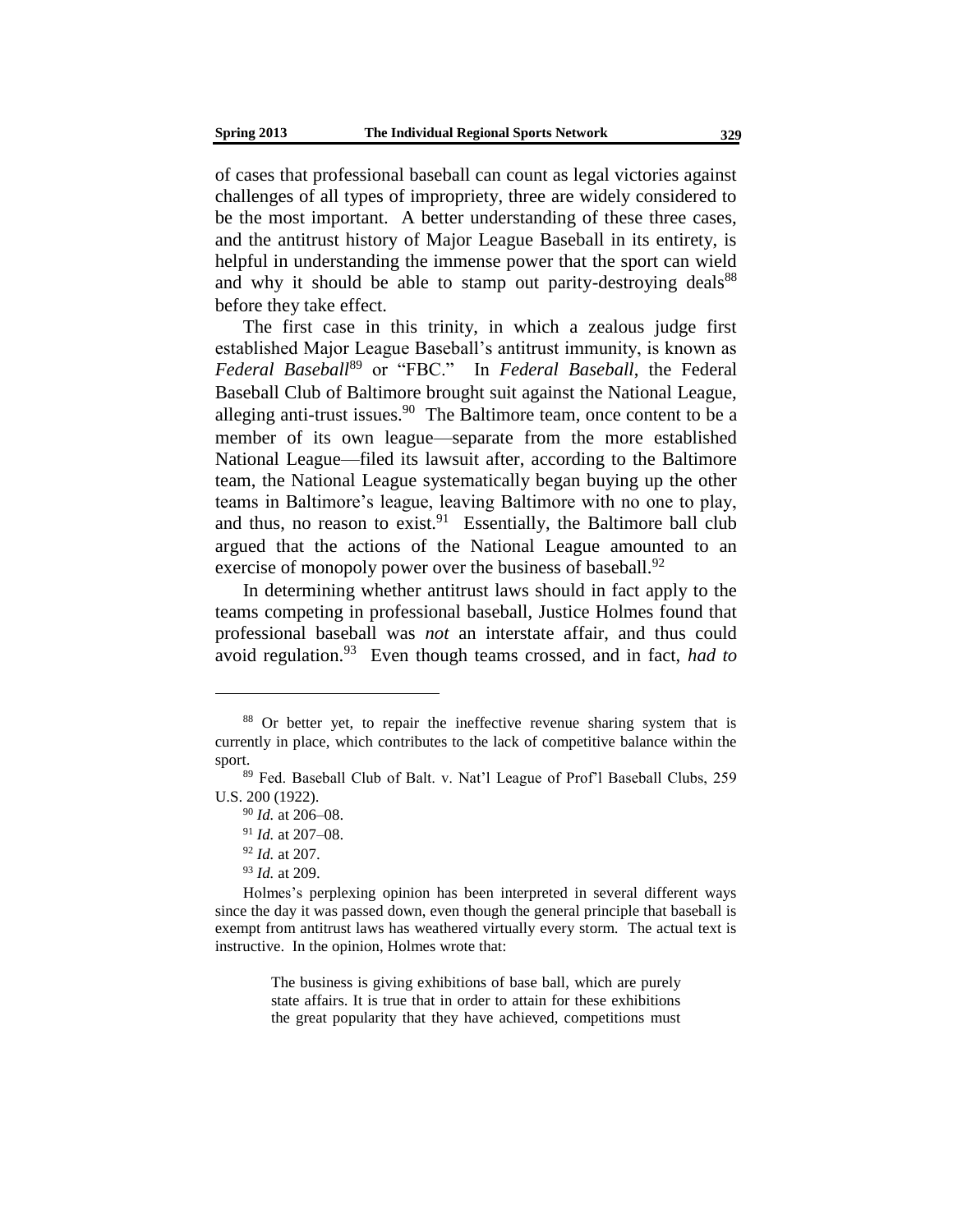cross, state lines as a function of contesting games of baseball, "the transport is a mere incident, not the essential thing," Holmes wrote.<sup>94</sup> Furthermore, even though the ultimate aim of the contests was to make money, professional baseball itself was not "trade or commerce," according to the Court.<sup>95</sup> Therefore, given that MLB did not constitute interstate commerce, it could not be subject to the regulations that the Baltimore club was attempting to hold it to.<sup>96</sup>

*Federal Baseball* remains one of the more confounding decisions in the history of the Court, but it is difficult to understate its ramifications for the future of sport in American society.<sup>97</sup>

Several decades later, the holding of *Federal Baseball* was more or less affirmed by the Supreme Court in *Toolson*. 98 The Court refused to take affirmative steps in regards to baseball's antitrust exemption, opting instead to hold that if Congress had not seen fit to counteract the effects of *Federal Baseball*, then it must have done so with a reason.<sup>99</sup> That the Court would maintain baseball's antitrust exemption is not a terribly difficult concept to grasp; how the Court could maintain that, in 1953, when professional baseball was still

*Fed. Baseball Club*, 259 U.S. at 208-09.

l

<sup>98</sup> Toolson v. N.Y. Yankees, Inc*.*, 346 U.S. 356 (1953).

<sup>99</sup> *Id.* at 357.

be arranged between clubs from different cities and States. But the fact that in order to give the exhibitions the Leagues must induce free persons to cross state lines and must arrange and pay for their doing so is not enough to change the character of the business.

<sup>94</sup> *Id*.

<sup>95</sup> *Id.*

<sup>96</sup> *Id.*

<sup>&</sup>lt;sup>97</sup> Congress may have been attempting, in part, to remedy some of this confusion when it passed the Curt Flood Act in 1998. *See* Morgan A. Sullivan, *A Derelict in the Stream of the Law: Overruling Baseball's Antitrust Exemption*, 48 DUKE L.J. 1265, 1266 (1999) (arguing that "Congress presumably eliminated the confusion surrounding the exemption's application to players' labor disputes when it passed the Curt Flood Act of 1998," but that the "limited and unsettled impact of the Curt Flood Act actually reinvigorates the debate over the scope of the original antitrust exemption.").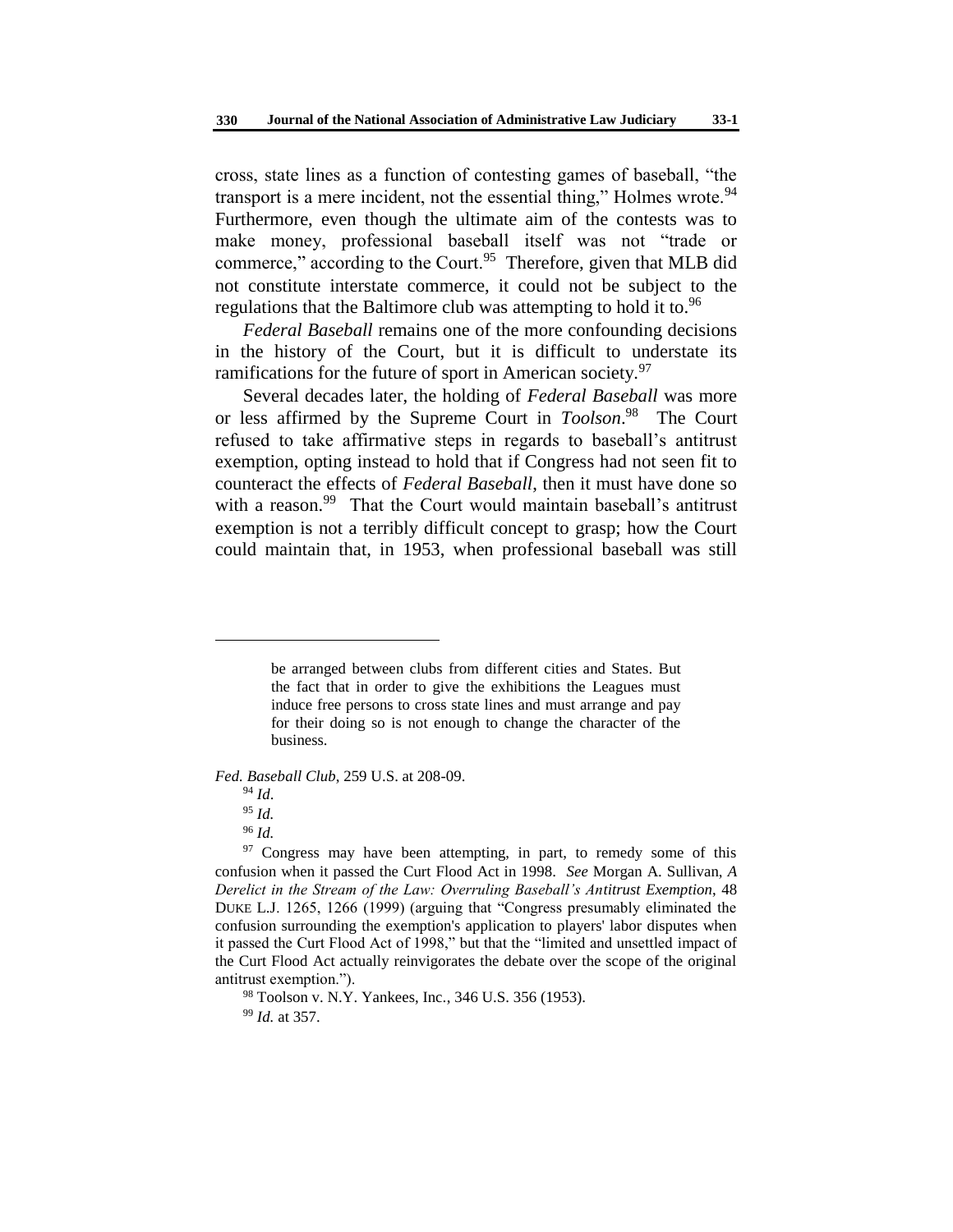neither an interstate activity nor actual commerce worthy of regulation, is a much more confusing premise.<sup>100</sup>

In *Flood v. Kuhn,*<sup>101</sup> a 1972 Burger Court opinion, the boundaries of free agency were tested, and thus the ability of MLB to control its product was defined—or perhaps more aptly, redefined—with lasting implications.<sup>102</sup> It was to be arguably the most influential judicial

<sup>102</sup> The judicial history of the *Flood* opinion is among one of the most fascinating—and sardonic—in history. The opinion's author, Justice Blackmun, had spent the majority of the 1972 term laboring over his authorship of the so called "abortion opinions." BOB WOODWARD & SCOTT ARMSTRONG, THE BRETHREN: INSIDE THE SUPREME COURT 186–93 (1979).

*Flood* was the first time that Blackmun exited a conference as the senior member of a majority—a position that allowed him to select the writer of the opinion—he chose himself with no real hesitation. *Id.* at 188. Justice Blackmun, noted for his tireless research and attention to detail—sometimes at the expense of reasonable timeliness and to the frustration of his fellow Justices—had become exhausted with his work on the abortion issue, and he relished the opportunity to indulge his own love of baseball's history with a quixotic opinion. *Id.*

What Blackmun ultimately published was more of a lengthy ode to his love of the sport than an analysis of antitrust law and baseball's path for the future. *Id.* at 190–92. Bob Woodward, who studied the Court for near a decade while creating his book, "The Brethren," described the opinion thusly:

> In three extended paragraphs, [Blackmun] traced the history of professional baseball. He continued with a list of "the many names, celebrated for one reason or another, that have sparked the diamond and its environs and that have provided . . . for recaptured thrills, for reminiscence and comparisons, and for conversation and anticipation in season and off season: Ty Cobb, Babe Ruth . . . ." There were more than seventy names. "The list seems endless," Blackmun wrote. He paid homage to the verse "Casey at the Bat," and other baseball literature. When he had finished, Blackmun circulated the draft. [Justice] Brenann was surprised. He thought Blackmun had been in the library researching the abortion cases, not playing with baseball cards.

<sup>100</sup> *Id.* at 357–60 (Burton, J., dissenting). Justices Burton and Reed dissented from the per curiam opinion of the Court in *Toolson*, clearly voicing their opinions that to hold that baseball was not an interstate, commercial enterprise was ludicrous. *Id.* at 357 (Burton, J., dissenting). "[I]t is a contradiction in terms," the dissenting Justices wrote, "to say that the defendants in the cases before us are not now engaged in interstate trade or commerce as those terms are used in the Constitution of the United States and in the Sherman Act." *Id.* at 358 (Burton, J., dissenting).

<sup>&</sup>lt;sup>101</sup> Flood v. Kuhn, 407 U.S. 258 (1972).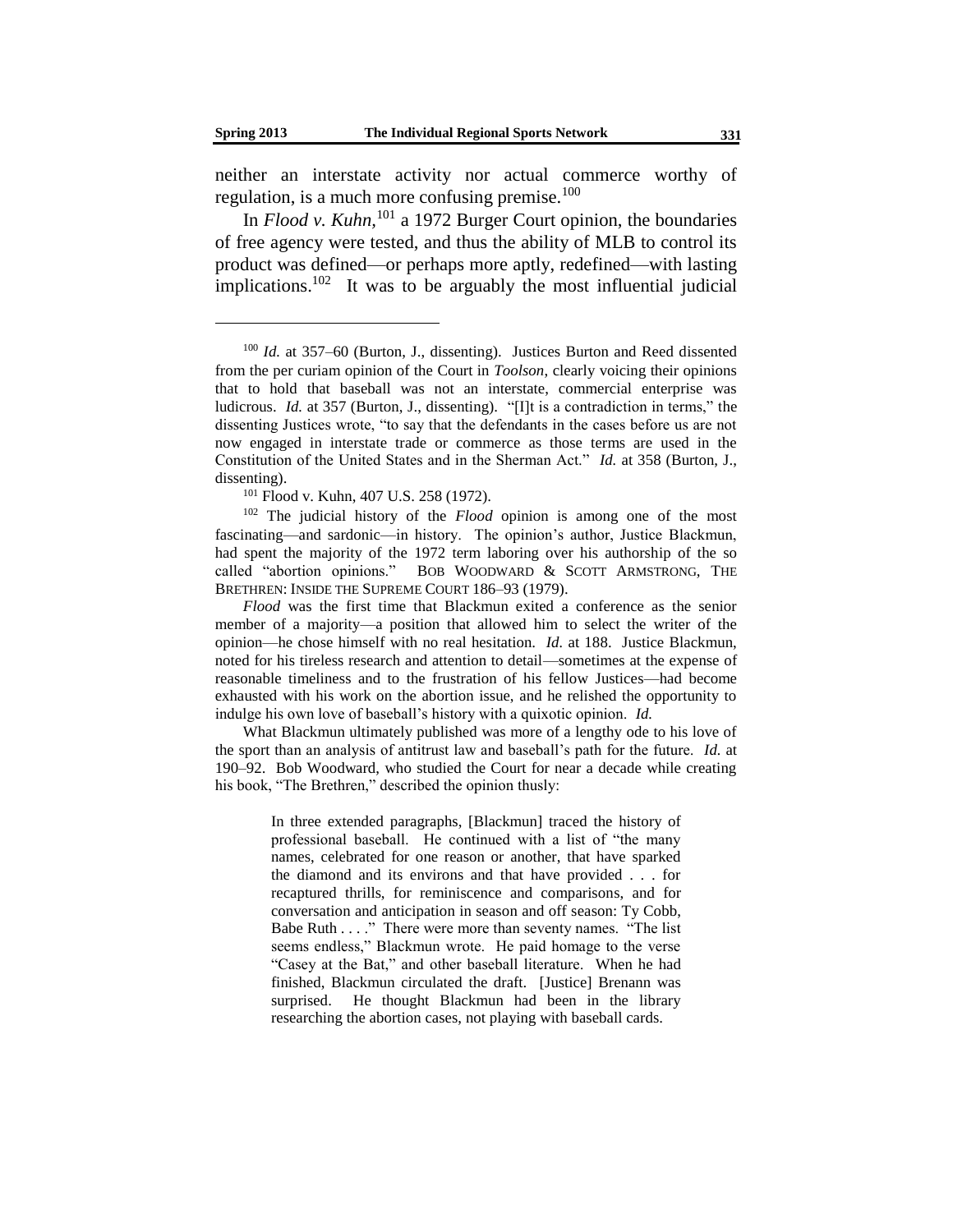opinion in American professional sports history, but it had a rather inauspicious beginning within the Court itself. $103$ 

In *Flood*, Curt Flood, an MLB player regarded as one of the premier centerfielders in the league with the St. Louis Cardinals, took issue with his team summarily trading him to another team, against Flood's own personal wishes and his preference to remain—along with his family—in St. Louis, where he had built a life for himself.<sup>104</sup> Flood was not consulted about the trade and given no notice that he had been traded—and, inherently, needed to move—to Philadelphia.<sup>105</sup> Flood complained to the Commissioner of MLB, specifically asking that he be contractually released from his contract with the Cardinals and made a "free agent," giving him the freedom to determine on his own where he should play; the request was denied. $106$ 

The subsequent antitrust suit, filed by Flood in the Southern District of New York, named virtually everyone in a position of power within MLB as a defendant.<sup>107</sup> Flood's message was clear: baseball had been acting unilaterally and with a despotic flair in its management of the game. Flood's argument spoke in immediate terms about the use of players, but his reasoning is transferable to the league's treatment of teams, stadiums, and, it stands to reason, *television deals*. 108

Justice Blackmun, writing for the Court, held that, "[w]ith its reserve system enjoying exemption from federal antitrust laws,

*Id.* at 190.

Other justices eventually lobbied Blackmun—most likely with a sarcasm undetected by Blackmun himself—to have *their own* favorite baseball players added to the list (Blackmun would weigh the attributes of each player, in earnest, before deciding whether or not they deserved inclusion in his own judiciallycrafted Hall of Fame). *Id.* at 190–91.

<sup>103</sup> *Id.* at 186–92.

<sup>104</sup> *Flood*, 407 U.S. at 264 (highlighting that Flood was a seven-time "Gold Glove" award winner, a strong hitter, and a designated team captain during his time with the Cardinals).

<sup>105</sup> *Id.*

<sup>106</sup> *Id*

<sup>&</sup>lt;sup>107</sup> *Id.* Flood sued the Commissioner of Baseball, the presidents of the two major leagues, and the twenty-four major league clubs. *Id.*

<sup>108</sup> *Flood*, 407 U.S. at 264.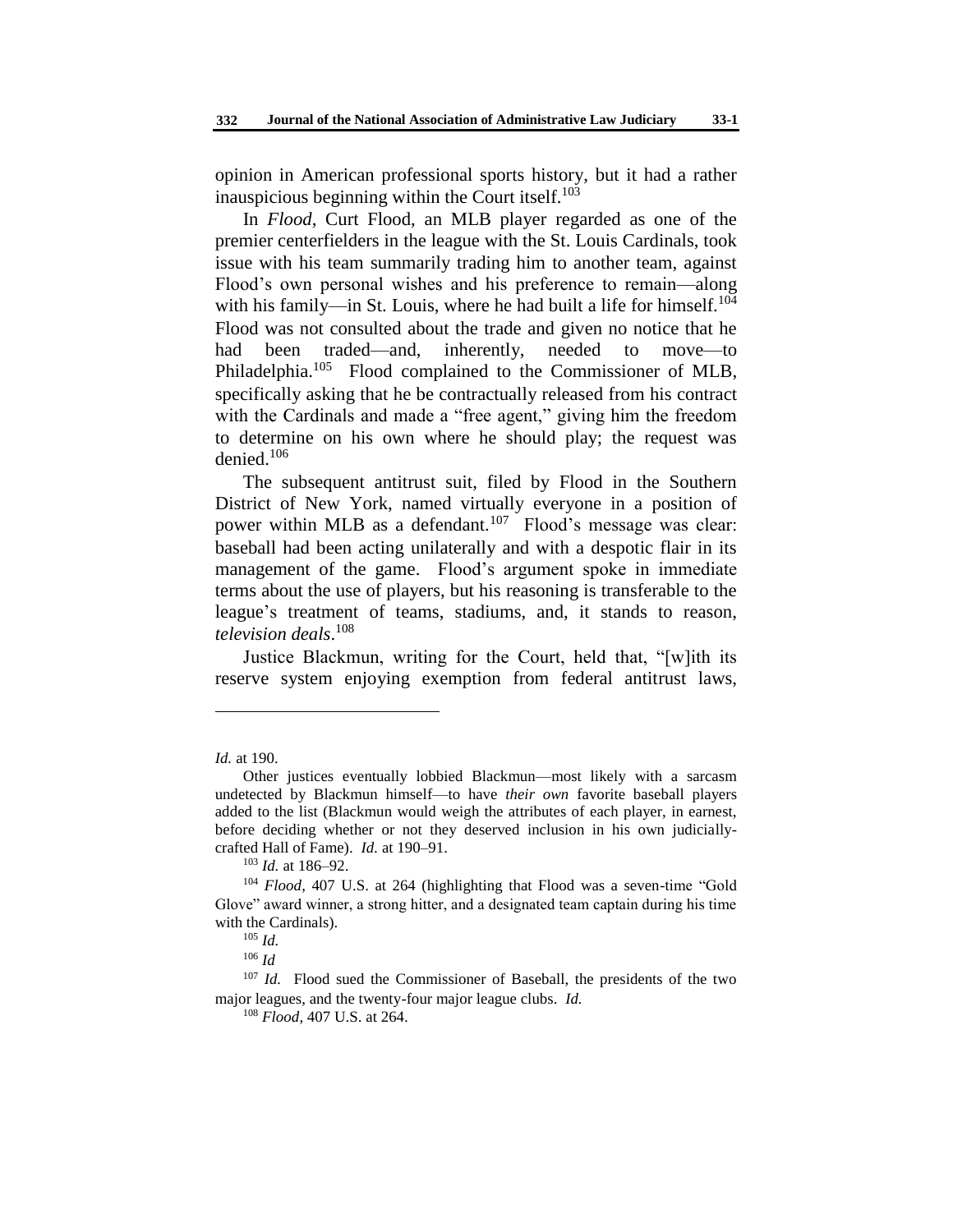baseball is, in a very distinct sense, an exception and an anomaly. *Federal Baseball* and *Toolson* have become an aberration confined to haseball."<sup>109</sup> But, the Court decided, this aberration was worth maintaining.

Turning specifically to the radio and television broadcasting issues that Justice Blackmun could see looming on the horizon, Blackmun wrote that the "advent of radio and television, with their consequent increased coverage and additional revenues, has not occasioned an overruling of *Federal Baseball* and *Toolson*."<sup>110</sup> In so stating, Blackmun was not just making an aside about the effect of sports broadcasting on antitrust issues in professional sports, but also reiterating a powerful assumption that his opinion made: Congressional inaction in the decades after *Federal Baseball* and *Toolson* represented a tacit approval,<sup>111</sup> by Congress, of the principles of those two cases and warranted upholding baseball's antitrust exemption absent Congressional mandate.<sup>112</sup>

The conclusion of this long string of cases, stretching over several decades, can be succinctly summarized in one of the last clauses of Blackmun's *Flood* opinion. Congress had no intention, Blackmun held, "of including the business of baseball within the scope of the federal antitrust laws."<sup>113</sup> Players, like Curt Flood,<sup>114</sup> could and would continue to be traded.<sup>115</sup> And, this article argues,

<sup>109</sup> *Id.* at 282.

<sup>110</sup> *Id.* at 283.

<sup>111</sup> Congress' tacit approval was known as "the positive inaction doctrine." Sullivan, *supra* note 97, at 1267.

<sup>112</sup> *Id.* at 1278–80.

<sup>113</sup> *Flood*, 407 U.S. at 285 (quoting Toolson v. N.Y. Yankees, Inc., 346 U.S. 346, 357 (1953)).

<sup>114</sup> Flood, in some small consolation, was granted the privilege of being the namesake for the 1998 "Curt Flood Act" passed by Congress. Curt Flood Act of 1998, Pub.L. 105–297, Oct. 27, 1998, 112 Stat. 2824 (1998).

<sup>&</sup>lt;sup>115</sup> There were many moments in the future of free agency, leading to the much more player-friendly system that we have now; some of them only shortly after the *Flood* decision. *See* William B. Gould IV, *Globalization in Collective Bargaining, Baseball, and Matsuzaka: Labor and Antitrust Law on the Diamond*, 28 COMP. LAB. L. & POL'Y 283, 284–95 (2007); *see also* Susan H. Seabury, *The Development and Role of Free Agency in Major League Baseball*, 15 GA. ST. U. L. REV. 335 (1998) (tracing the history of Major League Baseball's free agent system and Jim "Catfish" Hunter's successful fight to become the first modern "free agent").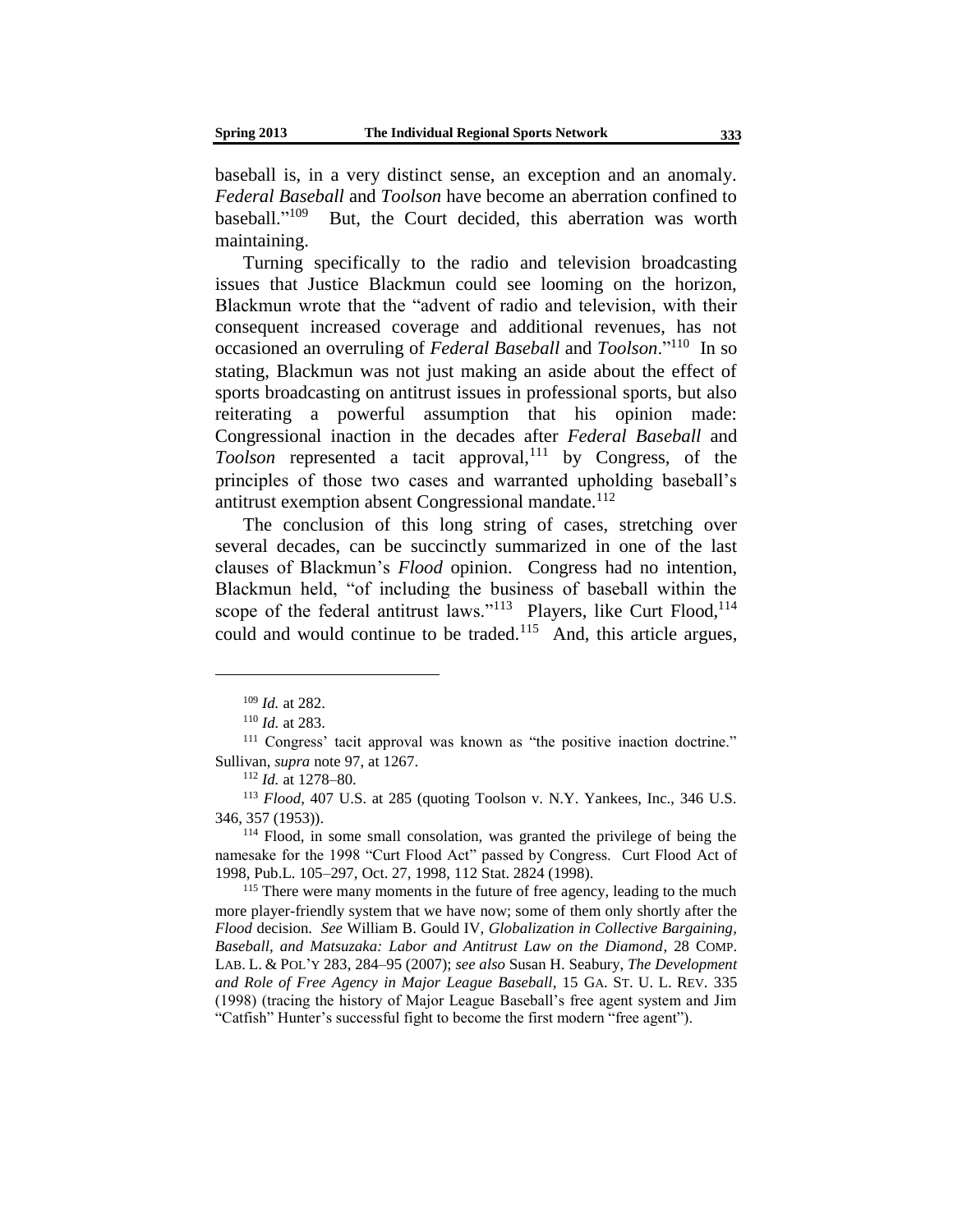even though players are now given more freedom in their movements, the Court's reasoning would still allow Major League Baseball to take greater steps to monitor and regulate the business affairs of its teams—including issues relating to broadcast television contracts—in the best interests of our national pastime.

## VII. APPLYING THE ESTABLISHED LAW TO INCREASE REGULATION IN BASEBALL – A DECISION THEY JUST WON'T MAKE

Having established that baseball's antitrust exemption is virtually beyond reproach, the next question we must ask is, does baseball's judicial exemption provide a window of opportunity for MLB to step in and regulate the television/broadcast dealings of its teams for the benefit of the league as a whole? The baseball commissioner has the power to review trades and determine whether they are fair or "in the best interests of the game."<sup>116</sup> One has to assume that sooner or later it is going to become apparent to Commissioner Selig—or to subsequent commissioners—that the "unfair" aspects of the game are the product of a potentially broken system. This does not mean that baseball should stop teams from making money, but MLB might be able to influence how teams use that money, to the ultimate benefit of the league as a whole.

Will they be able to act? This article argues that they will be, and actually are presently, able to act. The more appropriate question is, "why don't they act?"

Baseball's antitrust exemption, though it might be of muddled lineage, still lives. It is the strongest antitrust shield in professional sports and perhaps one of the strongest in American business.

But, in an interesting dichotomy, the game with perhaps the greatest ability to control its image, its teams, and its league as a whole, chooses not to.

One explanation for baseball's lack of action may be the sport's commissioner.<sup>117</sup> While the National Football League is managed by

<sup>116</sup> *See* Forward, *supra* note 9, at 7–8 ("The commissioner has the power to act 'in the best interests of baseball.' Thus, the commissioner has the authority to investigate acts, transactions, or practices considered 'not in the best interests of baseball.'").

<sup>&</sup>lt;sup>117</sup> Perhaps of some interest to this article's readers, Selig, unlike some of his predecessors who have served as MLB Commissioner, is not an attorney.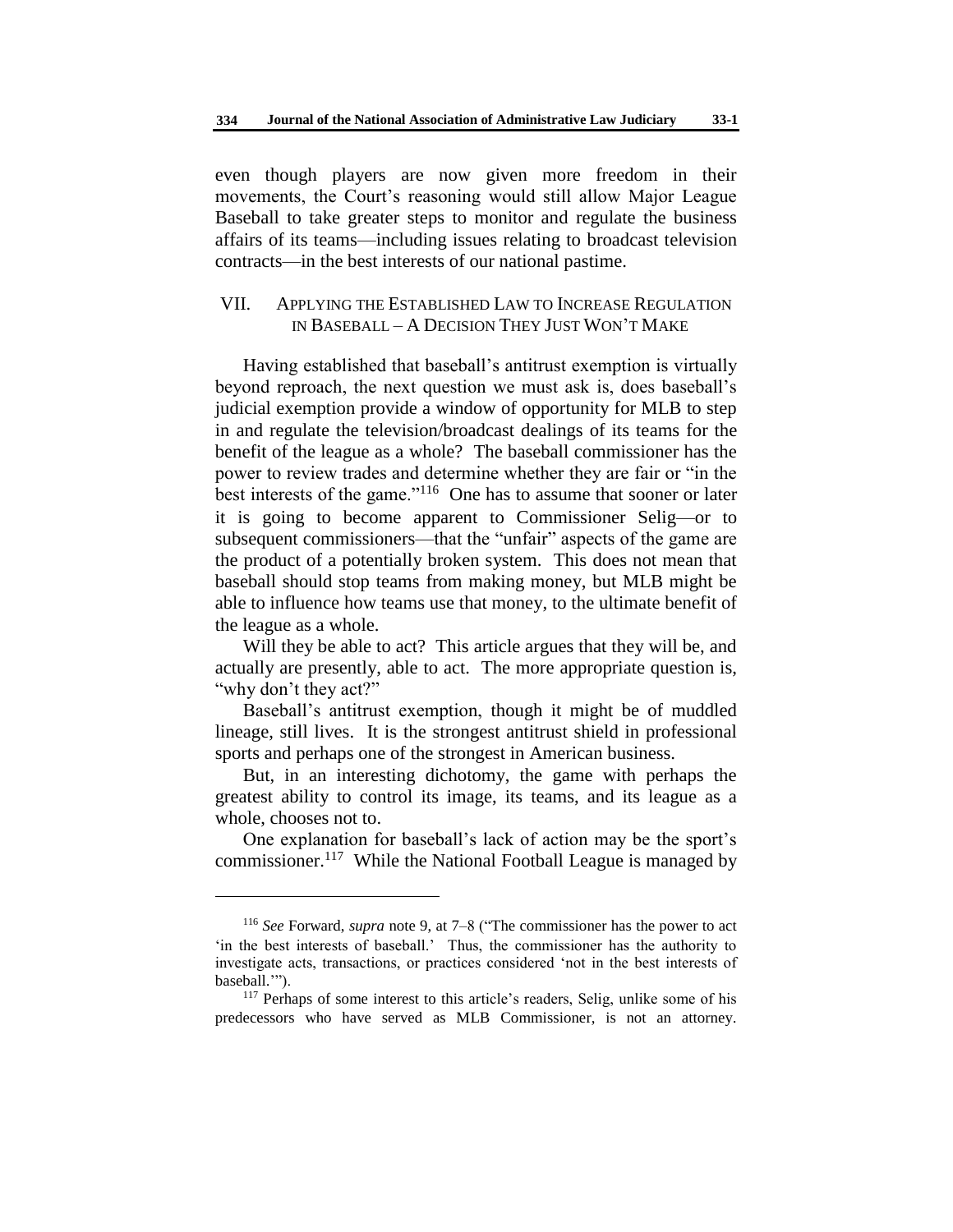the firm (some would say draconian) measures of Roger Goodell, and the National Basketball Association is currently enjoying its last year under the stewardship of the roundly respected David Stern, baseball has Bud Selig.<sup>118</sup> Speaking to his decisiveness in times of crisis, Selig was once faced with the logistical conundrum of what to do in an All-Star exhibition game when one team ran out of pitchers.<sup>119</sup> He decided not to have some sort of altered competition to see who won, but to simply  $\ldots$  go home; the game was declared a tie.<sup>120</sup> That the game was being played in Selig's hometown of Milwaukee and that it was supposed to be viewed as a celebration of the commissioner's career only added to the embarrassment.<sup>121</sup>

Some of the criticism of Commissioner Selig stems from the fact that many see him as an owner first—of his hometown Milwaukee Brewers—before they see him as a commissioner.<sup>122</sup> Others feel that Selig's reign will be, and maybe can only be, defined by the steroid era.<sup>123</sup> There will always be those who feel that Selig, along with the rest of baseball's owners, managers, and other overseers, let the players run roughshod over the league's record books while abusing drugs to accomplish their fraudulent feats.<sup>124</sup> For some, Selig's

AllStartiegamefeature\_N.htm.

l

<sup>124</sup> *See id.*

Interestingly, some legendary MLB players and managers have possessed law degrees, including likely Hall of Fame player and manager Tony La Russa, who once said that the "best degree a baseball manager can get is a J.D. The law degree taught me how to study, how to think, and how to implement and develop a strategy." *Id.* at 11.

<sup>118</sup> *See* Bob Nightengale, *Tie in '02 All-Star Game Mattered*, USA TODAY (July 11, 2007, 4:02 AM), http://usatoday30.usatoday.com/sports/baseball/allstar/2007-07-10-

<sup>119</sup> *Id.*

<sup>120</sup> *Id.*

<sup>121</sup> *See* Nightengale*, supra* note 119 (quoting Commissioner Selig's statement: "It was embarrassing . . . and I was tremendously saddened by it. I had looked forward to it so long in Milwaukee, and then that happened," and also All-Star outfielder Torii Hunter's statement: "I just thought it was the wrong thing to do.").

<sup>122</sup> *See* Jacob F. Lamme, *The Twelve Year Rain Delay: Why a Change in Leadership Will Benefit the Game of Baseball*, 68 ALB. L. REV. 155, 180–81 (2004).

<sup>123</sup> *See Bud Selig: the Good, the Bad, & the Ugly*, CBS SPORTS BLOG, http://www.cbssports.com/mcc/blogs/entry/5814416/5852703 (last updated Feb. 28, 2008, 6:47 PM).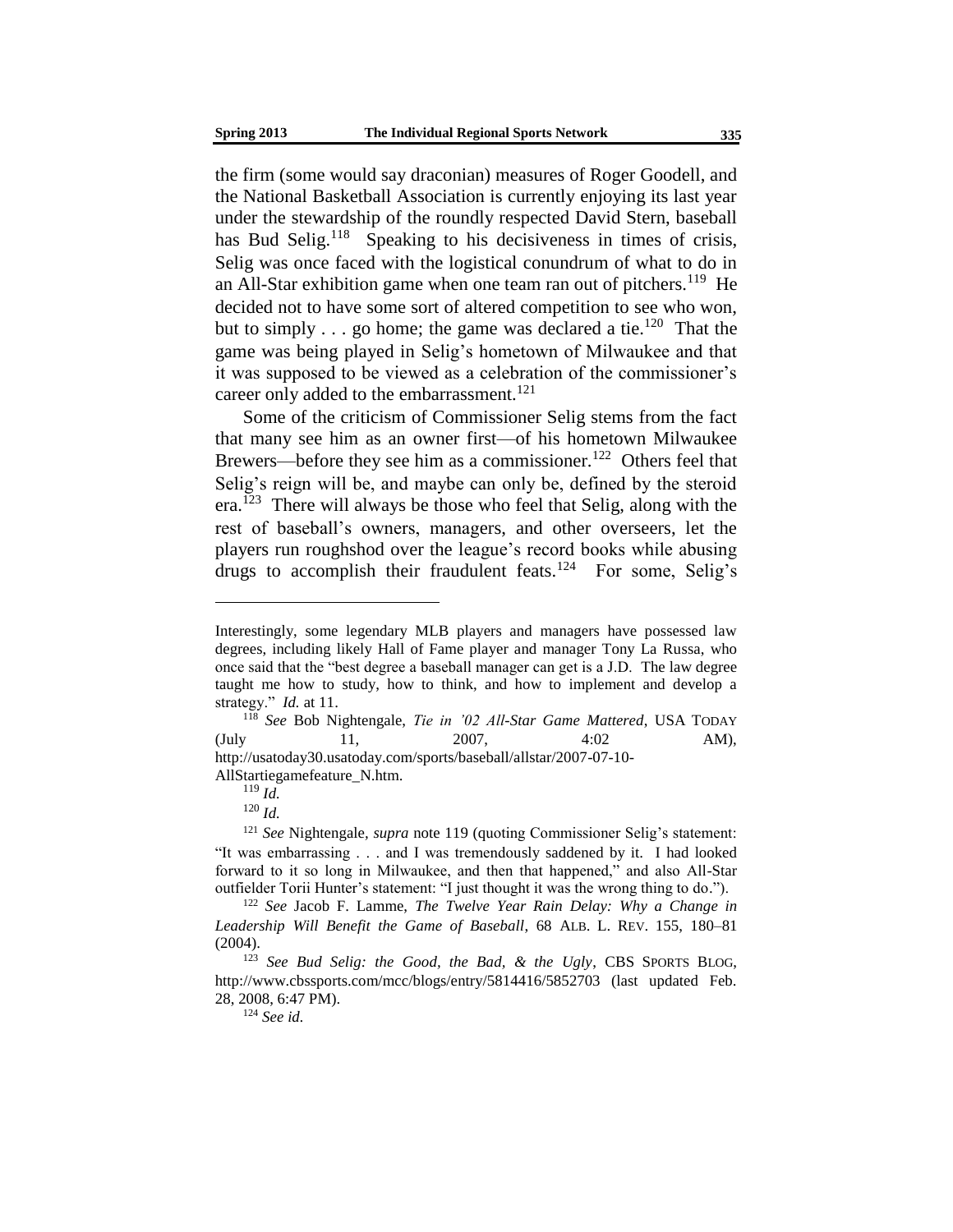passivity and apparent lack of leadership have defined him and, for many, such traits have defined this era in baseball's history.<sup>125</sup>

Any criticism of Bud Selig aside, the post of Major League Baseball Commissioner is one of great, unilateral power. Baseball Commissioners have historically acted most impressively through their power to take any action that they feel is "in the best interests of baseball."<sup>126</sup> In his 2012 article, *Sports and the Law*, the *Wisconsin Lawyer's* Joe Forward wrote:

> The commissioner has the power to act "in the best interests of baseball." Thus, the commissioner has authority to investigate acts, transactions, or practices considered "not in the best interests of baseball." Like a judge, the commissioner can summon individuals, order document production, and impose preventive, remedial, or punitive sanctions deemed appropriate. The commissioner may also adopt regulations in the best interests of baseball.<sup>127</sup>

Ironically, and to his credit, it was Bud Selig who decided that getting the Dodgers some new owners *was* in the best interests of baseball; the Commissioner seized control of the Dodgers day-to-day activities in 2011.<sup>128</sup> Looking back, there is most likely no baseball-

<sup>125</sup> *See id. See also Commish Doesn't Want Steroids Blame*, ESPN (Feb. 17, 2009, 4:49 PM), http://sports.espn.go.com/mlb/news/story?id=3912702.

Despite the advances made in testing for steroids in baseball—and despite protestations from baseball's leadership that the steroid era is "over"—big name players are still being busted every few months. *See* Tim Elfrink, *A Miami Clinic Supplies Drugs to Sports' Biggest Names*, MIAMI NEW TIMES (Jan. 31, 2013), http://www.miaminewtimes.com/2013-01-31/news/a-rod-and-doping-a-miamiclinic-supplies-drugs-to-sports-biggest-names/full (detailing how stars, including one of the game's all-time homerun leaders, Alex Rodriguez, were frequent clients of a Miami-based steroids supplier); *See also* Michael S. Schmidt, *Selig Says Steroid Era is Basically Over*, N.Y. TIMES (Jan. 11, 2010), http://www.nytimes.com/2010/01/12/sports/baseball/12steroids.html (quoting Selig's statement that, "[t]he use of steroids and amphetamines amongst today's players has greatly subsided and is virtually nonexistent, as our testing results have shown . . . . ").

<sup>126</sup> *See* Forward, *supra* note 9, at 7–8.

<sup>127</sup> *Id.*

<sup>128</sup> *See id.* at 8.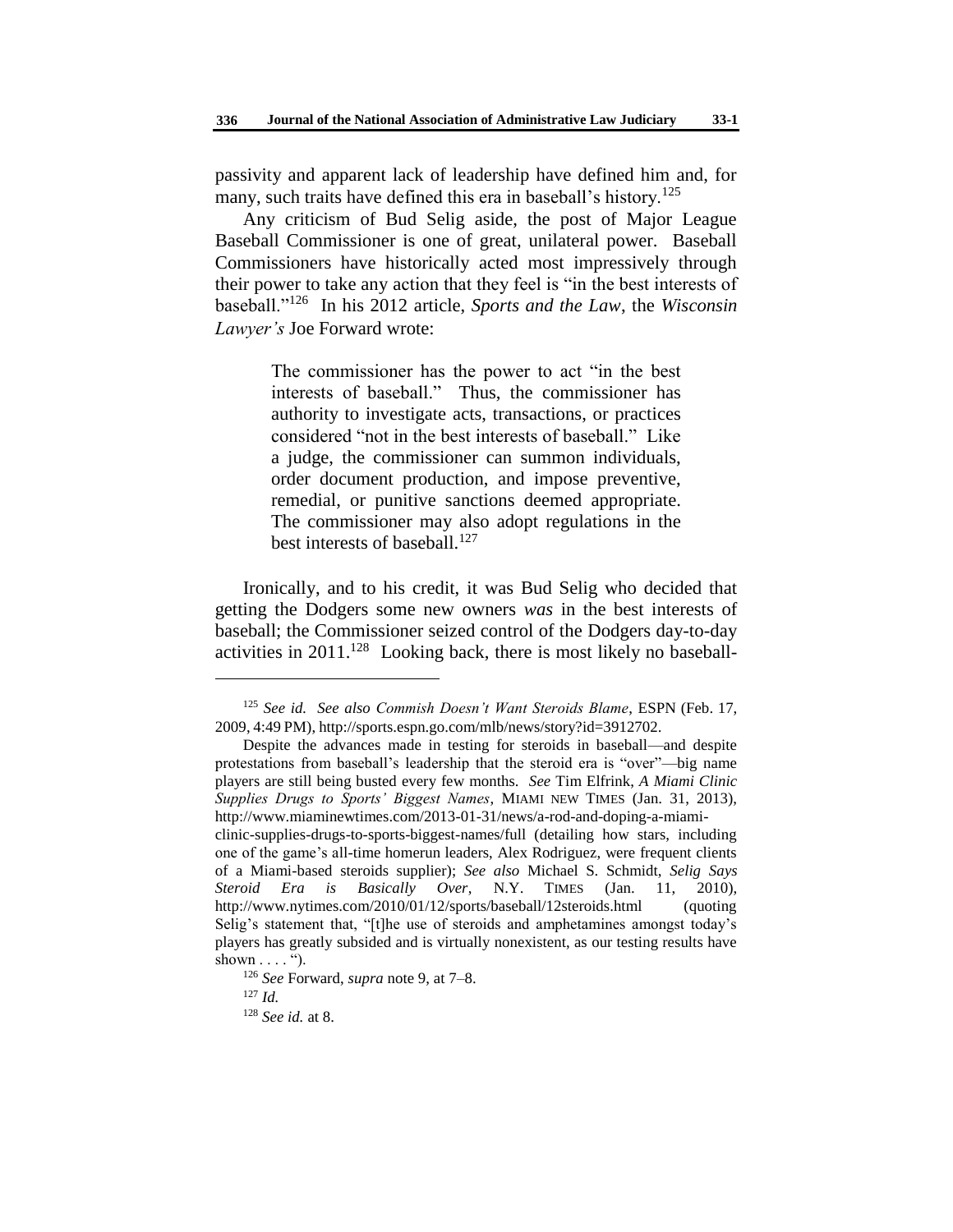appreciating person on this planet who would say that Commissioner Selig was wrong in so acting. The Dodgers needed McCourt out, and they needed new ownership.<sup>129</sup> The circuitry of it all paints an interesting picture.

#### VIII. CONCLUSION

More likely than not, baseball will not face any sort of adjustments to its financial structure or to its revenue generating and revenue sharing mechanisms. Whether baseball needs to be saved from itself is a debate that will be had more and more frequently in the coming decades. Many people will look back on the sale of the Dodgers, and Commissioner Selig's role in it, and simply admire it for being a decision made by a commissioner who loved baseball and who wanted to save one of its most storied franchises from falling into further disrepair—and they would not be crazy for feeling that way. But some people will look back at the mad dash for television money that followed and see something more. After all, there are only so many elite baseball players to go around.

In the end, perhaps this is how baseball was always meant to be played. It is the American pastime. Let other sports worry about parity and fret over protecting the little guy. Baseball built itself out of the ashes of the Civil War.<sup>130</sup> The greatest franchise in the history

<sup>129</sup> *See* Richard Sandomir, *Old Owner of Dodgers Not a Popular Topic with New Owners*, N.Y. TIMES (May 2, 2012), http://www.nytimes.com/2012/05/03/sports/baseball/frank-mccourt-old-owner-ofdodgers-not-a-popular-topic-with-new-owners.html ("After an increasingly unpopular reign as Dodgers' owner—which culminated in a particularly nasty legal brawl over control of the team with Commissioner Bud Selig—McCourt has become a bit like Harry Potter's archenemy, the evil Lord Voldemort: he who must not be named.").

<sup>130</sup> *See* Thomas v. Silvia, *Baseball as a Source of Judicial Though and Construction*, 78 MICH. B.J. 1296, 1297 (1999). Silva writes:

Baseball's popularity among soldiers during the Civil War helped stimulate interest in it among all classes of people once they returned home. In fact, a Chicago tournament in 1867, featuring the Washington Nationals, a team comprised of government clerks and law students, and widely considered America's finest team, gave A. G. Spalding his first taste of the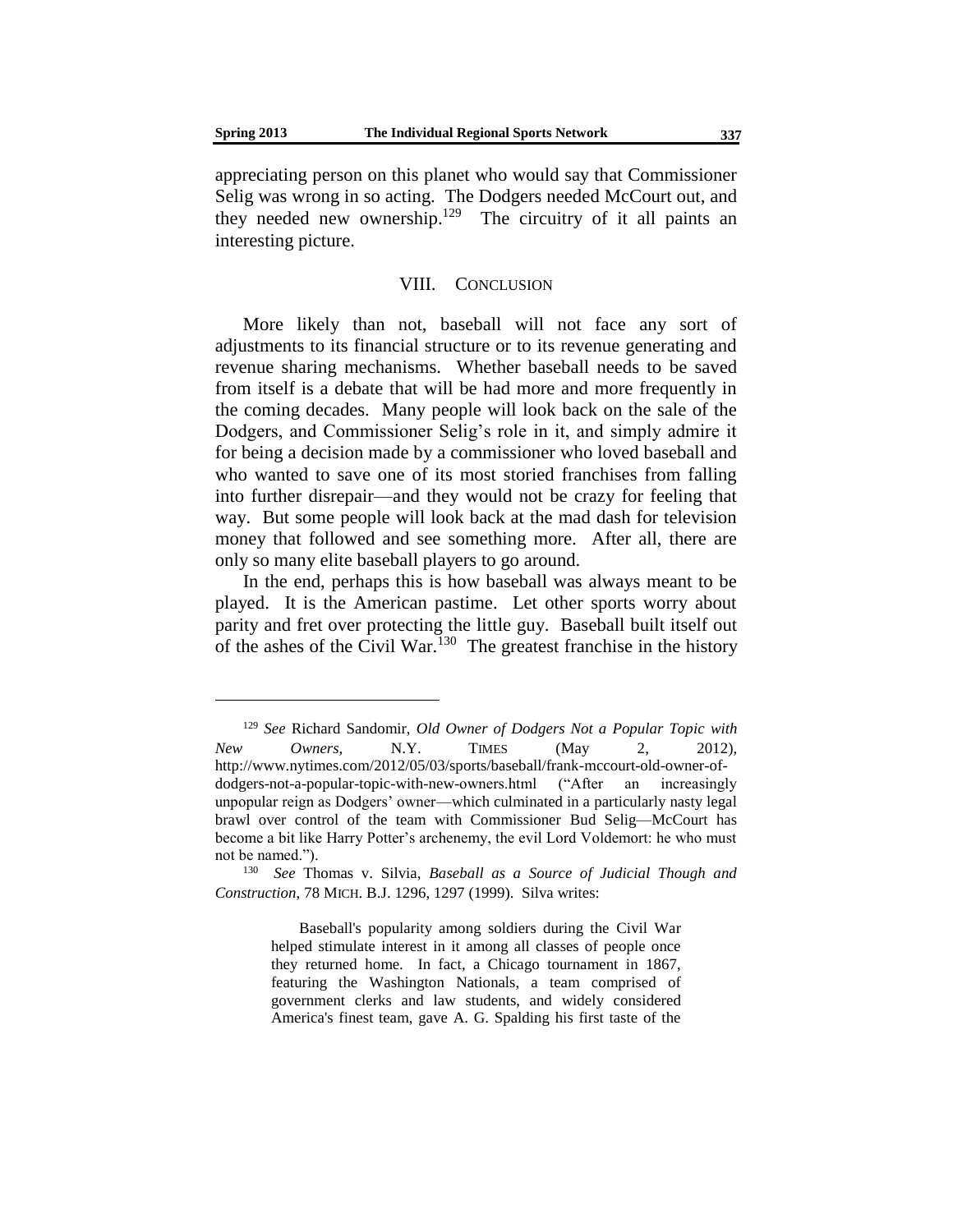of sports was built on the back of a man not much more than a decade out of an orphanage.<sup>131</sup> This is baseball. After all, every single time two teams have taken the field there has been one shared piece of knowledge between all the ballplayers out on the grass and each and every fan sitting in the stands. They all know. Someone has to lose. $132$ 

But these questions need to be asked, if not answered, at some point. Baseball has the authority and the administrative infrastructure necessary to take action and to restore some kind of economic competitive balance to the game. Every other major American sport has taken such a step. No other American sport faces the manic financial future that baseball does. The rich—who are, in baseball, obscenely rich—will get richer. Not planning ahead in an unregulated Wild West of financing is surely not the best way to manage a league wherein the *true* competition should be taking place on the field, not in the billion-dollar boardroom.

It is doubtful that potential efforts to prevent MLB from acting to protect the integrity of the sport would face a legal attack strong enough to dent the armor-plated hide of the *Federal Baseball*, *Toolson*, and *Flood* cases. It ultimately becomes an issue of money. Who is willing to risk the revenues of the biggest market teams for

*Id.*

l

Ruth appeared in 2503 games, belted 714 home runs, collected 2873 hits, knocked in 2211 runs, drew 2056 walks, and retired with a .342 batting average and an unparalleled .690 slugging average. Incredibly, before his powerful bat dictated moving him from the mound to the outfield, Ruth also compiled a 94–46 wonloss record and a 2.28 earned run average as a pitcher.

*Id.* Yankee Stadium, where the Yankees played their home games from 1923 until 2008, was nicknamed "the house that Ruth built," because of Ruth's incomparable influence. *See* Jared Tobin Finkelstein, *In Re Brett: The Sticky Problem of Statutory Construction*, 52 FORDHAM L. REV. 430 n.2 (1983).

<sup>132</sup> Except at the All-Star Game.

national spotlight when his legendary pitching handed the Nationals their first defeat.

<sup>131</sup> Referring, of course, to George Herman "Babe" Ruth. *See* Robert M. Jarvis, *Babe Ruth as Legal Hero*, 22 FLA. ST. U. L. REV. 885, 885 (1995).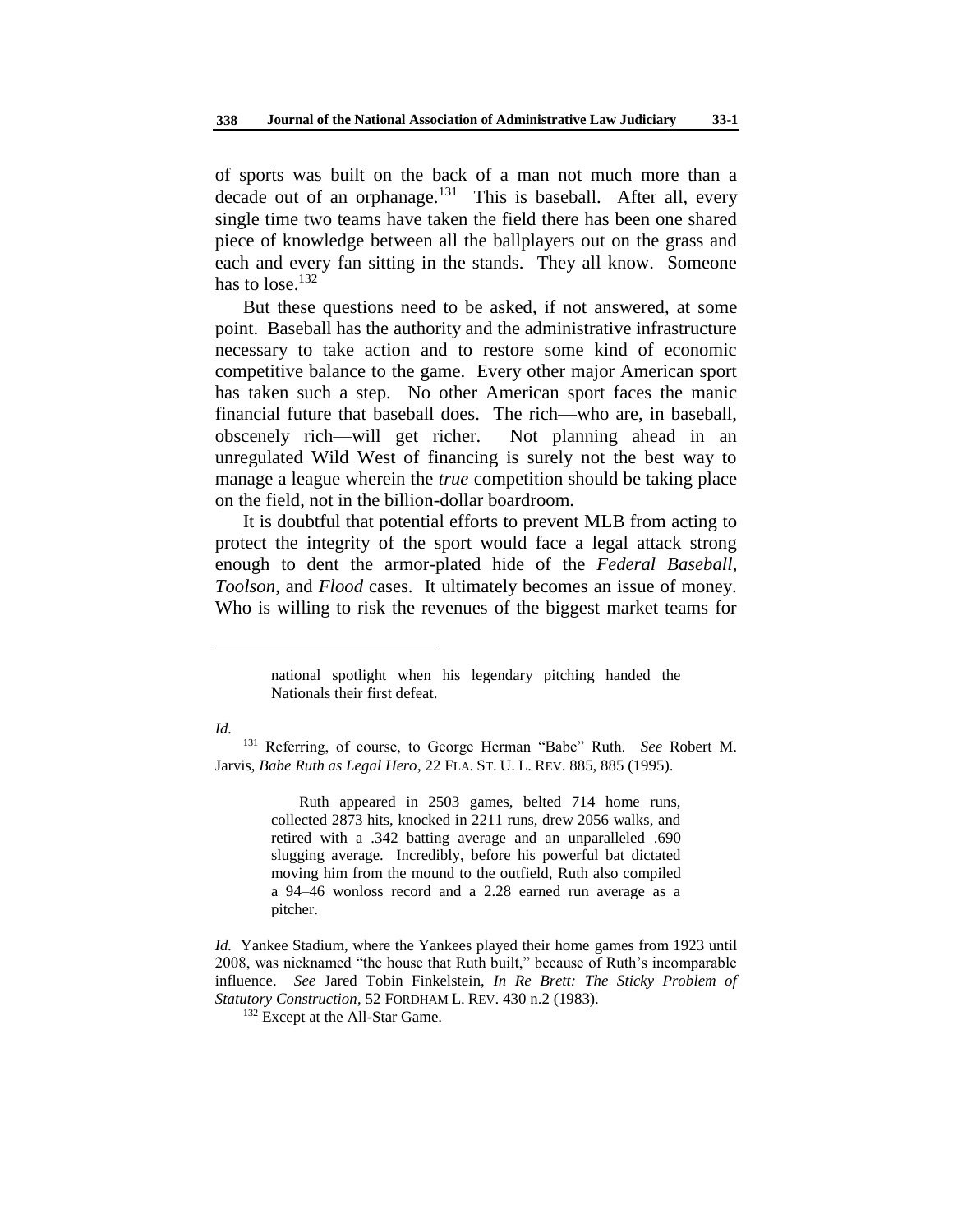the sake of the small?<sup>133</sup> Who is willing to make the long term decisions, with the big picture interests of the sport of baseball in mind, at the risk of potential cost in revenue for baseball's wealthy?<sup>134</sup>

As television revenues continue to boom, the landscape of both college and professional sports is changing. The future might see the

Every chance he gets, Selig prattles on about baseball being in a Golden Era. In some respects, he's right. The fan experience is at its apex. The game itself never has been of higher quality. Baseball, in a vacuum, is quite superb.

And yet the sport is not played there. It is in real life, where Selig and the owners over whom he presides and the players who are in their employ worship the dollar, bow to it and judge themselves by it. Never, in that respect, has baseball found itself so gilded.

Nor, sadly, has it found itself so vulnerable to the vagaries set to come simply because the sport couldn't harness its own greed.

*Id.*

<sup>134</sup> At least one sportswriter has already asked whether this business model will make sense for the Dodgers themselves. *See* Mark Saxon, *The Price of Contention: Long-term Concerns*, ESPN L.A. (Jan. 31, 2013, 11:59 AM), http://espn.go.com/blog/los-angeles/dodger-report/post/\_/id/3681/the-price-ofcontention-long-term-concerns.

> As time moves along, are the Dodgers owners going to look to streamline their business to make it more profitable? The principal owners, Guggenheim Partners, state on their Web site that their "singular mission" is to "serve as superior stewards of capital and trusted advisors to our partners and clients." They have more than \$170 billion under their supervision.

> The obligation of Mark Walter and his partners is to maximize the wealth of their investors, not to maximize the happiness of Dodgers fans. To keep the money flowing out of fans' bank accounts and into their business, the Dodgers at some point are going to have to win . . . .

<sup>&</sup>lt;sup>133</sup> Jeff Passan, in an article published on Yahoo! Sports after news of the Dodger's T.V. deal broke, lamented the inaction of the commissioner and others in power. *See* Passan, *supra* note 16. Passan noted the perplexing behavior of baseball's leader: